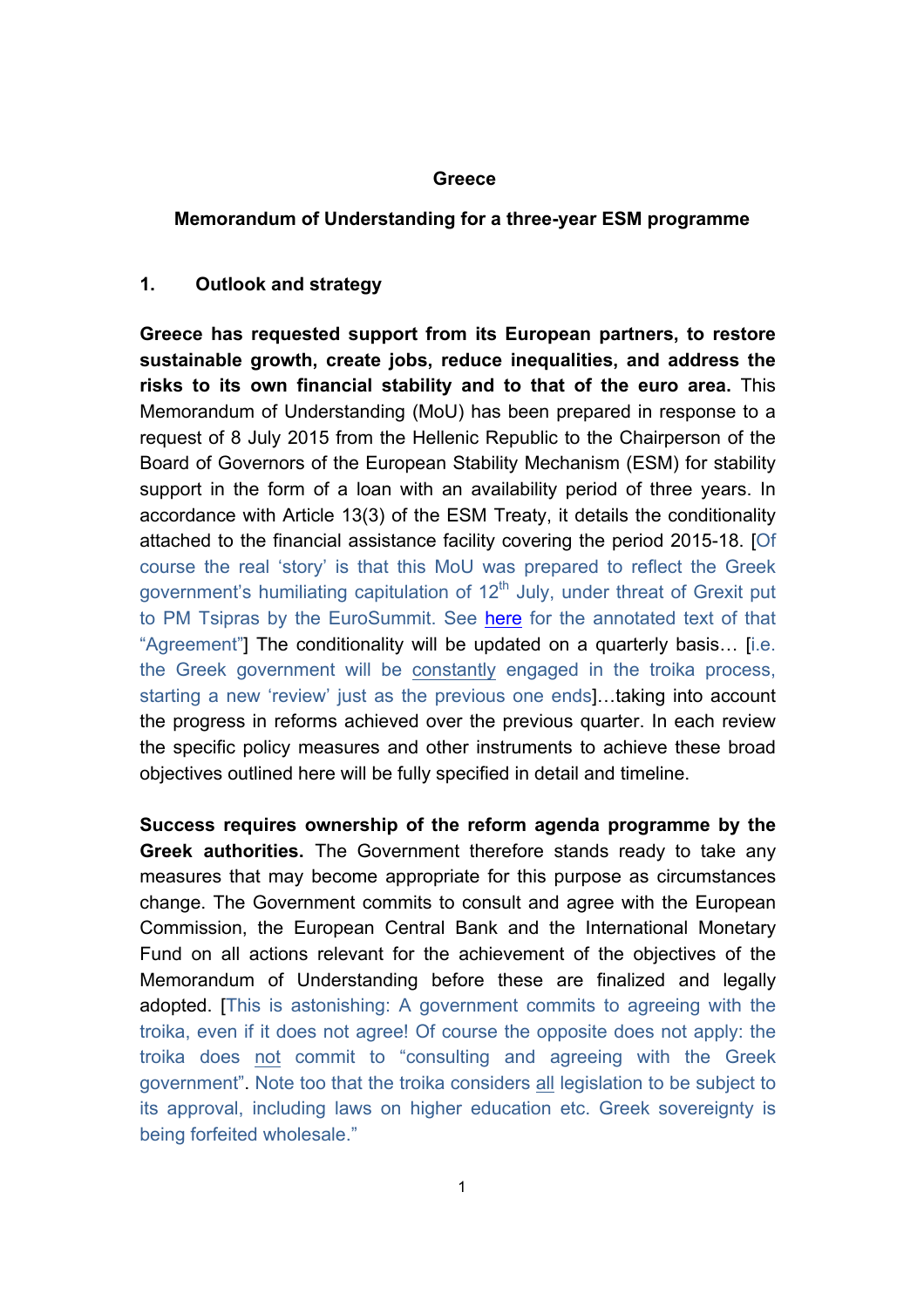**The recovery strategy takes into account the need for social justice and fairness, both across and within generations.** Fiscal constraints have imposed hard choices, and it is therefore important that the burden of adjustment is borne by all parts of society and taking into account the ability to pay. Priority has been placed on actions to tackle tax evasion [as long as it is not committed by the oligarchs in full support of the troika through their multifarious activities, including the bankrupt media that they full own], fraud and strategic defaulters, as these impose a burden on the honest citizens and companies who pay their taxes and loans on time. Product market reforms seek to eliminate the rents accruing to vested interest groups [as long as they are not the large scale rent seekers, who are to be fully protected and, indeed, assisted through the creation of conditions encouraging greater market concentration and large chain stores; e.g. the legislation that targets family owned pharmacies, granting licences to nonpharmacists to bring multinationals like CVS and Boots into the market]: through higher prices, these undermine the disposable income of consumers and harm the competitiveness of companies. Pension reforms have focussed on measures to remove exemptions and end early-retirement. To get people back to work and prevent the entrenching of long-term unemployment, the authorities, working closely with European partners, will initiate measures to boost employment by 50.000 people targeting the long-term unemployed [to be achieved, given the non-provision of additional resources, through some magic formula not mentioned here]. A fairer society will require that Greece improves the design of its welfare system, so that there is a genuine social safety net which targets scarce resources at those who need it most [to be achieved without a single new euro again by some magic formula yet to be invented]. The authorities plan to benefit from available technical assistance from international organisations on measures to provide access to health care for all (including the uninsured) [i.e. using advice of well paid foreign "technocrats" as a substitute for funding, nurses, doctors and equipment] and to roll out a basic social safety net in the form of a Guaranteed Minimum Income (GMI) [which would be great, except that not one fresh euro will be made available for the GMI program whose funding will be siphoned off existing benefits provided by the Greek state, e.g. child benefit].

## **Implementation of the reform agenda will provide the basis for a sustainable recovery, and the policies are built around four pillars:**

• *Restoring fiscal sustainability (section 2)*: Greece will target a medium-term primary surplus of 3.5% of GDP to be achieved through a combination of upfront parametric fiscal reforms, including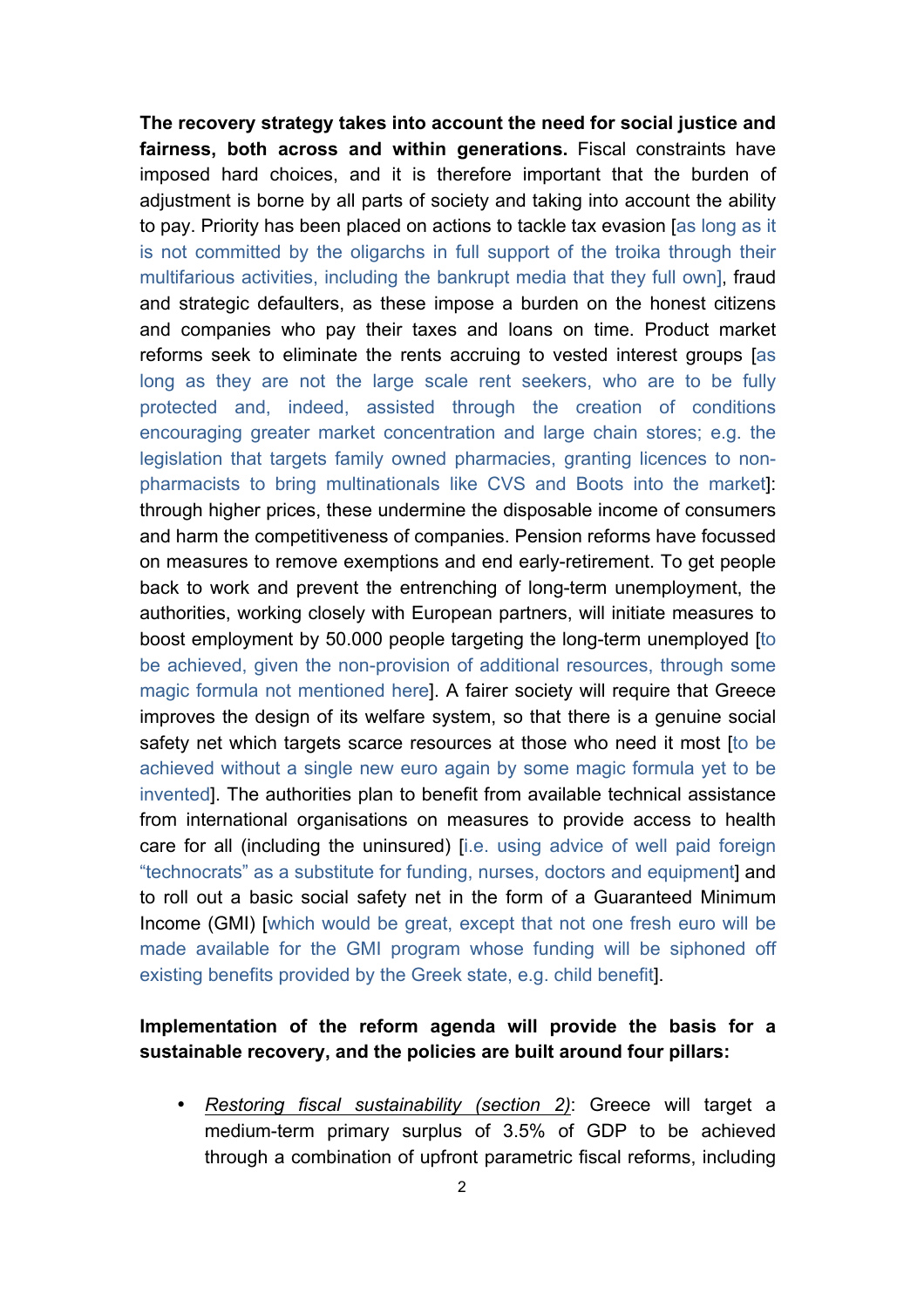to its VAT and pension system, supported by an ambitious programme to strengthen tax compliance and public financial management, and fight tax evasion, while ensuring adequate protection of vulnerable groups. [In other words, even greater austerity than before awaits the social economy with the greatest recession due to the harshest austerity – guaranteeing that no sane investor will invest in productive capacity since, according to this MoU, the recession will end, at the earliest, in 2017 and then, in the following year, the brakes will be slammed on as the government hikes taxes and reducing spending further to attain the unattainable 3.5% primary surplus.]

- *Safeguarding financial stability (section 3)*: Greece will immediately take steps to tackle Non-Performing Loans (NPLs). A recapitalisation process of banks should be completed before the end of 2015, which will be accompanied by concomitant measures to strengthen the governance of the Hellenic Financial Stability Fund (HFSF) and of banks. [Banks were already recapitalised in 2013 but failed to provide credit because no bad bank was instituted to manage the mountainous NPLs – incredibly the same failure is being designed into this new MoU. Another large sum for the banks but no bad bank plan for dealing with the NPLs.]
- *Growth, competitiveness and investment (section 4)*: Greece will design and implement a wide range of reforms in labour markets and product markets (including energy) that not only ensure full compliance with EU requirements, but which also aim at achieving European best practices. [French or Latvian "best practices"?] There will be an ambitious privatisation programme, and policies which support investment. [Even the IMF, in its *Economic Outlook Spring 201*5, see Chapter 3, disputes that privatisations support investment and growth.]
- *A modern State and public administration (section 5)* shall be a key priority of the programme. Particular attention will be paid to increasing the efficiency of the public sector in the delivery of essential public goods and services. Measures will be taken to enhance the efficiency of the judicial system and to upgrade the fight against corruption. Reforms will strengthen the institutional and operational independence of key institutions such as revenue administration and the statistics institute (ELSTAT). [Independence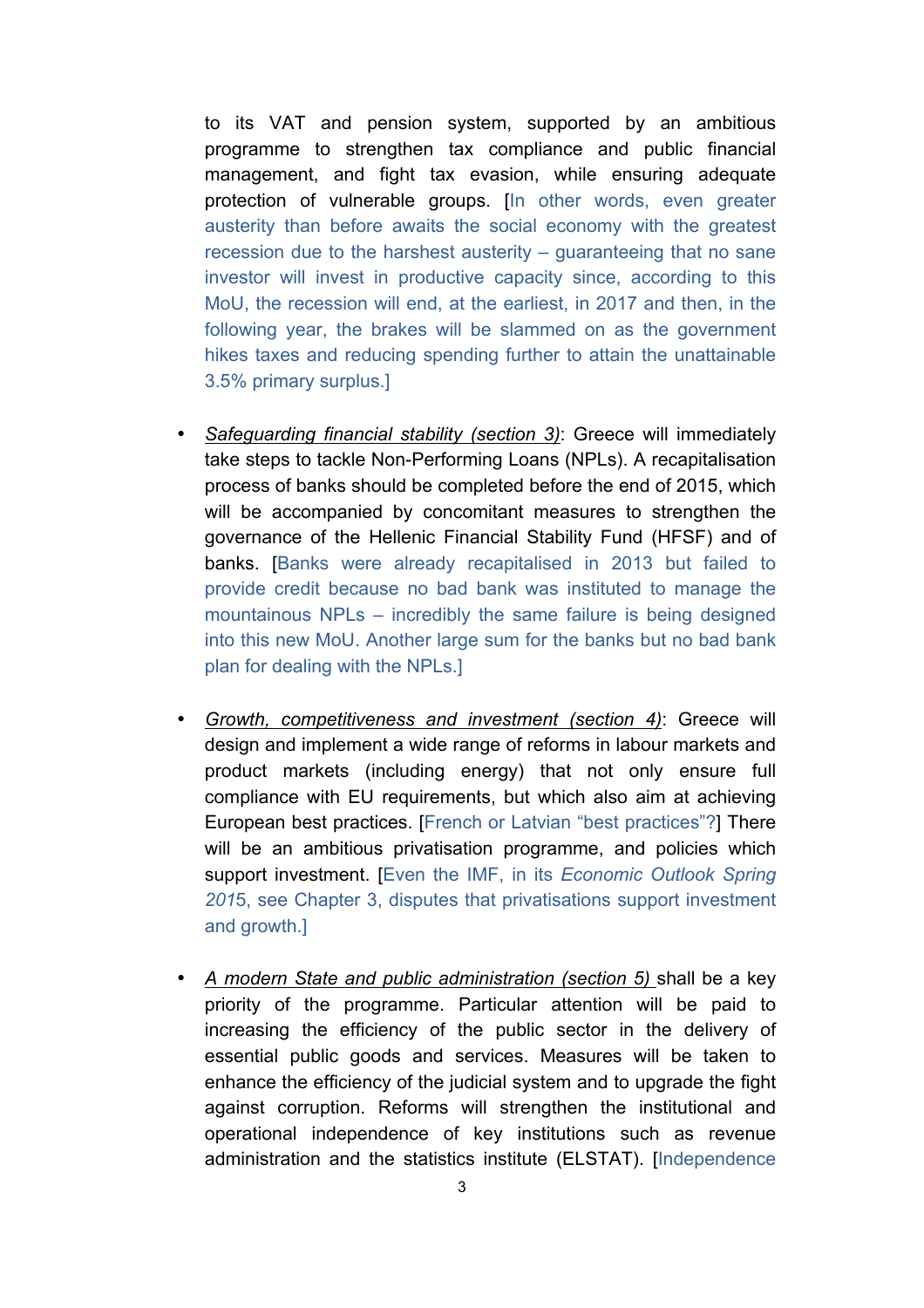of the tax administration and the statistical office from political interference was also our government's policy. Except that we were equally keen to ensure the tax authorities' independence from corporate interests and ELSTAT's independence from the troika. And we proposed to do this by placing both independent authorities under the purview of Parliament. This MoU foreshadows that Parliament will have a cosmetic role – that the real bosses of tax administrators and ELSTAT are the Euro Working Group, i.e. the troika, Eurostat, and the local vested interests who are mostly responsible behind corruption and rent seeking.]

**Success will require the sustained implementation of agreed policies over many years.** [i.e. the Greek Parliament's sovereignty is rescinded while it remains insolvent, which will be a long, long time as long as the Eurogroup refuses to discuss serious debt relief.] To this end, political commitment is needed, but so is the technical capacity of the Greek administration to deliver. The authorities have committed to make full use of the available technical assistance, which on the European side is coordinated by the new Structural Reform Support Service (SRSS) of the European Commission. Technical assistance is already in place for some key reform commitments, including on tax policy, the reform of the tax administration, the Social Welfare Review, and the modernisation of the judicial system. The authorities are committed to quickly scale up pre-existing technical assistance projects to support reforms such as OECD competition assessment, World Bank investment licensing, health care, revision of the income tax, autonomy of the tax authority, Social Security and tax debt cross-checking and collection and reform of the public administration. There is also scope to develop technical assistance projects in areas such as energy policy, labour market policies including tackling undeclared work and codification of the Greek statute book. The Greek authorities will by end-September 2015 finalise a medium-term technical assistance plan with the European Commission. [The same technical assistance that was standing by in Athens during the period when GDP collapsed by 27%, unemployment rose to 29% and net investment collapsed to negative numbers. Will they do better this time around? Not if they insist that their previous practices were appropriate.]

**Greece needs to build upon the agreed recovery strategy and develop a genuine growth strategy which is Greek-owned and Greek-led** [i.e. led by a government that most certainly does not believe that anything resembling a growth strategy is part of this MoU] This should take into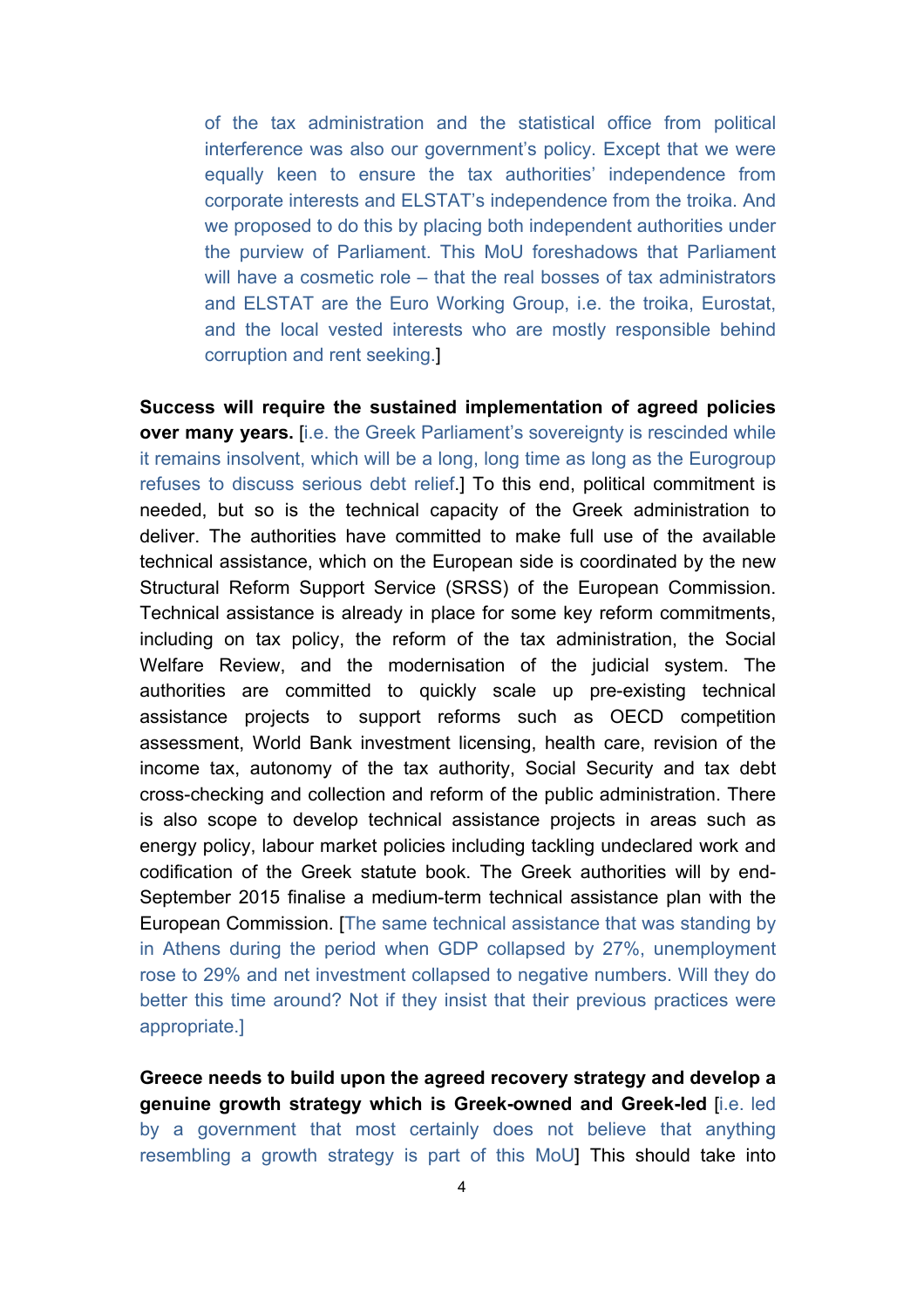account the reforms included in this MoU, relevant European Union initiatives, the Partnership Agreement of the implementation of NSRF and other best practices. Greece must benefit fully from the substantial means available from the EU budget and the EIB to support investment and reform efforts. For the period 2007-2013, Greece was eligible for EUR 38 billion in grants from EU policies, and should benefit from the currently remaining amounts under this envelope. For the 2015-2020 period, more than EUR 35 billion is available to Greece through EU funds. [Which means that the advertised increase in investment funding by 35 billion equates, in reality, to a reduction from 38 billion in the previous 5 year period to 35 billion in the following 5 year period.] To maximise absorption, the European Commission's Investment Plan for Europe will provide an additional source of investment as well as technical help for public and private investors to identify, promote and develop high-quality and feasible projects to fund. [These funds should be taken into account in the quarterly reviews, and failure of the European Commission to dispense them should trigger a proportionate revision of the assessment. Here's me dreaming again…] The Greek authorities may request technical assistance to further develop the growth strategy, which *inter alia could* aim at creating a more attractive business environment, improving the education system as well as human capital formation through vocational education and training, developing R&D and innovation. It could also help design sectorial priorities in areas such as tourism, transport and logistics, and agriculture. The authorities aim to finalise the growth strategy by March 2016 in collaboration with social partners, academics and international organisations. The strategy should also address the need for coordination of the ambitious reform agenda, reinforcing the existing Secretariat General for Coordination and involving as appropriate organisations representing the private sector. [Another Secretariat! How refreshing to see that the solution to the problems of governance is that we need another layer of bureaucrats…]

# **2. Delivering sustainable public finances that support growth and jobs**

The correction of extreme imbalances in public finances in recent years has required an unprecedented adjustment and sacrifices from Greece and its citizens. Public deficits have fallen considerably compared to the pre-crisis period, although Greece is facing a primary deficit of about 1.5 percent of GDP in 2015, absent additional measures. [A deficit that is entirely due to the troika's policy of asphyxiating our government, even before we were elected, by means of a politically engineered bank run (that was ignited by the Bank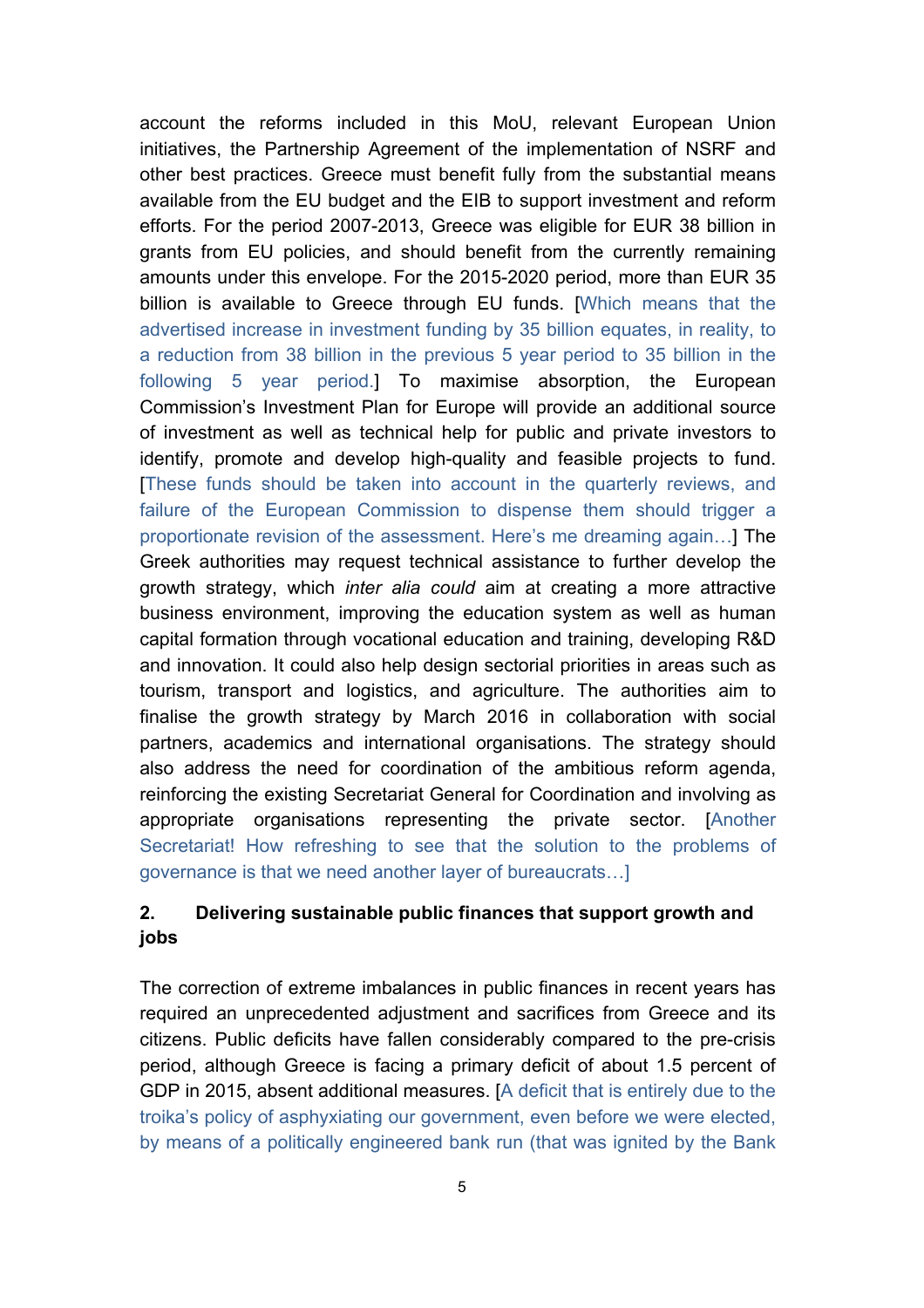of Greece, the previous government and accelerated by the ECB's constant threats to cut off the banks' access first to ECB liquidity and then to ELA) and, soon after, by restrictions in the state's capacity to roll over its existing T-Bills. Lest we forget, our SYRIZA government did not raise one new tax or introduce anything but trivial new expenditures to the budget. The insinuation that everything was going swimmingly with the Greek economy until the SYRIZA government messed things up is the worst kind of 'victors' history' that blames the victim for its fate.] The consolidation has also relied on a dramatic scaling back of public investment and services, which will need to be progressively normalized and further prioritised in order to sustain the growth potential. [Naturally: Before January 2015, investment in productive activity, as opposed to speculative investment, was virtually non-existent. Once the troika threatened us with bank closures from day 1, even speculative investment dried up. It would indeed take remarkable… patriotism on the part of businesses to invest in a country threatened by its creditors with suffocation unless it accepted a non-viable program that fuels further a 6 year old debt-deflationary cycle.]

### **2.1 Fiscal policy**

The Greek authorities commit to ensuring sustainable public finances and achieve sizeable and sustainable primary surpluses over the medium-term that will reduce the debt to output ratio steadily. The authorities will accordingly pursue a new fiscal path premised on a primary surplus targets of -¼, 0.5, 1¾, and 3.5 percent of GDP in 2015, 2016, 2017 and 2018 and beyond, respectively. The trajectory of the fiscal targets is consistent with expected growth rates of the Greek economy as it recovers from its deepest recorded recession. [Sure, the debt/primary surplus trajectory is consistent with "expected growth rates" if one is prepared to make the spectacular mistake (that the troika has been making since 2010) of assuming that growth rates are exogenous and independent of the medium term primary surplus targets! Naturally, the moment we acknowledge that the very announcement of a crazy 3.5% primary surplus for 2018 reduces investment in 2016– as investors anticipate a new dose of hard austerity 18 months later - the debt/primary surplus trajectory becomes ridiculously inconsistent with "expected growth rates". And so the extend-and-pretend of the Greek program lives on to yield fresh crisis summits and to damage another generation…]

The government has recently adopted a reform of VAT and a first phase of the reform of the pension systems; raised the corporate tax rate; extended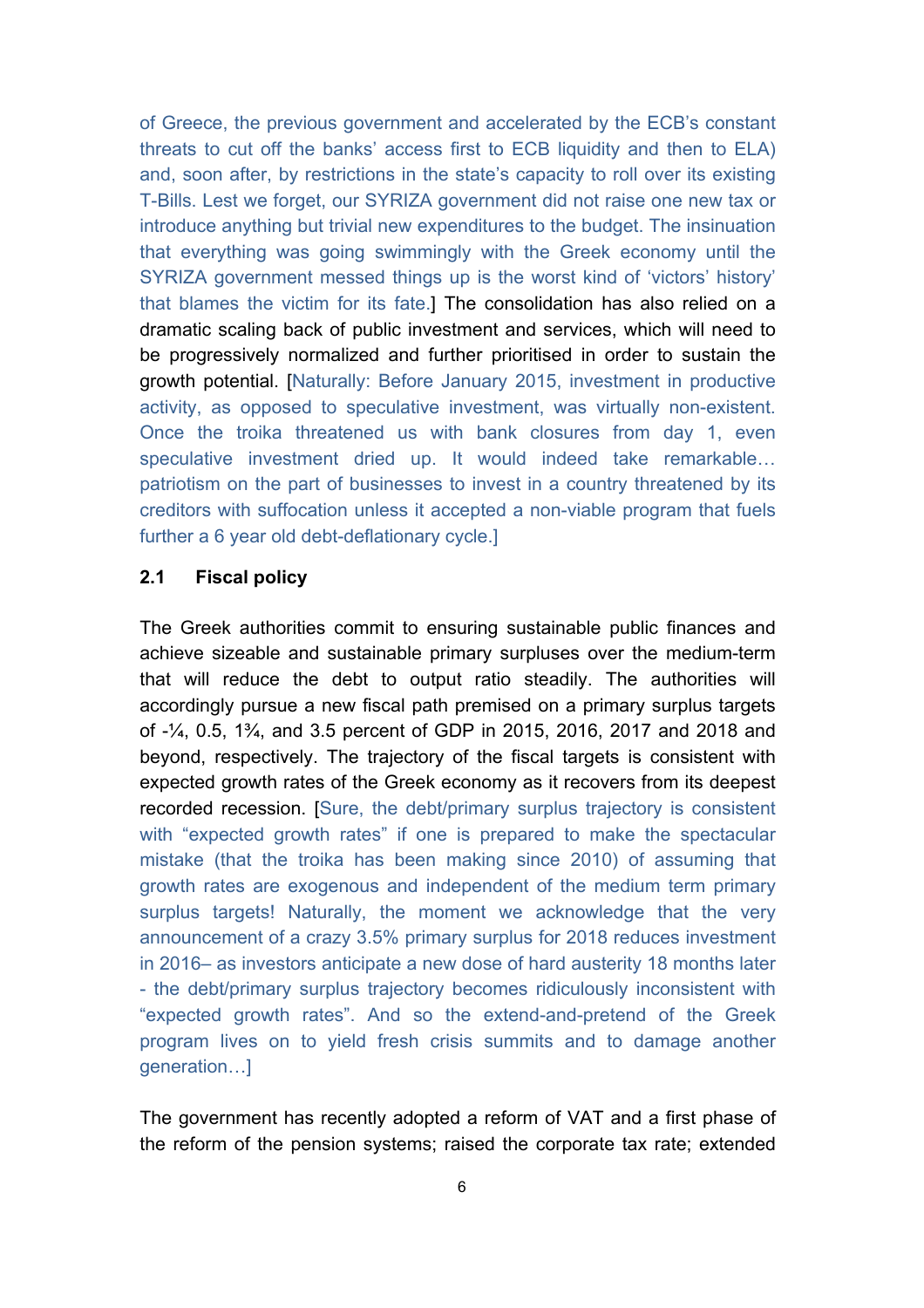the implementation of the luxury tax; taken measures to increase the advance corporate income tax in 2015 and require 100 percent advance payments gradually for partnerships etc. and individual business income tax by 2017; and raised the solidarity surcharge. [Quite astounding how these tax increases, in the context of a broken economy, are presented as a good thing. Ultimate proof that the troika are not even neoliberals, since neoliberals would argue for a reduction in corporate taxes and VAT to stimulate economic activity and increase the tax take!]

Furthermore, as a **prior action** the Government will adopt legislation to:

- *raise revenues*: a) gradually abolish the refund of excise tax on diesel oil for farmers in two equal steps in October 2015 and October 2016 [i.e. do untold damage to the primary sector which had a chance of becoming an engine of growth through proper marketing of the Mediterranean diet, niche organics etc.]; b) increase the tonnage tax [i.e. ensuring that most Greek shipping shifts to nearby Cyrpus]. The authorities will take actions to launch the 2015 ENFIA exercise in order to issue bills in October 2015 with the final instalment due in February 2016 [i.e. perpetuating an indefensible property tax that falls on everyone independently of their income in a country were 2 million unemployed or inactive people still own some small property. The perpetuation of ENFIA, and the glee with which the troika sees the issuance of bills in October, will most certainly turn the population against this MoU and make its implementation impossible.] They will also correct issues with the revenue measures recently implemented.
- *target and contain expenditure*: a) effective immediately, (i) reestablish full INN prescription; (ii) reduce the price of all off-patent drugs; b) launch the comprehensive social welfare review (see section 2.5.3).
- The package will include further measures with budgetary impact, such as public administration reforms, reforms addressing shortfalls in tax collection enforcement, and other parametric measures, recalled in other parts of this document. [Not since the Soviet Union has wishful thinking, unsupported by anything tangible, posed as policy making.]

To demonstrate its commitment to credible fiscal policies, the Government will adopt (**Key deliverable**) in October 2015, a supplementary 2015 budget as needed, the draft 2016 budget and a 2016–19 Medium-Term Fiscal Strategy, supported by a sizable and credible package of parametric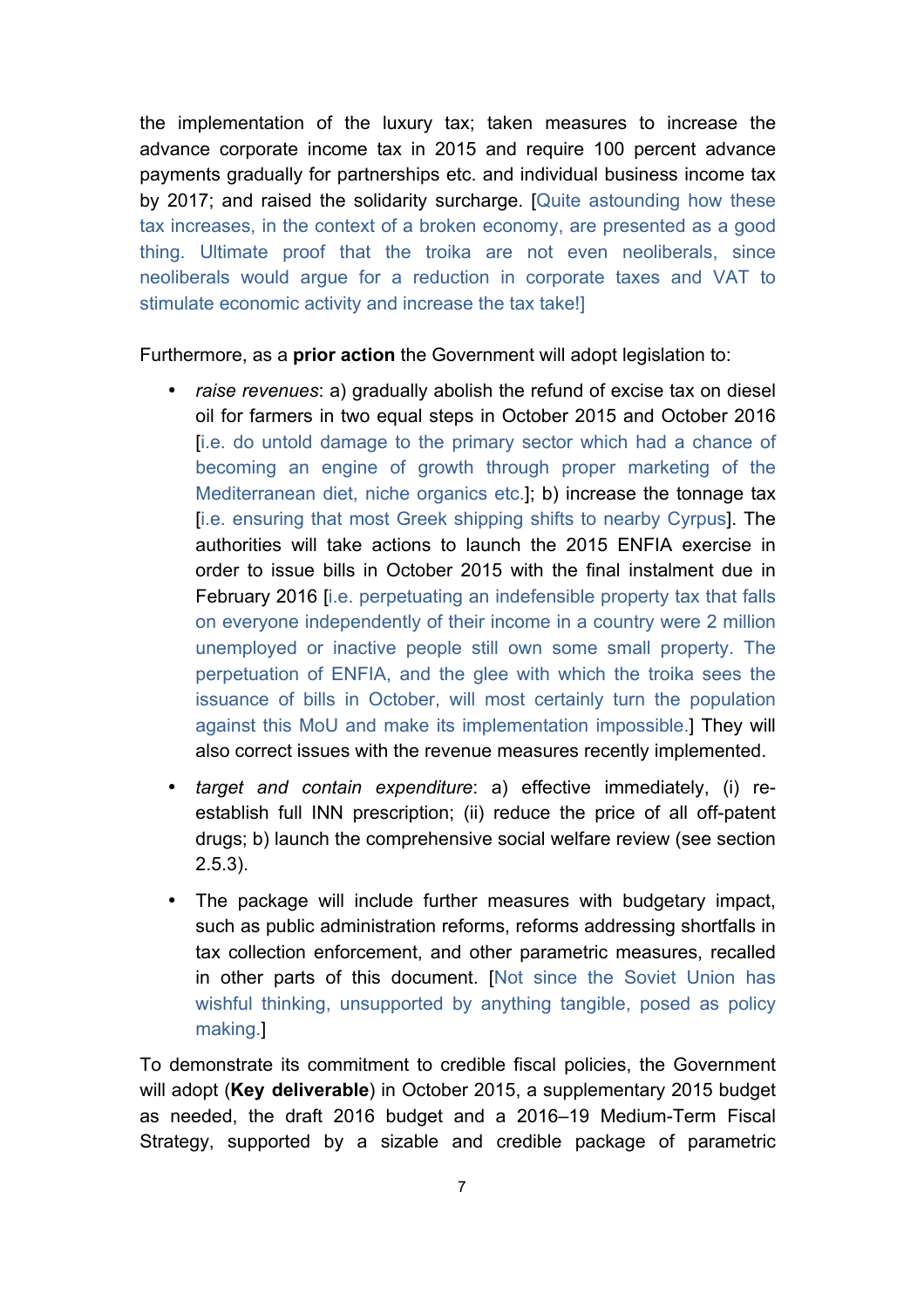measures [meaning direct benefit/pension cuts and tax rates increases] and structural fiscal reforms [i.e. permanent cuts in social welfare], including: a) a second-phase of pension reforms [i.e. cuts to existing pensions, as opposed to mere restrictions in early retirements], see section 2.5.1; b) a reform of the income tax code, see section 2.2.2; c) phasing out the preferential tax treatment of farmers in the income tax code, with rates set at 20% in the 2016 exercise and 26% in the 2017 exercise [adding to the pain of the diesel oil tax rate and creating new vistas of glory for tax evasion in Greece's countryside]. Meanwhile a strategy for agriculture is being developed; d) a tax on television advertisements [a rare glimmer of light in this MoU, as long as it is implemented]; e) the announcement of an international public tender for the acquisition of television licenses and usage related fees of relevant frequencies; f) the extension of Gross Gaming Revenues (GGR) taxation of 30% on VLT games expected to be installed at second half of 2015 and 2016 [a fair tax rate, except that the opening of 16 thousand e'gambling parlours in the villages, towns and suburbs of Greece, peddling false hope to a hopeless population, with the carrot of additional taxes-on-hopeless-hope dangled in front of law makers, is another sad development]; g) an increase of the tax rate on income for rents for annual incomes below €12,000 to 15% (from 11%) and for annual incomes above €12,000 to 35% (from 33%) [i.e. a measure that further encourages landlords to offer leases on which a fraction of the actual rent is specified, the rest being paid under the table – thus, tax evasion gets another pat on the back.]; h) phasing out special tax treatments of the shipping industry; i) extend the temporary voluntary contribution to 2018; j) reduce permanently the expenditure ceiling for military spending by €100 million in 2015 and by €400 million in 2016 with a targeted set of actions, including a reduction in headcount and procurement [Defence expenditure reductions are fine with me. This is a wonderful opportunity for Greek government to push its EU partners into participating in the cost of defending Greece's borders, since the latter are also the EU's borders.]; k) better target eligibility to halve heating oil subsidies expenditure in the budget 2016 [that is, let more families freeze in the coming winter].

In addition to the measures above, the authorities commit to legislate in October 2015 credible structural measures yielding at least ¾% of GDP coming into effect in 2017 and ¼% of GDP coming into effect in 2018 to support the achievement of the medium term primary balance target of 3.5% of GDP. [A target that can never be achieved without crushing that is left of the Greek economy; a target that the troika itself does not expect to be achieved but which it inserts in this MoU only because it is its policy that Italy and France be coerced into accepting a 3.5% target for 2018 – a reminder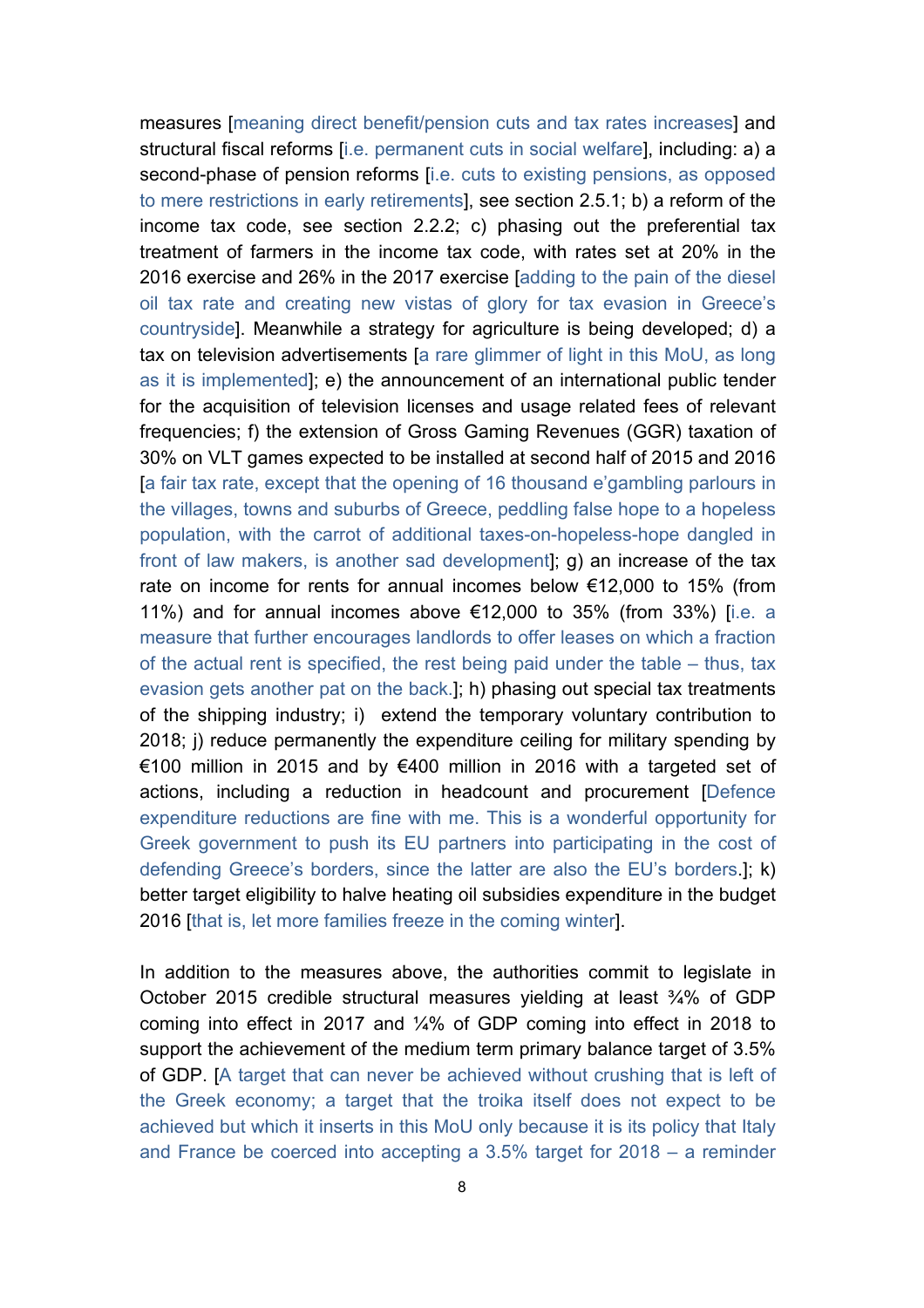that this MoU is written with the broader struggle for Europe in mind.] The authorities commit to take further structural measures in October 2016, if needed to secure the 2017 and 2018 targets. These would include containing defence expenditure, the planned PIT reform and freezing statutory spending.

Parametric fiscal measures will be bolstered by a wide range of administrative actions to address shortfalls in tax collection and enforcement: these measures will take some time to bear fruit but could offer significant upside fiscal yield going forward. [This is an ominous paragraph. It proclaims that the more this program fails to deliver on growth, the more "parametric measures" – i.e. austerity – will be applied. It is a brief manifesto in favour of the austerian road to Greece's ruin, or to Europe's change of mind. Whichever comes first.]

The Greek government will monitor fiscal risks, including court rulings, and will take offsetting measures as needed to meet the fiscal targets. [i.e. when the courts rule out some pension cut or tax hike, the government commits to stepping in to ensure that the rule of law is subverted so that the troika's will is not.] The authorities intend to transfer at least 30 percent of any overperformance to the segregated account earmarked for debt reduction. [i.e. if the government does better than expected in revenue collection, it will not be able to use it to lessen the suffering of the worst hit – it must, instead, give a large chunk of this money to the creditors.]

#### **2.2 Tax policy reforms**

The Government commits to enact reforms of both direct and indirect taxation to improve efficiency, collectability and boost labour supply.

In July 2015 the Government has already legislated a major reform of VAT aiming at simplifying the VAT structure [i.e. denying Aegean islanders a discount on VAT which was previously enshrined in the constitution in recognition of the great difficulties, especially in winter, of living and working on islands with intermittent transport – especially in winter], broadening the tax base and eliminating and streamlining exemptions, generating around 1% of GDP in annual revenues [i.e. squeezing another large chunk from the Greek economy in the form of indirect taxes, jeopardising in the process any prospect of a new social contract between the state and its citizens – most of whom would like to tax evade less if the tax rates were reasonable].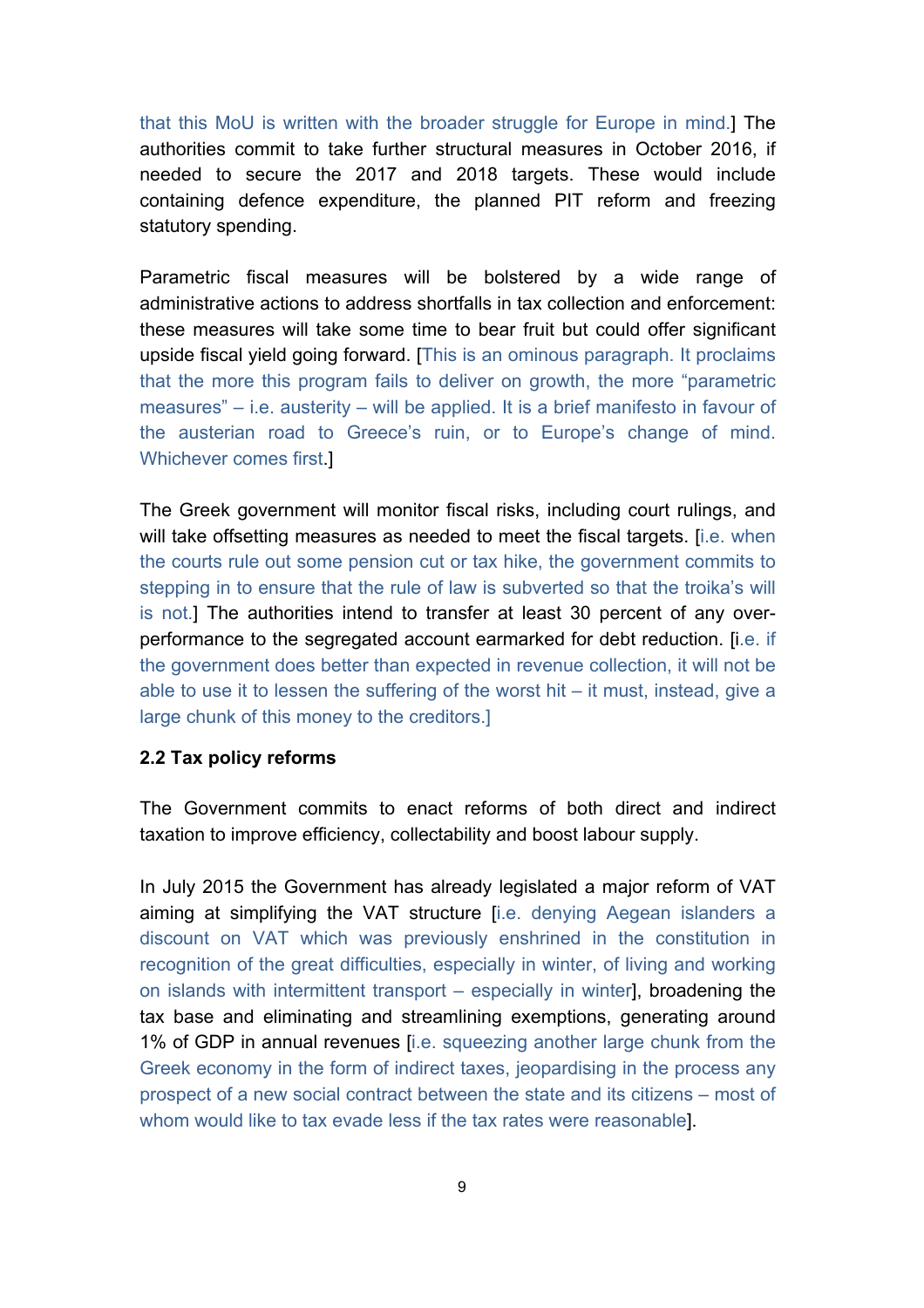The government commits to further reforms as follows:

- i. As a **prior action**, the authorities will: a) eliminate the cross-border withholding tax introduced by the instalments act (law 4321/2015) and reverse the recent amendments to the ITC introduced in laws (4328/2015, 4330/2015 and 4331/2015); [The relevant article of this Law, 4321/2015, whose purpose was to limit and discourage transfer pricing that exploits the low tax rates of Cyprus and Bulgaria, must be amended; not just abolished. This type of transfer pricing goes on and robs the Greek state of substantial taxes. Putting nothing in its place is a dereliction of duty by the Greek state and another example of the troika's disregard for genuine tax evasion fighting measures.] b) clarify that the VAT island discounts will be fully eliminated by end-2016 and define the transitional arrangements [The determination with which the troika persecutes Aegean islanders, demanding that their VAT discount is removed, is impressing. Especially given that this type of discount applies fully in every remote island grouping in the European Union; e.g. the Canaries, several islands in the Baltics, etc.]
- ii. *Tax Codes.* By September 2015 adopt outstanding reforms on the tax procedures codes: a) introduce a new Criminal Law on Tax Evasion and Fraud to amend the Special Penal Law 2523/1997 and any other relevant legislation, and replace Article 55, paragraphs 1 and 2, of the TPC, with a view, *inter alia,* to modernize and broaden the definition of tax fraud and evasion to all taxes; abolish all Code of Book and Records fines, including those levied under law 2523/1997; b) issue a circular on fines to ensure the comprehensive and consistent application of the TPC; c) ensure appropriate singleviolation penalties for breach of the accounting code; non-issuance or incorrect issuance of retail receipts will be treated as a single but serious procedural violation for VAT, **(key deliverable).** By February 2016, the authorities will conduct a comprehensive review of remaining tax legislation that is in conflict with the ITC and TPC, integrating these acts where appropriate, and by March 2016 issue all secondary legislation to implement the ITC and TPC**.**
- iii. *Income tax.* By October 2015, the Government will: a) simplify the personal income tax credit schedule [i.e. ensure that the poor pay more and the rich get tax relief]; b) re-design and integrate into the ITC the solidarity surcharge for income as of 2016 to more effectively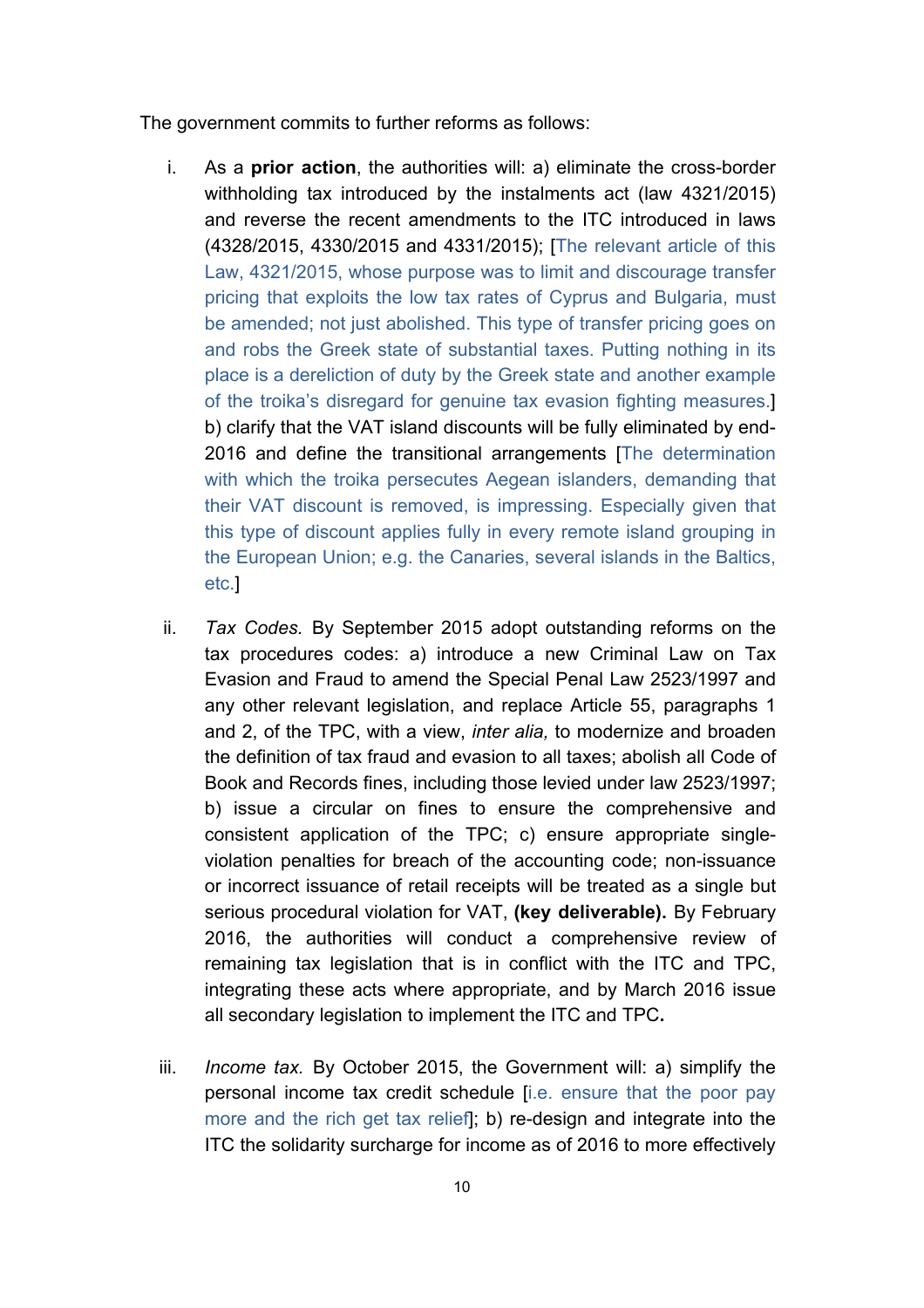achieve progressivity in the income tax system [i.e. convert a temporary addition to income tax into a permanent one]; c) identify all business income tax incentives and integrate the tax exemptions into the ITC, eliminating those deemed inefficient or inequitable; d) undertake a review and reform of the KEDE, including revenue administration procedures for enforced sale of assets at public auctions; e) ensure the revenue administration's adequate access to taxpayers' premises for conducting timely audits and enforcement purposes; f) review the framework of capital taxation and develop the tax framework for collective investment vehicles and their participants consistently with the ITC and in line with best practices in the EU; g) review the withholding tax on technical services; h) In view of any revision of the zonal property values, adjust the property tax rates if necessary to safeguard the 2016 property tax revenues at least €2.65 billion [i.e. make sure that properties which lost much of their value due to the recession are still taxed as a percentage of the old, defunct value - a clear directive to pursue unfair tax policies!] and adjust the alternative minimum personal income taxation; i) review the operation of the alternative minimum tax (including correcting any backtracking); j) close possibilities for income tax avoidance; k) tighten the definition of farmers [i.e. exclude many new farmers from a definition that would give them a degree of the subsidies necessary to become established]. **(key deliverable)**

- iv. *VAT.* The authorities will by March 2016, a) codify and simplify the VAT legislation, aligning it with the tax procedure code, eliminating outstanding loopholes and shortening the VAT payment period; b) simplify the income tax regime and ensure consistency of the income base for income tax and social security contributions of small businesses below the VAT registration threshold; c) modernise the corporate tax law in ITC covering mergers and acquisitions and corporate reserve accounts and implement ITC provisions concerning cross-border transactions and transfer pricing. **(key deliverable)**
- v. *Property tax.* The authorities will by September 2016 align all property assessment values with market prices with effect from January 2017. [Exactly how will they do this when in many areas of Greece there are no property markets, in the sense that almost no sales are recorded due to the recession. How does one price a house for which there is no market?]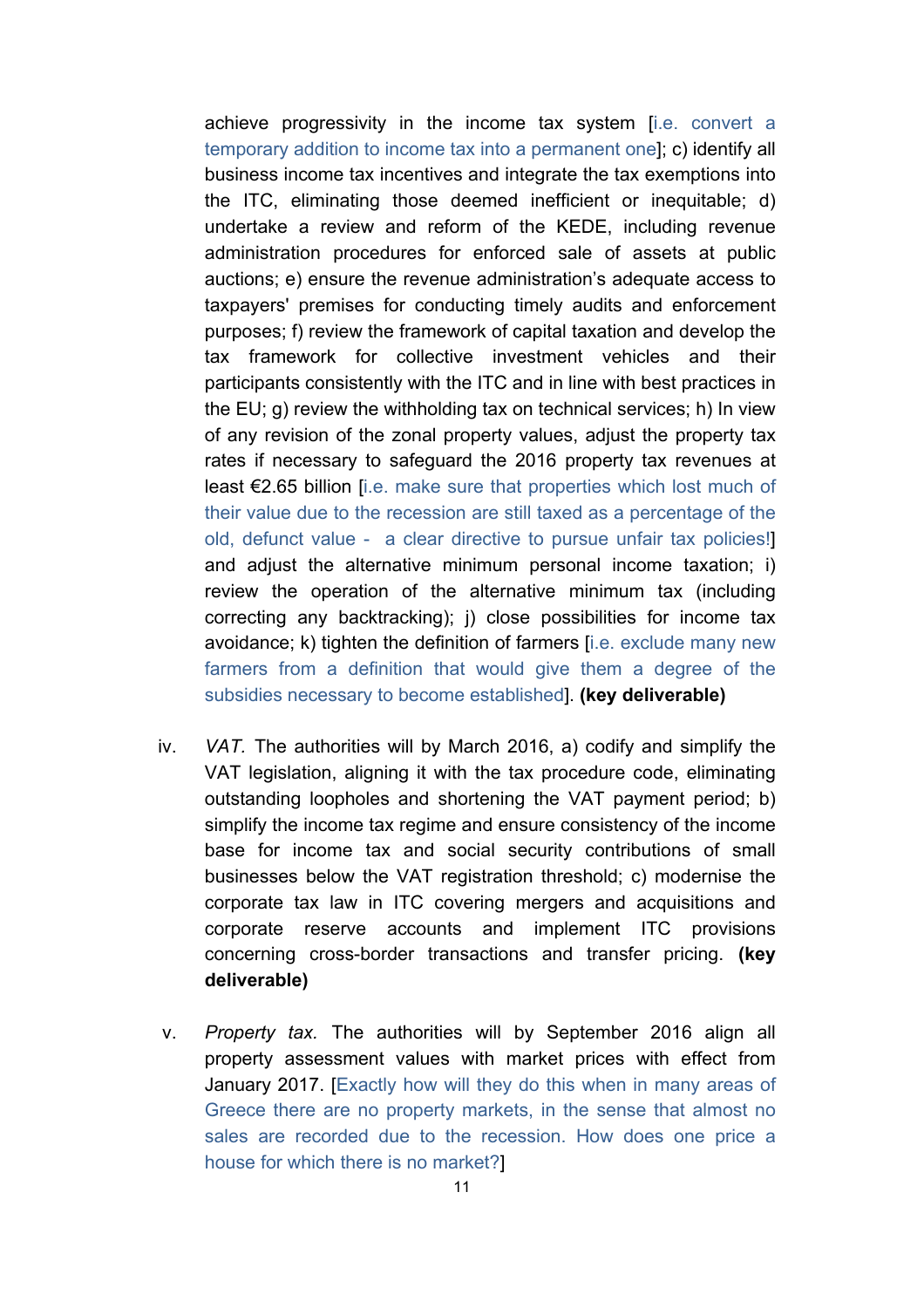vi. By that date, cross-checking of all ownership interests against the information on all individual properties in the cadastre. **(key deliverable)**

#### **2.3. Revenue administration reforms**

The ability to collect revenues has been hampered by a long history of complicated legislation, poor administration, political interference and generous amnesties, with chronically weak enforcement. To break from this practice and improve the tax and social security payment culture, the government firmly commits to take strong action to improve collection and to not introduce new instalment or other amnesty or settlement schemes nor extend existing schemes. [This is a reference to our 100-instalments scheme which proved successful in an economy where 3.5 million taxpayers owed the state less than 3000 euros each but could not pay, the result being that they were in-formalised courtesy of frozen tax file numbers. By giving them the opportunity to pay in many instalments, we gave them back their dignity. The troika was furious, arguing that we were "destroying the payment culture". Our argument was that there can be no restoration of a payments culture when millions of Greek families were unable to pay small sums of money to the state in order to return to the formal sector. With the troika screaming blue murder, we legislated the 100-instalments legislation clarifying that it was a one-off and giving a 2% discount to taxpayers who had never been in arrears, as a reward that helps the "payments culture". It proved a great success; a success that the troika never forgave us for. Now, with this MoU, the troika is seeking its revenge, making the Greek government commit to never acting against its edicts.]

As a **prior action**, the authorities will adopt legislation to: a) on garnishments, eliminate the 25 percent ceiling on wages and pensions and lower all thresholds of €1,500 while ensuring in all cases reasonable living conditions [i.e. The tax office is no longer prevented from confiscating wages and pensions of those in tax arrears (the limit was previously 25% of wages and pensions). Similarly, the tax office will not longer have to leave at least 1500 euros in the account of a taxpayer in arrears whose savings have been confiscated. They can leave him or her with, say, 200 euros. The "reasonable living conditions" will be decided by the tax official according to whims that this MoU does not specify.]; b) amend the 2014–15 tax and SSC debt instalment schemes to exclude those who fail to pay current obligations [i.e. amend out 100-instalments legislation – see above – so that those who started making payments will be asked to pay the whole due sum if they cannot meet their fresh tax bill. That is, the new hardships that will befall taxpayers as a result of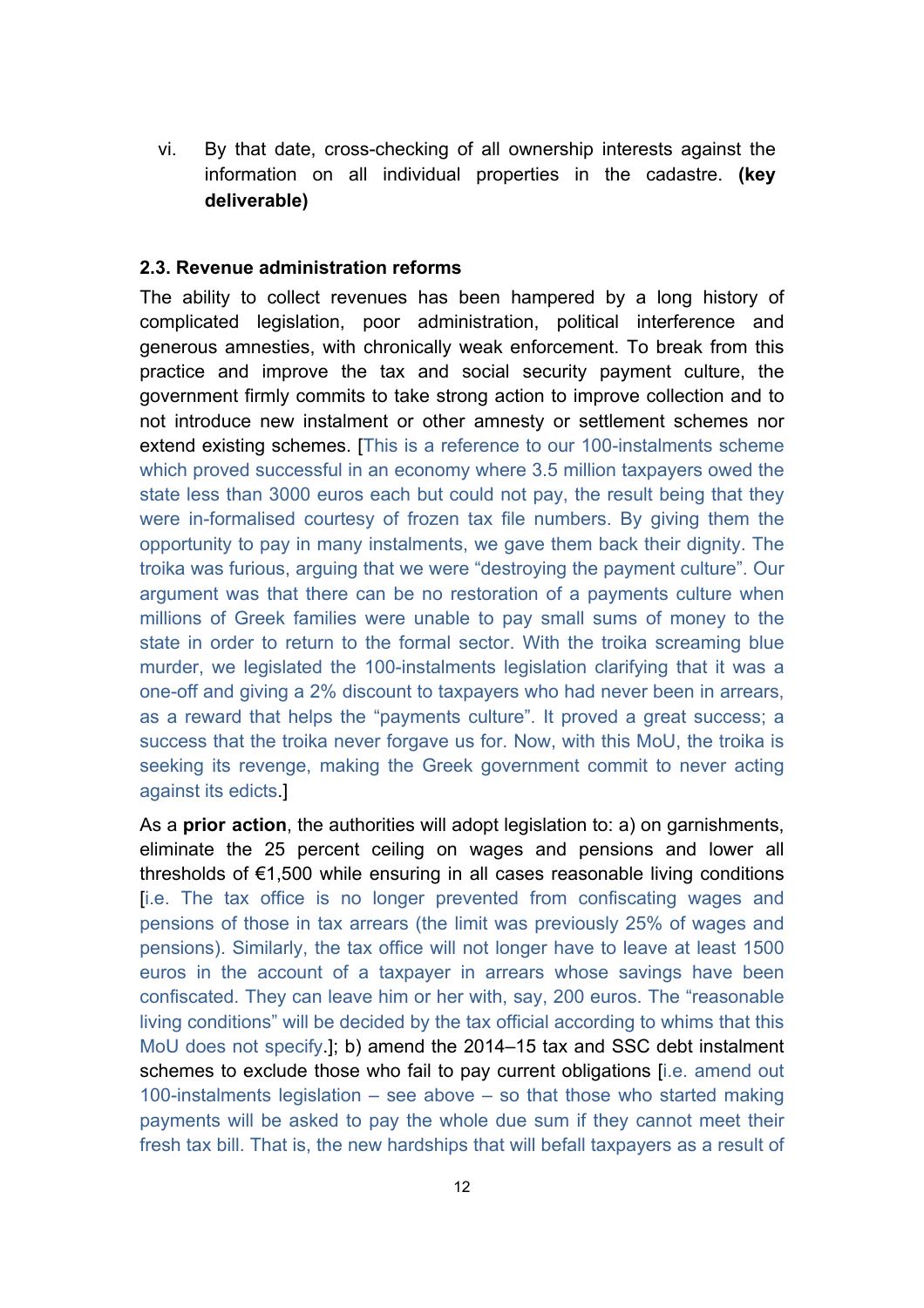the drop in economic activity engineered by the troika to humiliate PM Tsipras will annul the taxpayers' opportunity to pay back previous arrears gradually]. to introduce a requirement for the tax and social security administrations to shorten the duration for those with the capacity to pay earlier, and to introduce market-based interest rates [reflecting the Greek banking system's credit crunch] while providing targeted protection for vulnerable debtors (with debts below €5,000); c) amend the basic instalment scheme/TPC to adjust the market-based interest rates and suspend until end-2017 third-party verification and bank guarantee requirements; d) accelerate procurement of software for VAT network analysis and for further automation of the debt collection, embracing inter alia fully automatized garnishment procedures; e) adopt immediately legislation to transfer, by end October 2015 all tax- and customs-related capacities and duties and all tax- and customs-related staff in SDOE and other entities to the revenue administration; all non-assessed audits reports made by SDOE since law 4321/2015 will be considered as detailed fact sheets to the tax administration. [This is a hugely important and depressingly toxic directive, on which I shall be dedicating a special article. SDOE has been doing a splendid job at creating an algorithmic method for comparing money flows within the Greek banking system with tax returns for the last 20 years. The "revenue administration" within the Finance Ministry is autonomous if the Ministry and too close for comfort both with the oligarchs and the troika. Disbanding SDOE, before it completes this remarkable tax evasion fighting project (that has the potential of discovering billions of evaded taxes), would be worse than a crime – it would be a pity. And yet this is precisely what the troika is doing.]

The authorities commit to taking immediate enforcement action regarding debtors who fail to pay their instalments or current obligations on time. The authorities will not introduce new instalment or other amnesty or settlement schemes nor amend existing schemes, such as by extending deadlines. [The troika's loathing of our 100-instalment scheme is bubbling up everywhere in this MoU. They could not stand that we legislated it without their consent.]

Furthermore, the authorities, making use of technical assistance, will:

i. *enhance compliance.* The government will by October 2015: a) adopt a fully-fledged plan to increase tax compliance; b) develop with the Bank of Greece and the private sector a costed plan for the promotion and facilitation of the use of electronic payments and the reduction in the use of cash with implementation starting by March 2016.; c) publish the list of debtors for tax and social security debt overdue for more than three months.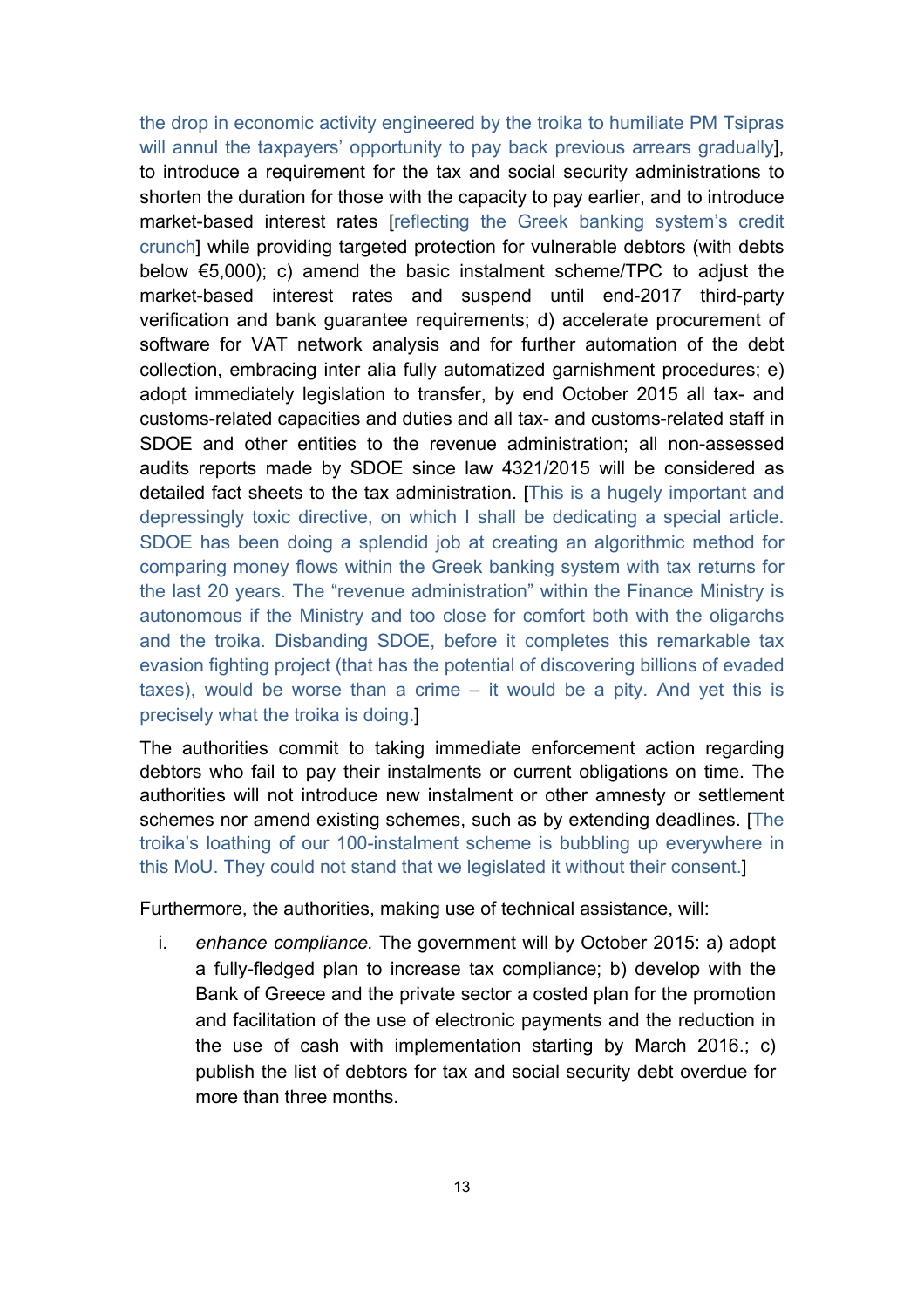- ii. *fighting tax evasion.* The authorities will by November 2015 produce a comprehensive plan for combating tax evasion based on an effective interagency cooperation which includes: a) identification of undeclared deposits by checking bank transactions in banking institutions in Greece or abroad; b) introduction of a voluntary disclosure program with appropriate sanctions, incentives and verification procedures, consistent with international best practice, and without any amnesty provisions; c) request from EU member states to provide data on asset ownership and acquisition by Greek citizens, and how the data will be exploited; d) renew the request for technical assistance in tax administration and make full use of the resource in capacity building; e) establish a wealth registry to improve monitoring; f) adopt legislative measures for locating storage tanks (fixed or mobile) to combat fuel smuggling; g) create a database to monitor the balance sheets of parent-subsidiary companies to improve risk analysis criteria for transfer pricing; [All good and fair, except that it holds little water in view of the – see above – determination to subsume SDOE into the public revenue administration. A case of great pronouncements against tax evasion after having "defanged" the only part of the Finance Ministry (SDOE) that is fully committed to do something about it.]
- iii. *prioritise action on collectable taxes.* By September 2015, the authorities will sign the Ministerial Decision allowing for the extension of the indirect bank account register to provide 10 years of transaction history. By October 2015, the authorities will reduce – taking account technical assistance - restrictions on conducting audits of tax returns subject to the external tax certificate scheme. By November 2015, the authorities will adopt measures to prioritise tax audits on the basis of risk analysis and not, as is now the case, year of seniority (i.e. year of write-off). [Nb. This will necessitate a 'get out of jail' card for those who let the statute of limitations take effect in tax audits in order to pursue cases suggested by risk analysis. Moreover, a lot of backlog is created by the insistence of public prosecutors to command agents of the Ministry of Finance's general accounts office or the revenue administration to pursue cases that go through the public prosecutors' desks irrespective of importance or culpability. Unless this matter is resolved civil servants will be the slaves of the judiciary.]
- iv. *improve collection tools.* To improve collection of tax debt the authorities will by October 2015 **(key deliverable)**: a) improve the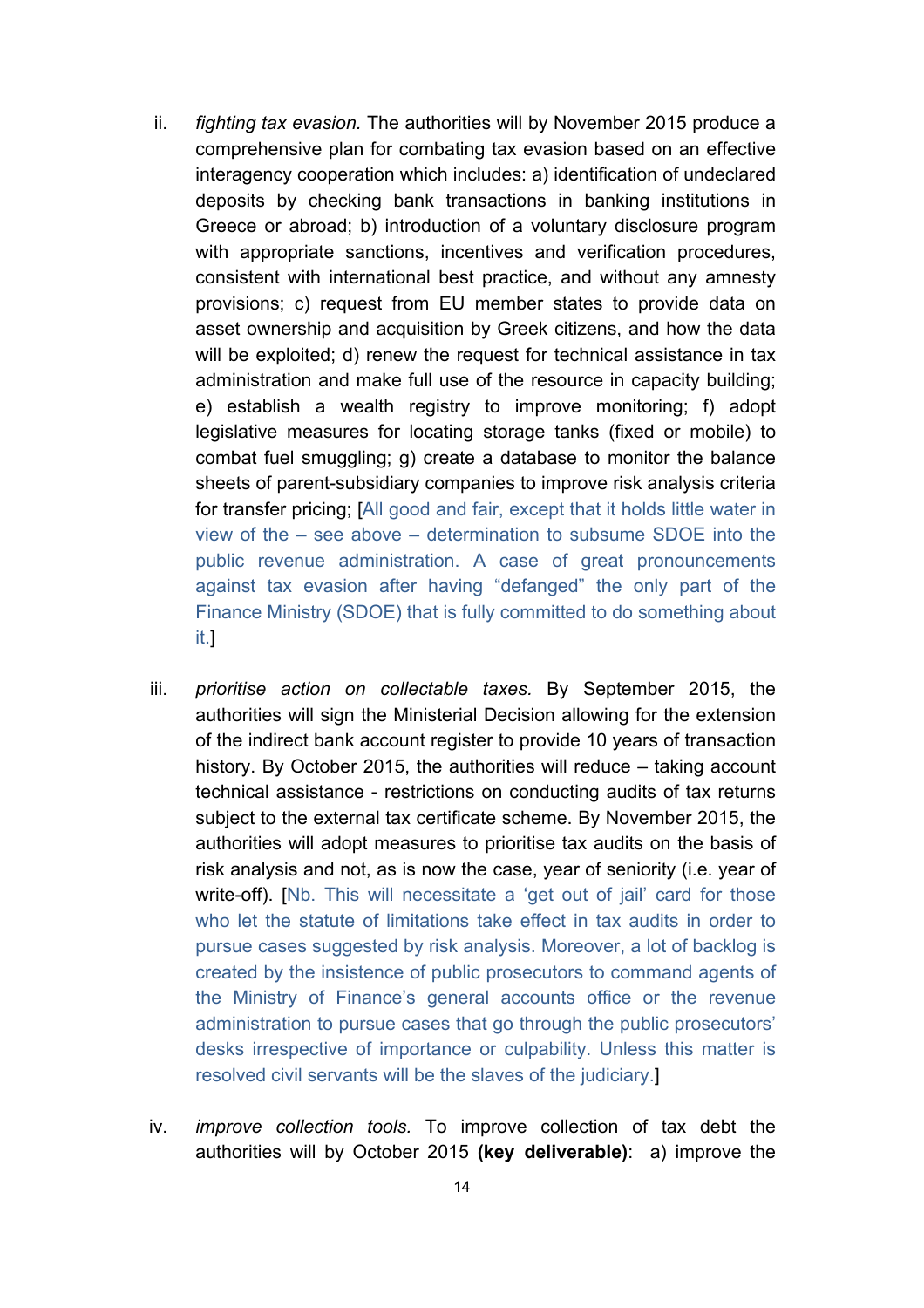rules on write-off of uncollectible tax; b) remove tax officers' personal liabilities for not pursuing old debt, and c) propose, and implement in 2016, a national collection strategy including further automation of debt collection, and by November d) take necessary measures towards the timely collection of fines on vehicles uninsured or not undertaking mandatory technical controls, and of levies for the unlicensed use of frequencies; e) issue legislation to quarantine uncollectable Social security contribution debt; and f) improve the rules on write-off of uncollectible Social security contribution debt, and g) enforce if legally possible upfront payment collection in tax disputes. [There is a danger here that the presumption of innocence is sidelined and that 'capture' gets an unwelcome boost.]

- v. To improve collection of Social security debt by September 2015 the authorities will: a) provide KEAO with access to indirect bank account registry and to tax administration data; b) create a single SSC debt database that will encompass all social security funds. The authorities will implement by end-December 2016 a central registry of contributors in coordination with the pension funds consolidation and complete the integration of social security contribution collection with the tax administration by the end of 2017.
- vi. *strengthen VAT revenues.* The authorities will strengthen VAT collection and enforcement *inter alia* through streamlined procedures and with measures to combat VAT carousel fraud. They will adopt by October 2015 legislation to a) accelerate de-registration procedures and limit VAT re-registration to protect VAT revenue; b) adopt the secondary legislation needed for the significantly strengthening the reorganization of the VAT enforcement section in order to strengthen VAT enforcement and combat VAT carousel fraud. The authorities will submit an application to the EU VAT Committee and prepare an assessment of the implication of an increase in the VAT threshold to €25000;
- vii. *reinforce the capacity of the administration.* By October 2015, the authorities will secure the full staffing of KEAO, strengthen control capacity in IKA and reinforce the Large Debtors Unit, to improve its capacity on issues of liquidation and tax collection, and – with highly skilled legal advisers, supported by an international independent expert firm – for the assessment of debtor viability. By December 2015 the LDU will segment commercial debtors with large public debt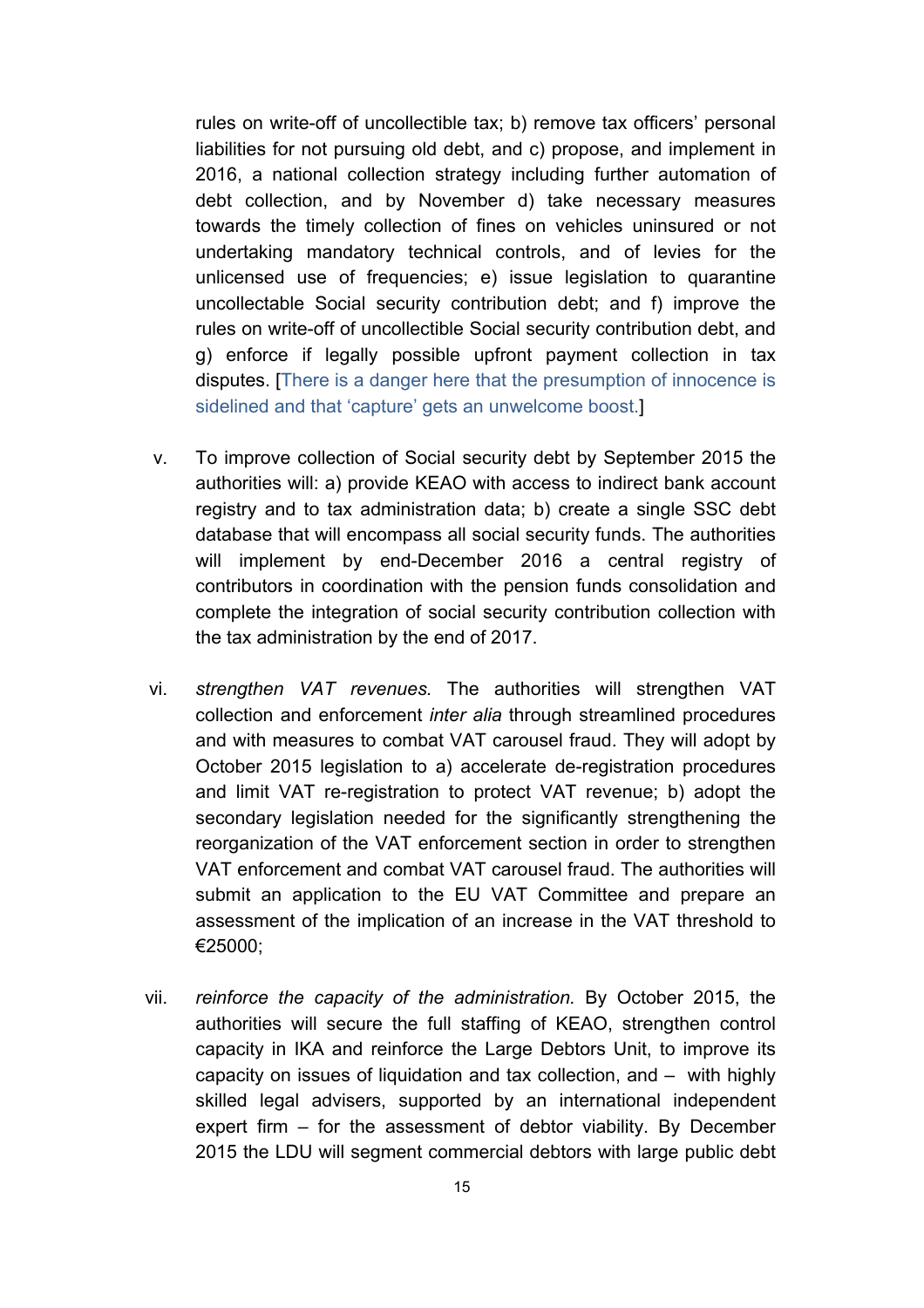according to viability status. [All good ideas. Where will the funding come from?]

viii. *strengthen the independence of the revenue administration.* The authorities will by October 2015 adopt legislation **(key deliverable)** to establish an autonomous revenue agency, that specifies: a) the agency's legal form, organization, status, and scope; b) the powers and functions of the CEO and the independent Board of Governors; c) the relationship to the Minister of Finance and other government entities; d) the agency's human resource flexibility and relationship to the civil service; e) budget autonomy, with own GDFS and a new funding formula to align incentives with revenue collection and guarantee budget predictability and flexibility; f) reporting to the government and parliament. The authorities will by December 2015 **(key deliverable)** appoint the Board of Governors and adopt priority secondary legislation of the law (key human resource, budget) on the autonomous revenue administration agency, so that it can be fully operational by June 2016; [This was, and is, a main battleground against the troika, including its local branch that spans the gamut of oligarchy. I shall dedicate a different article to this. Our proposal was that the independent tax and customs commission should be truly independent of government but also independent of oligarchic interests. To ensure this we proposed a new authority under the aegis of, and answerable to, Parliament. The troika is working feverishly to creating an authority that it controls fully, with a fig leaf of local checks and balances. See Appendix 2 for my proposal to the troika on how a truly independent, but accountable to Parliament, tax and customs authority ought to be structured.]

The authorities will continue to improve operations as measured by key performance indicators. Over the medium term the Authorities will continue with reforms improving tax administration, to be agreed with the institutions and taking into account recommendations of technical assistance reports conducted by the EC/IMF.

## **2.4 Public Financial Management and Public Procurement**

#### *2.4.1 Public financial management*

The authorities commit to continue reforms that aim at improving the budget process and expenditure controls, clearing arrears, and strengthening budget reporting and cash management.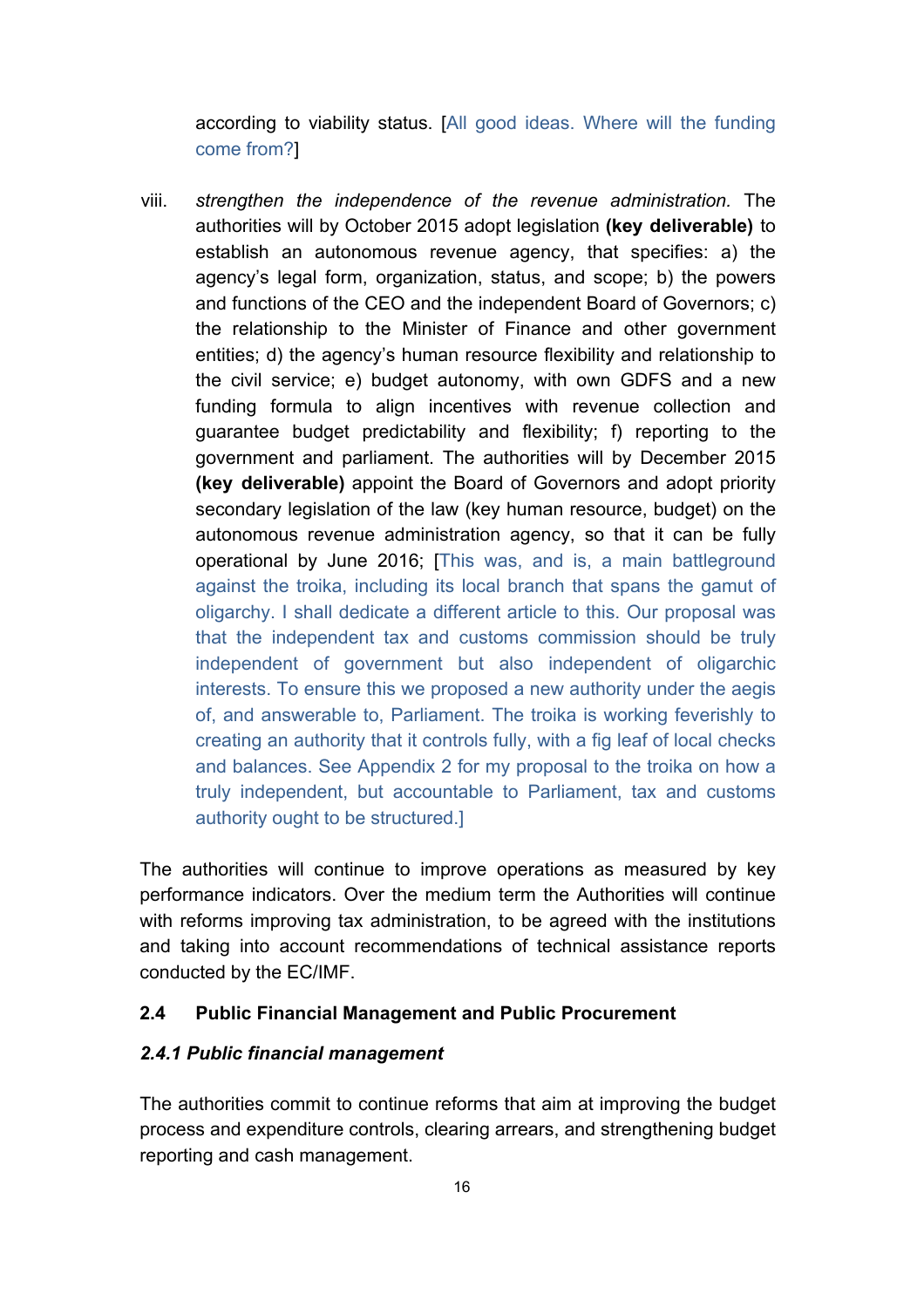The authorities will adopt legislation by October 2015 (**key deliverable**) to upgrade the Organic Budget Law to: a) introduce a framework for independent agencies; b) phase out ex-ante audits of the Hellenic Court of Auditors and account officers (ypologos) [Nb. There is an assumption here that Greece's Constitution can be bypassed; i.e. HCA involvement cannot be sidelined by laws or decrees.] ; c) give GDFSs exclusive financial service capacity and GAO powers to oversee public sector finances; and d) phase out fiscal audit offices by January 2017. The authorities will adopt secondary legislation to define the transitional arrangements of the OBL reform by end-December 2015, and complete the reform by end-December 2016. [

The Greek government is committed to making the Fiscal Council operational before finalizing the MoU. For this to happen, the government adopted a Ministerial Decision to start the open procedure to select the members of the board. Following completing the process for the appointment of the Board Members of the Fiscal Council, the Government will by September 2015 issue the needed secondary legislation to make the Council fully operational (including budgeting and staffing) by November 2015. The Authorities will complete a review with the help of technical assistance from the EC of the work of the Fiscal Council by December 2016, and adopt legislation as needed (March 2017). [During the last phase of our negotiations with the Eurogroup, before our July capitulation, I offered to use the Fiscal Council as a lever for introducing an effective deficit brake. The idea was to replace the harsh austerian parametric tax and pension changes demanded by the troika with more growth friendly measures and to commit to an automated deficit brake, to be applied by the independent Fiscal Council, if targets were not met. That proposal was never accepted. It is, therefore, questionable now what role the Fiscal Council will play. Is the troika intending to use it as the enactor of a debt brake after having imposed austerity that guarantees failure in achieving the targets? In this case the Fiscal Council will become an Eternal Depression Council.] In line with the Fiscal Compact, the Greek Government shall present the main characteristics of their medium-term public finance plans to the European Commission and the ECOFIN Council in Spring of each year and will update its Medium Term Fiscal Strategy before end May of each year in line with the programme targets. In addition as part of a common budgetary timeline, Greece shall submit to the European Commission the draft budget for the following year by 15 October of each year, along with the independent macro-economic forecast on which they are based. The Government will design a new government Budget Classification structure and Chart of Accounts (September 2016) in time for the 2018 budget. [This MoU specifies quarterly reviews. Adding European semester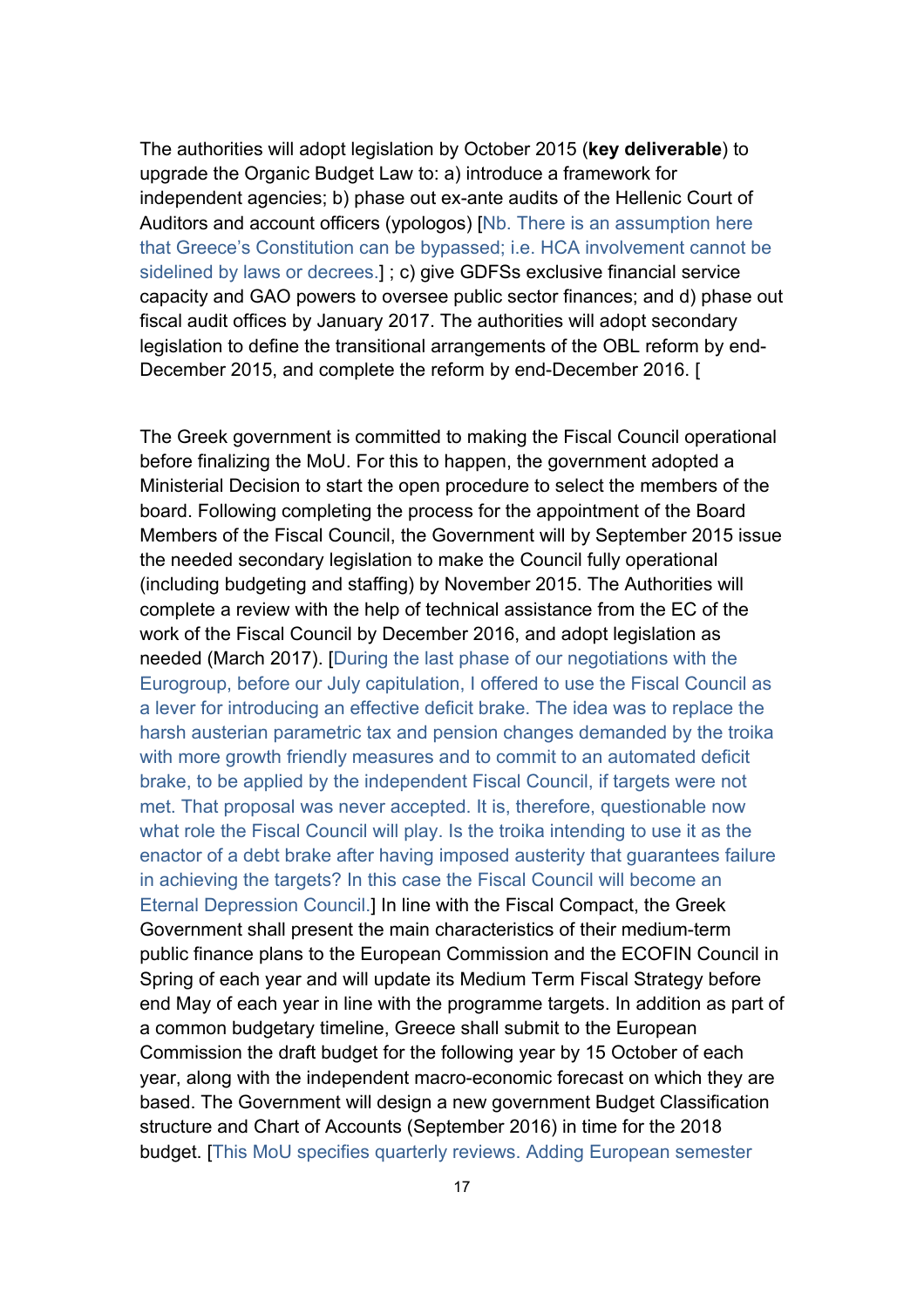procedures during the program will mean that no one in the Greek government will be doing any serious work, especially long term planning, except preparing and participating endless reviews!]

The authorities will present by September 2015 a plan to complete the clearance of arrears, tax refund and pension claims, and immediately start implementation. [We never lacked a plan to do this. It was the money we lacked!] The authorities will then clear the outstanding stock of spending arrears of 7.5 billion by end-December 2016 after completing a thorough audit by end-January 2016, and clear the backlog of unprocessed tax refund and pension claims by end-December 2016; The Government will ensure that budgeted social security contributions are transferred from social security funds to health funds and hospitals so as to clear the stock of healthrelated arrears.

The Government will present by November 2015 a medium-term action plan to meet the requirements of the Late Payment Directive, including concrete measures and safeguards to ensure the transfer of IKA liabilities (cash transfers and expenditures) to EOPYY during the relevant period. By January 2016, the authorities will complete an external audit of EOPYY's accounts payables, and rationalize the payment process in the social security and health system by end-June 2016 (**key deliverable**).The authorities will continue to improve operations as measured by key performance indicators.

To improve the fragmented cash management system, the Government will include all central government entities in the treasury single account by end-December 2015. Following the implementation of a cash management reform the Authorities will close accordingly general government accounts in commercial banks and consolidate them in the Treasury single account. As a **prior action**, the ministry of finance will ring-fence the account for the management of EU structural funds instruments and of Greece's national contributions. [Nb. This sounds reasonable. The reality of it, however, is quite different. The General Accounts Office of the Ministry of Finance will have zero breathing space if this requirement is imposed. On a technical note, most of CG entities are already in the TSA.]

#### *2.4.2 Public procurement*

Greece needs to take further action in the area of public procurement to increase efficiency and transparency of the Greek public procurement system, prevent misconduct, and ensure more accountability and control. [This is the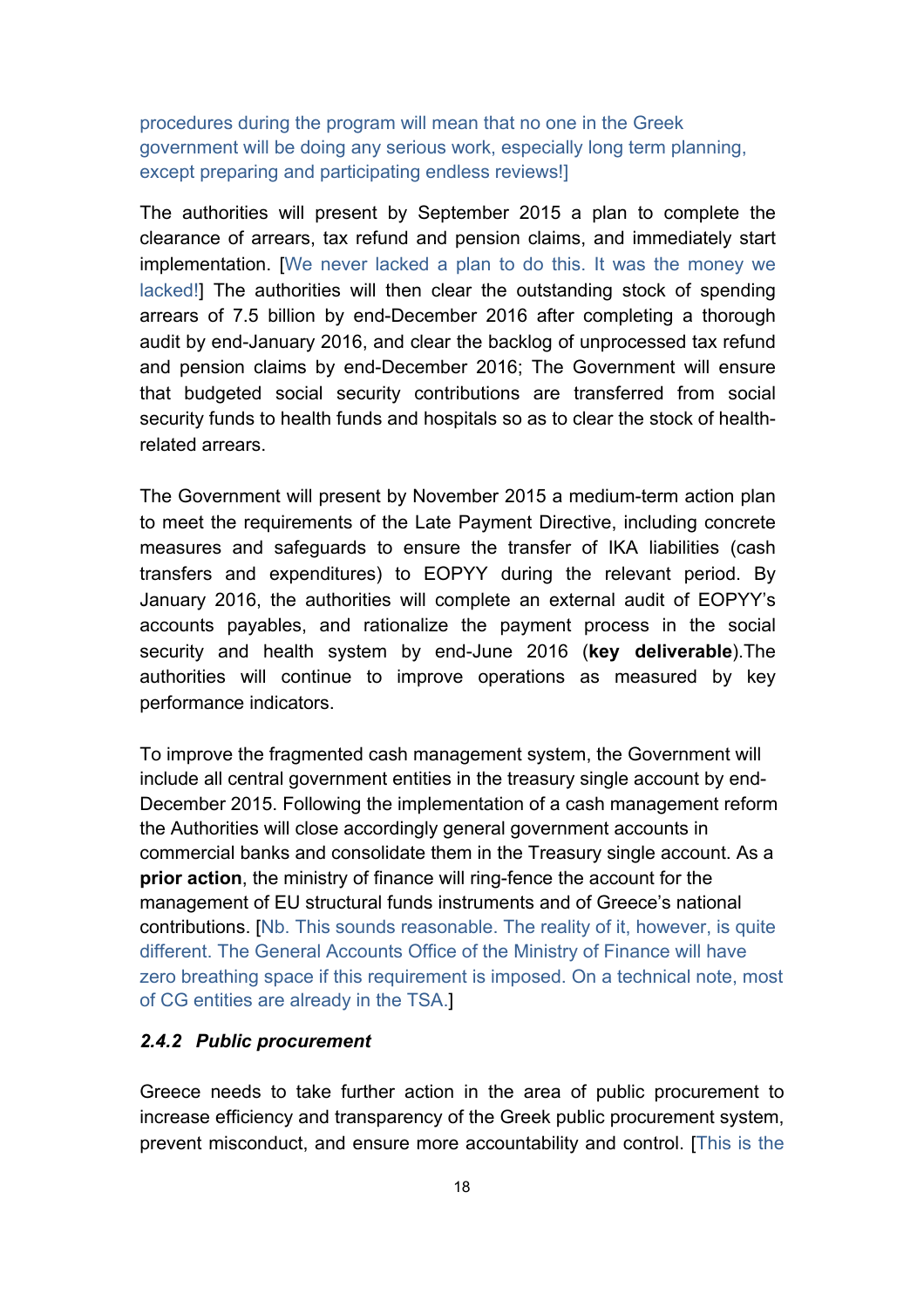mother of all understatements. Procurement is one of a triad of sins and its lucrative nature can be inspected by driving around Athens' northern suburbs. The troika has never, in the past five years, tackled this festering wound. Will they now? If they do they will have to turn against the oligarchs whose media have been spreading the troika's propaganda over the five months of our intense negotiations. If they troika turns against them, to fulfil these promises and pledges, it will be the most remarkable turn around in the history of political economics. But don't hold your breath dear reader!] By September 2015 the authorities will agree with the European Commission, which will assist on implementation, an action plan to spell out the details of the actions below **(key deliverable)**.

- By January 2016, a consolidated, comprehensive and simplified legislative framework (primary and secondary legislation) on public procurement and concessions, including the transposition of the new EU directives on public procurement and concessions (2014/23, 2014/24, 2014/25) will enter into force.
- By December 2016, the reform of the system of nonjudicial/administrative remedies will enter into force. The authorities will present a detailed proposal for this reform to the Commission by October 2015.
- By February 2017, the authorities will adopt measures to improve the judicial remedies system. In preparation, the authorities will perform by September 2016 in cooperation with the Commission a comprehensive assessment of the effectiveness of the existing judicial remedies system, identifying problems (e.g. lack of effective and rapid remedies, delays, difficulty of obtaining damages, litigation costs).
- The authorities will continue to implement the action plan on eprocurement as agreed with the Commission.
- By May 2016, a new central purchasing scheme, established in cooperation with the Commission and the OECD will enter into force, to be applied for the needs of 2017.

The authorities will ensure that the SPPA remains the principal institution in the area of public procurement in Greece; the SPPA will cooperate with other Greek institutions and the Commission to prepare by March 2016 a national strategy, identify systemic deficiencies of the national public procurement system, and propose realistic solutions to be implemented by the authorities through an action plan.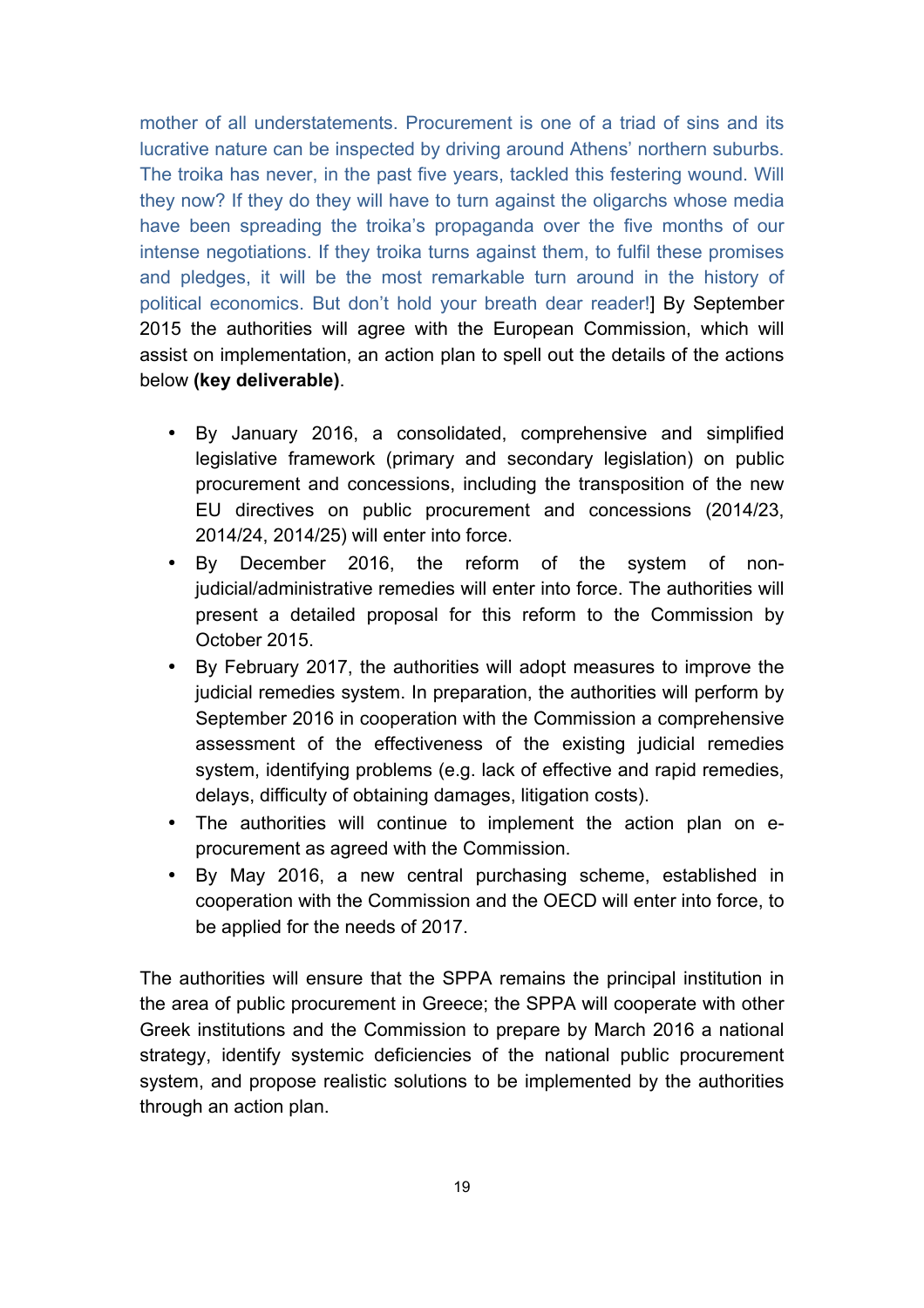### **2.5 Sustainable social welfare**

#### *2.5.1 Pensions*

The 2010 and 2012 pension reforms, if fully implemented, would substantially improve the longer-term sustainability of the overall pension system. [i.e. both main and secondary pensions will be cut in the context of "sustainability". Note that pension funds were haircut savagely in 2012, when Greek government bonds (GGBs) were haircut, and unlike the ECB that refused to have its GGBs haircut or bankers who were haircut but also recapitalised. In addition, the fall in employment and the rise in undeclared labour made led to the situation where if the troika insists that the pension funds become self sufficient, the pension cuts necessary will be so large that aggregate demand in Greece will fall again so much that employment will suffer further thus hitting again the pension funds. Put simply, the troika's pension fund sustainability can only be achieved in the context of this MoU is pensions tend to zero…] However the pension system is still fragmented and costly and requires significant annual transfers from the State budget. Hence much more ambitious steps are required to address the underlying structural challenges, as well as the additional strains on the system caused by the economic crisis. Contributions have fallen due to high levels of unemployment at the same time as spending pressures mounted as many people opted to retire early. [Nb. It must be noted that, in addition to the increase in undeclared labour and the 12 billion euros haircut suffered by pension funds under the 2012 PSI, the recession took another toll on pension funds courtesy of so much "labour market flexibility" that the median wage fell by 30%. Naturally, the pension system is now unsustainable and in dire need of overhaul. However, such overhaul must be done over a long horizon as the economy and the labour market recover and not as an accounting exercise that adjusts outlays to current contributions.]

To address these challenges, the authorities commit to implement fully the existing reforms and will also proceed with further reforms to strengthen long-term sustainability targeting savings of around  $\frac{1}{4}$  of GDP in 2015 and around 1% of GDP by 2016. The package *inter alia* aims to create strong disincentives for early retirement through increasing early retirement penalties and by the gradual elimination of the grandfathering of rights to retire before the statutory retirement age.

The authorities have already increased health contributions of pensioners to 6% on their main pensions and applied health contributions of 6% also to supplementary pensions from 1 July 2015; will integrate into ETEA by  $1<sup>st</sup>$ September 2015 all supplementary pension funds and ensure that all supplementary pension funds will be only financed by own contributions from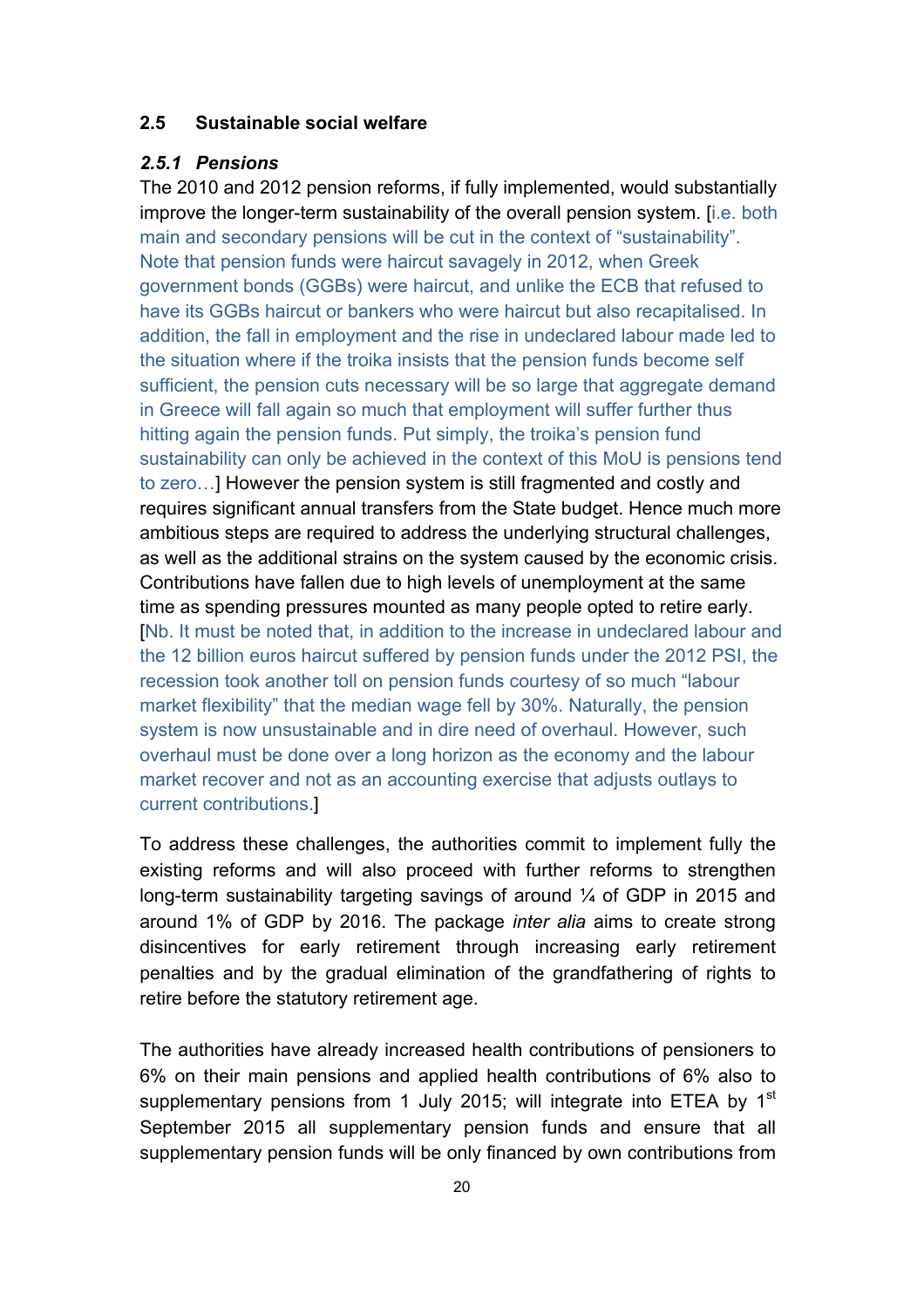1 January 2015; will freeze monthly guaranteed contributory pension limits in nominal terms until 2021; and ensured that people retiring after 30 June 2015 will have access to the basic, guaranteed contributory, and meanstested pensions only at the attainment of the statutory normal retirement age of currently 67 years. [So, in a country where pensioners spend a large chunk of their pension on health care, given the parlous state of the national health system, their pensions will be cut and their health contributions will rise…]

- i. As a **prior action**, the authorities will: a) clarify the rules for eligibility for the minimum guaranteed pensions after 67 years [Nb. The rule should be clear: Set the minimum at the relative poverty threshold as defined by ELSTAT]. State explicitly that exemptions common to all civilized nations regarding retirement age will be honoured.; b) issue all circulars to ensure the implementation of the 2010 law; c) correct law 4334/2015 to among others correctly apply the freeze on monthly guaranteed benefits (instead of contributions state subsidy) and to extend to the public sector; d) repeal the amendments to the pension system introduced in Laws 4325/2015 and 4331/2015 in agreement with the institutions; and e) eliminate gradually the grandfathering to statutory retirement age and early retirement pathways, progressively adapting to the limit of statutory retirement age of 67 years at the latest by 2022, or to the age of 62 and 40 years of contributions, applicable for all those retiring (except arduous professions and mothers with children with disability) with immediate application.
- ii. The authorities will by October 2015 **(key deliverable)** legislate further reforms to take effect from 1 January 2016: a) specific design and parametric improvements to establish a closer link between contributions and benefits [i.e. cut pensions!]; b) broaden and modernize the contribution and pension base for all self-employed, including by switching from notional to actual income, subject to minimum required contribution rules; c) revise and rationalize all different systems of basic, guaranteed contributory and means tested pension components, taking into account the incentives to work and contribute; d) the main elements of a comprehensive consolidation of social security funds, including the remaining harmonization of contribution and benefit payment procedures across all funds; e) phase out within three years state financed exemptions and harmonise contributions rules for all pension funds with the structure of contributions of the main social security fund for employees (IKA) ;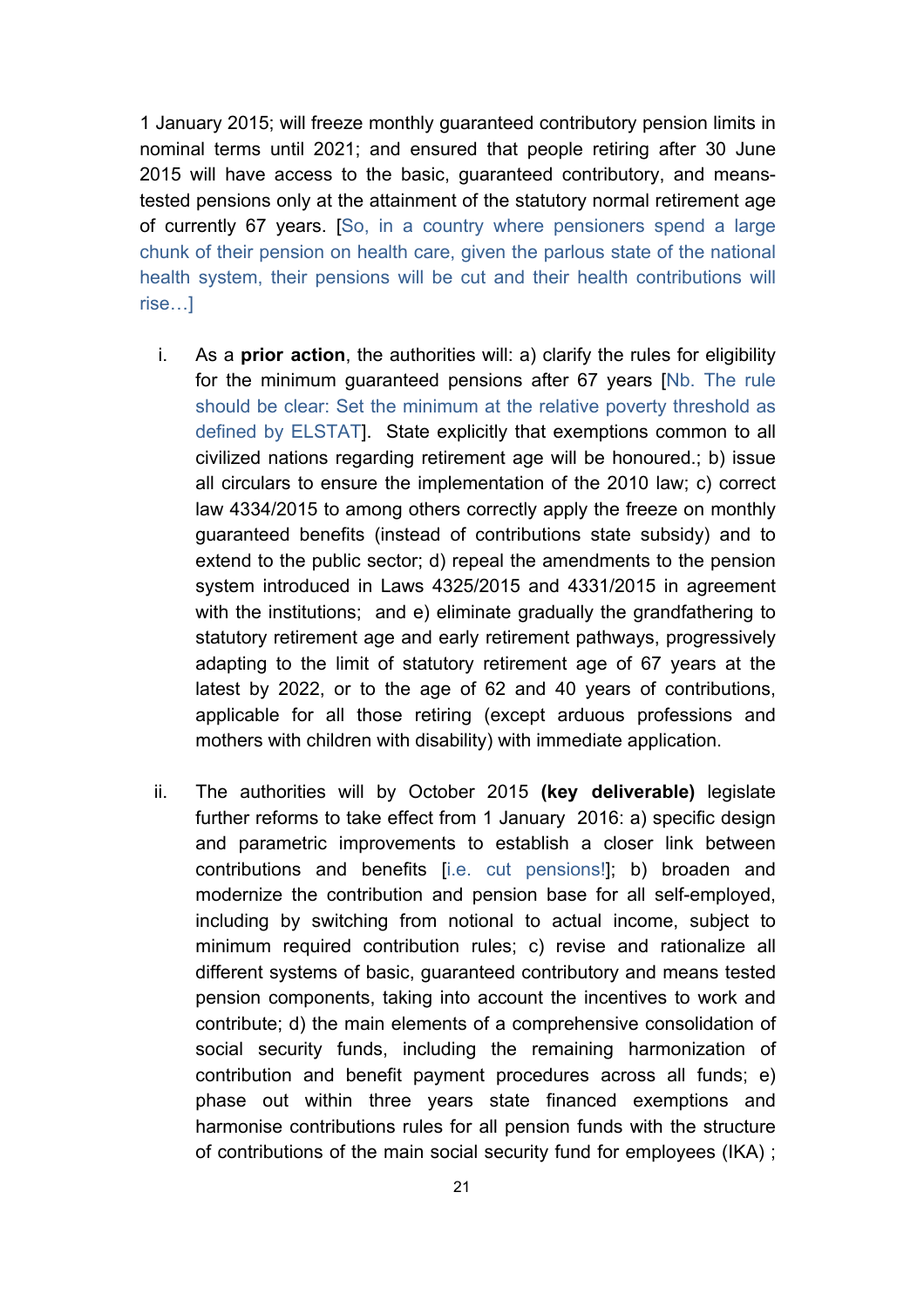f) the abolition from 31 October 2015 of all nuisance charges financing pensions to be offset by reducing benefits or increasing contributions in specific funds [This will be fun to watch: Will the so-called aggeliosimo, a tax on advertisers that goes into the journalists' pension fund, be abolished? Media owners will kick and scream if this happens as they will, suddenly, need to contribute to their employees' pension fund. This is one to watch. Want to bet that this particular nuisance tax will stay"]; g) gradually harmonize pension benefit rules of the agricultural fund (OGA) with the rest of the pension system in a pro rata manner [i.e. the poorest of farmers will be hit also with a reduction in their already tiny old age pension]; h) that early retirements will incur a penalty, for those affected by the extension of the retirement age period, equivalent to 10 percent on top of the current annual penalty of 6 percent [There would be nothing wring with this, and indeed I had recommended this too, if early retirements were not a substitute for the absence of social security for unemployable workers between the ages of 58 and 67.]; i) better targeting social pensions by increasing OGA uninsured pension; j) the gradual phasing out the solidarity grant (EKAS) for all pensioners by end-December 2019, starting with the top 20% of beneficiaries in March 2016 [This is noteworthy for its callousness. EKAS is a small contribution to pensioners on extremely low pensions, well below the poverty level. To phase EKAS out, without any serious provision for its replacement, is an attack on decency.]; k) restore the sustainability factor of the 2012 reform or find mutually agreeable alternative measures in the pension system [i.e. come up with a miraculous new source of money or just cut pensions]; i) the Greek government will identify and legislate by October 2015 equivalent measures to fully compensate the impact of the implementation of the Court ruling on the pension measures of 2012 [i.e. the Court decided that various pension reductions since 2012 were unconstitutional, as they violated given obligations of the state to its citizens. This MoU commits the Greek government to find some way to violate the spirit of the Court's decision].

iii. The Government will by December 2015 **(key deliverable)** integrate all social security funds under a single entity, abolish all existing governance and management arrangements, establish a new board and management team utilizing IKA infrastructure and organization, implement a central registry of contributors and establish common services, as well as adopting a program to create a common pool of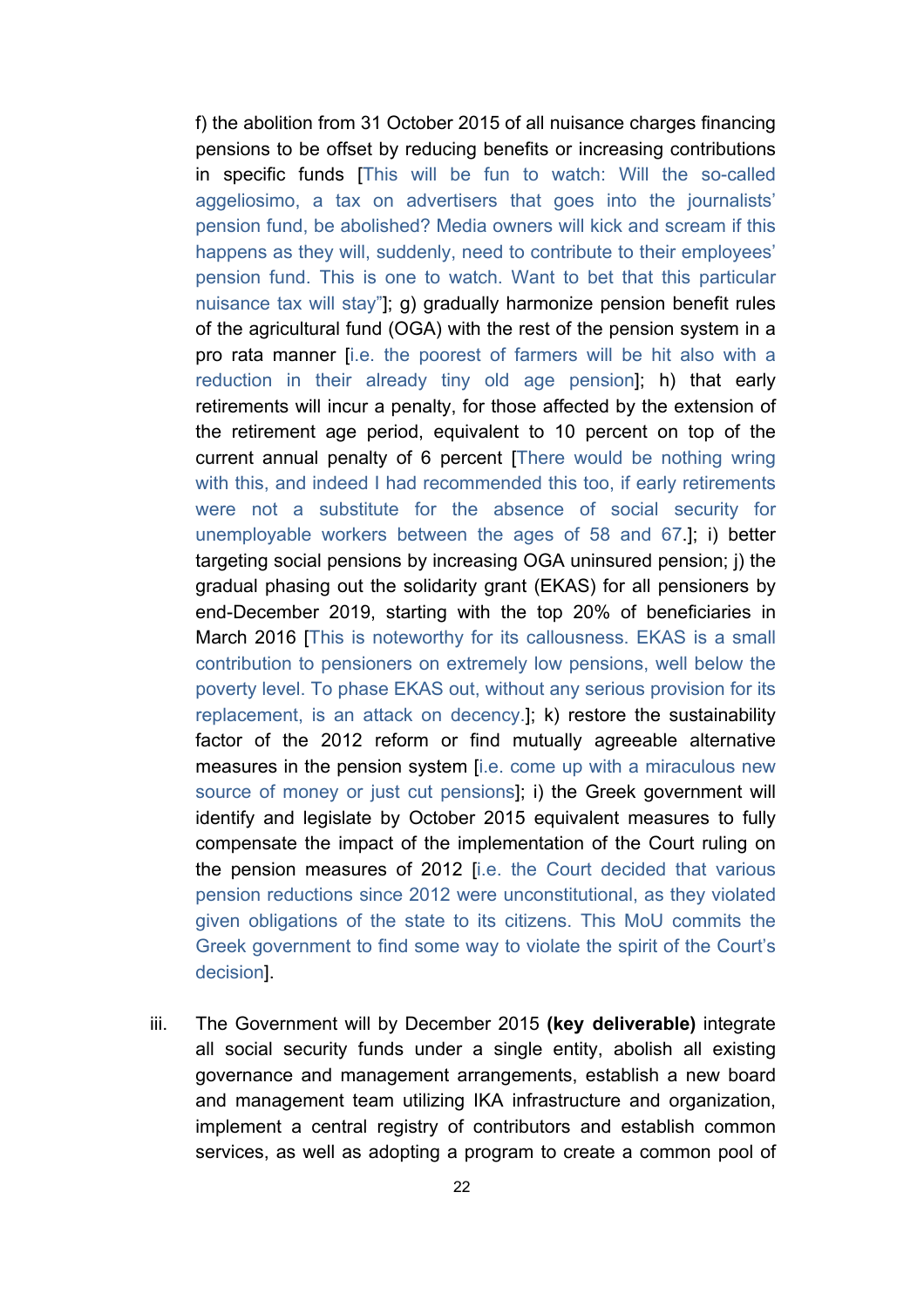funds that will be fully operational by end-December 2016. The authorities will move towards the integration of social security contribution filing, payment and collection into the tax administration by the end of 2017. [That's all good. Carried over from our proposals of March 2015.]

The institutions are prepared to take into account other parametric structural measures within the pension system of equivalent effect to replace some of the measures mentioned above, taking into account their impact on growth, and provided that such measures are presented to the institutions during the design phase and are sufficiently concrete and quantifiable, and in the absence of this the default option is what is specified above. [i.e. If the Greek government does not want to amputate pensioners' arms, the troika will consider the proposal of the Greek authorities that their arms should be spared and instead have their legs amputated. Black humour. But accurate in the way it conveys this paragraph's meaning …]

#### *2.5.2 Health care*

The authorities have committed to continue reforming the health care sector, controlling public expenditure, managing prices of pharmaceuticals, improve hospital management, increase centralized procurement of hospital supplies, manage demand for pharmaceuticals and health care through evidencebased e-prescription protocols, commission private sector health care providers in a cost effective manner, modernize IT systems, developing a new electronic referral system for primary and secondary care that allows to formulate care pathways for patients. [Brilliant. Except that not a single euro have been budgeted for any of this!]

The authorities as **prior action** committed to reinstate previous key elements of reforms to the health system. In particular, they will a) amend Law 4332/2015 repealing part of Law 4052/2012 (reorganisation and restructuring of the health sector under the MoU) on the appointment of hospital CEOs; b) repeal MD FEK 1117/2015, in order to re-enforce sanctions and penalties as a follow-up to the assessment and reporting of misconduct and conflict of interest in prescription behaviour and non-compliance with the EOF prescription guidelines (re-establish prior MoU commitment); c) re-establish full INN prescription, including by repealing circular 26225/08.04.2015, with the exceptions as set out in art 6.4 to 6.6 of the MD FEK 3057/2012; d) reduce the price of all off-patent drugs to 50 percent and all generics to 32.5 percent of the patent price [Nb. Greece's indigenous pharmaceutical industry may be targeted here, to the benefit of multinationals that pay next to no tax],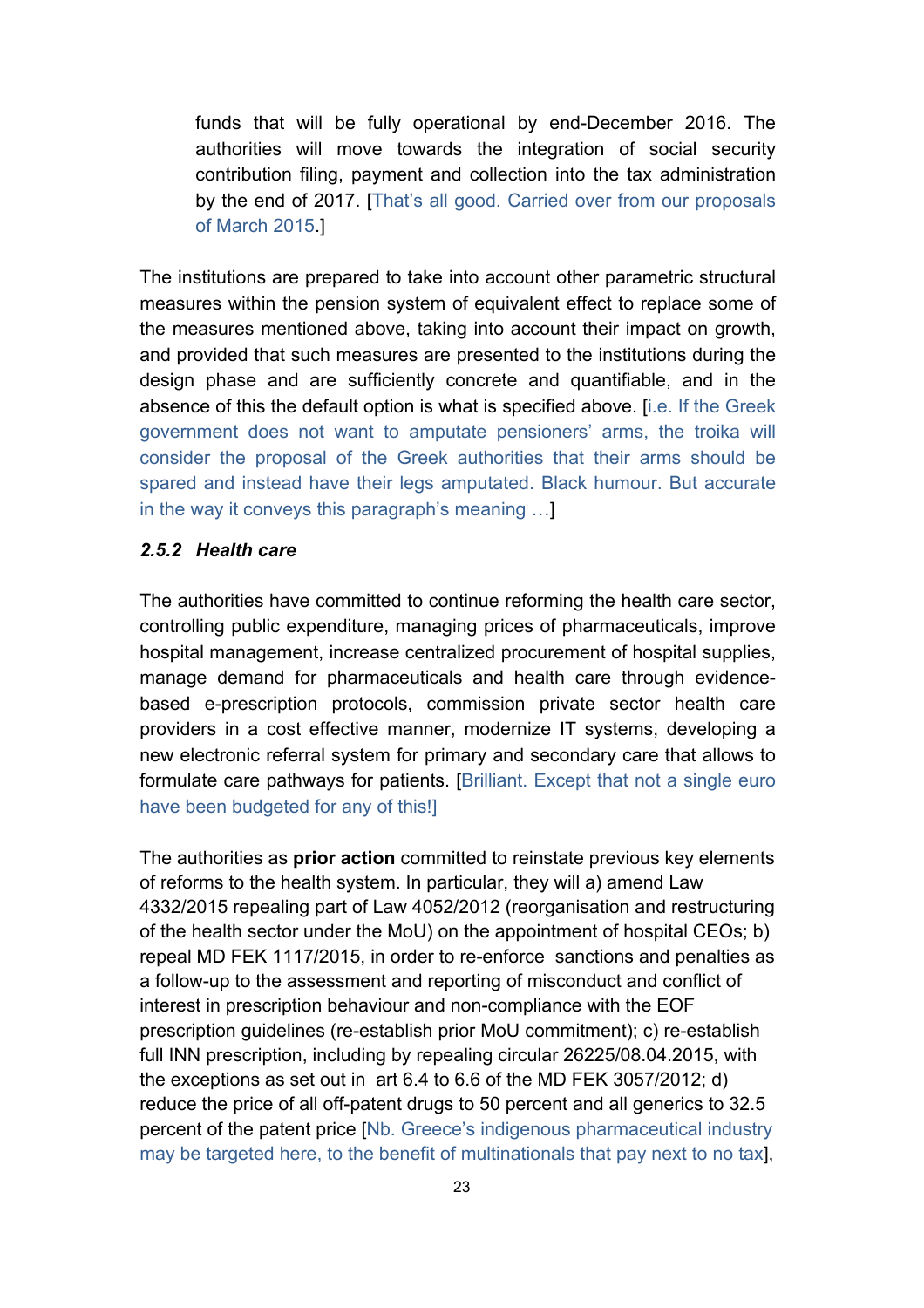by repealing the grandfathering clause [Nb. This a loaded, neoliberal, sexist term, that should be read as "acquired rights"; rights that are inscribed in the Greek Constitution, the European Court of Human Rights.] for medicines already in the market in 2012; e) establish claw backs for 2015 for diagnostics and private clinics and delink the 2014 claw back for private clinics from the 2013 one.

By September 2015 extend the 2015 claw back ceilings for diagnostics, private clinics and pharmaceuticals to the next three years, and, by October 2015, the authorities will (a) apply outstanding claws backs until H1-2015 for pharmaceuticals, diagnostics and private clinics will be collected; (b) publish a price bulletin to reduce pharmaceutical prices and publish it every six months; and c) review and limit the prices of diagnostic tests to bring structural spending in line with claw back targets **(key deliverables).** They will execute the claw backs every six months. By October 2015, the authorities will decide whether to re-establish a means-tested 5 Euro fee for hospital visits or to adopt equivalent measures in fiscal and demand management terms [i.e. start charging again the hated 5 euro fee, for hospital surgeries visited almost exclusively by the poor, that SYRIZA was committed to abolishing or find another way of collecting it from the poor].

By December 2015, the authorities will take further structural measures **(key deliverable)** as needed to ensure that spending for 2016 is in line with the claw back ceilings, including developing new protocols for the most expensive pharmaceutical active substances and diagnostics procedures. Authorities will further reduce generic prices including by making greater use of price-volume agreements where necessary. [Again, let me convey the concern of Greek pharmaceutical companies that this is aimed at them, given that they lack the transfer price capacities of the multinationals.] Over the next three years, they will develop additional prescription guidelines giving priority to those with the greatest cost and therapeutic implications. Ambitious but feasible timelines will need to be set by the Authorities.

By December 2015 (and by December 2016, respectively), the authorities will take concrete steps to increase the proportion of centralized procurement to 60 percent (and to 80 percent), the share of outpatient generic medicines by volume to 40 (and to 60 percent), inpatient generic medicines to 50 (and to 60 percent) and the share of procurement by hospitals of pharmaceutical products by active substance to  $2/3$  (and to  $\frac{3}{4}$ ) of the total, in line with agreed targets. Generic penetration should be supported by further actions to improve the incentive structure of pharmacists, including on profit structure, by August 2016.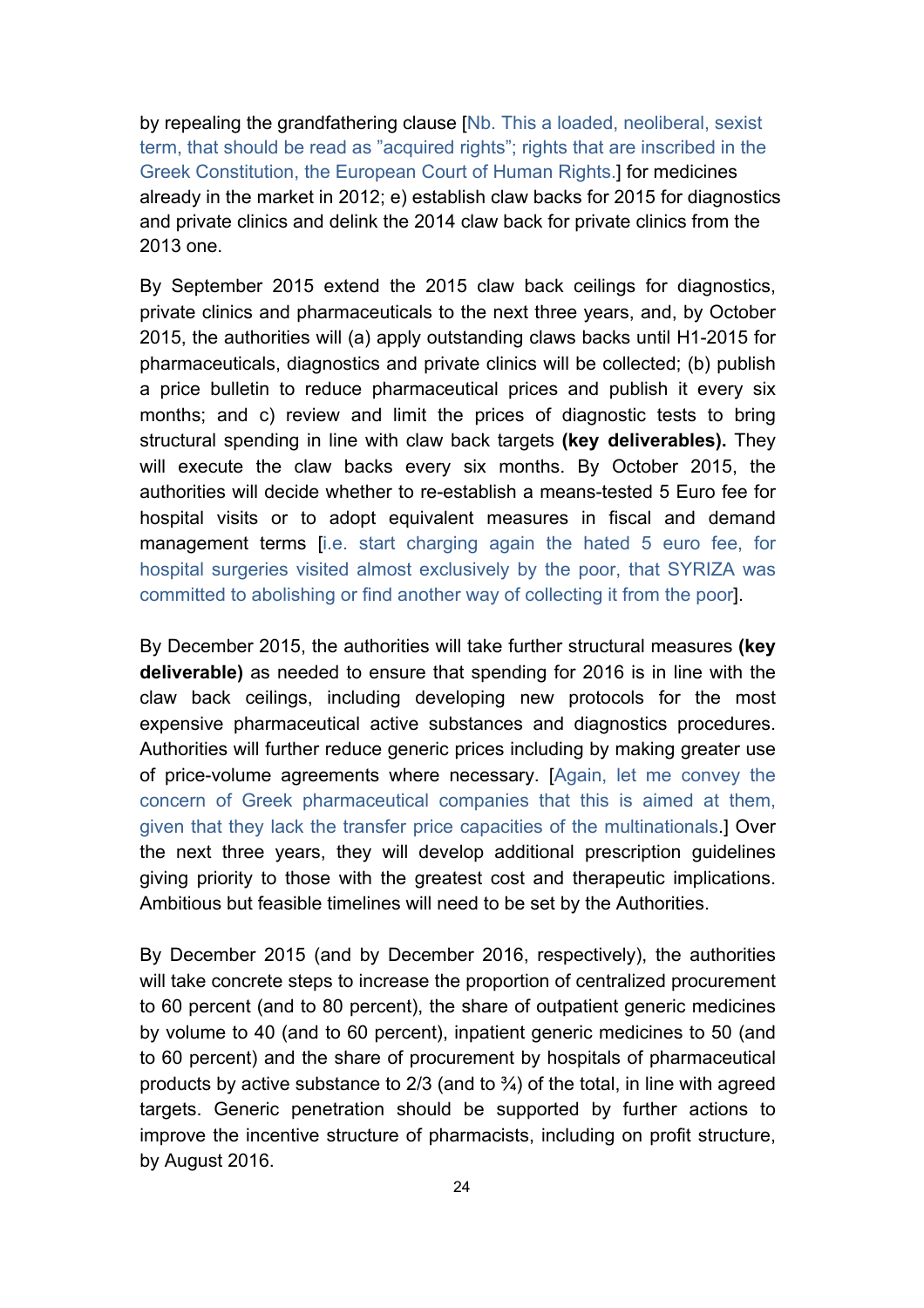The authorities will introduce new drugs into the positive list on the basis of criteria set in MD 2912/B/30.10.2012 and related regulation, subject to prescription guidelines, and with prices set at the level of the lowest three in the EU or lower if the authorities can negotiate a rebate. By December 2017 the Authorities will set-up an HTA centre that will inform the inclusion of medicines in the positive list.

To improve financial management of hospitals, the authorities will by December 2015 **(key deliverable)** deliver a plan to adopt DRG or other international standard activity-based costing methodology to hospitals within the next three years; by December 2017 they will implement the new DRG or alternative activity-based costing system; by June 2016 they will deliver a plan to conduct annual independent financial audits of hospital accounts, with implementation to begin in 2017, and for all hospitals to be covered by 2018. To this end, they will make use of the available Technical Assistance support.

To assess the performance of health care providers, both public and private, EOPYY will continue to collect and publish relevant data on a monthly/quarterly basis. By June 2016, the authorities will develop an assessment of public sector capacity by region and by specialty and will use this to review the need for commissioning private providers per region; and they will develop a new electronic record for patients. By August 2016 they will develop a new system of electronic referrals to secondary care based on e-prescription and the electronic record and allowing the monitoring of waiting times. By June 2017, the authorities will develop a plan to preapprove referrals to private sector providers based on the electronic patient record, the system of electronic referrals and the mapping of public sector capacity. Over the next three years, the authorities will develop therapeutic protocols for the patient care pathways (primary and secondary care) for the pathways that have the greatest therapeutic and cost implications, to be implemented through the e-prescription system.

The authorities will closely monitor and fully implement universal coverage of health care and inform citizens of their rights in that regard and they will proceed with the roll out of the new Primary Health Care system and the issuing of an MD as envisaged in Law 4238 by December 2015. To this end, they will make use of the available Technical Assistance support. [If only technical assistance could replace the complete lack of funding necessary to enact "universal coverage".]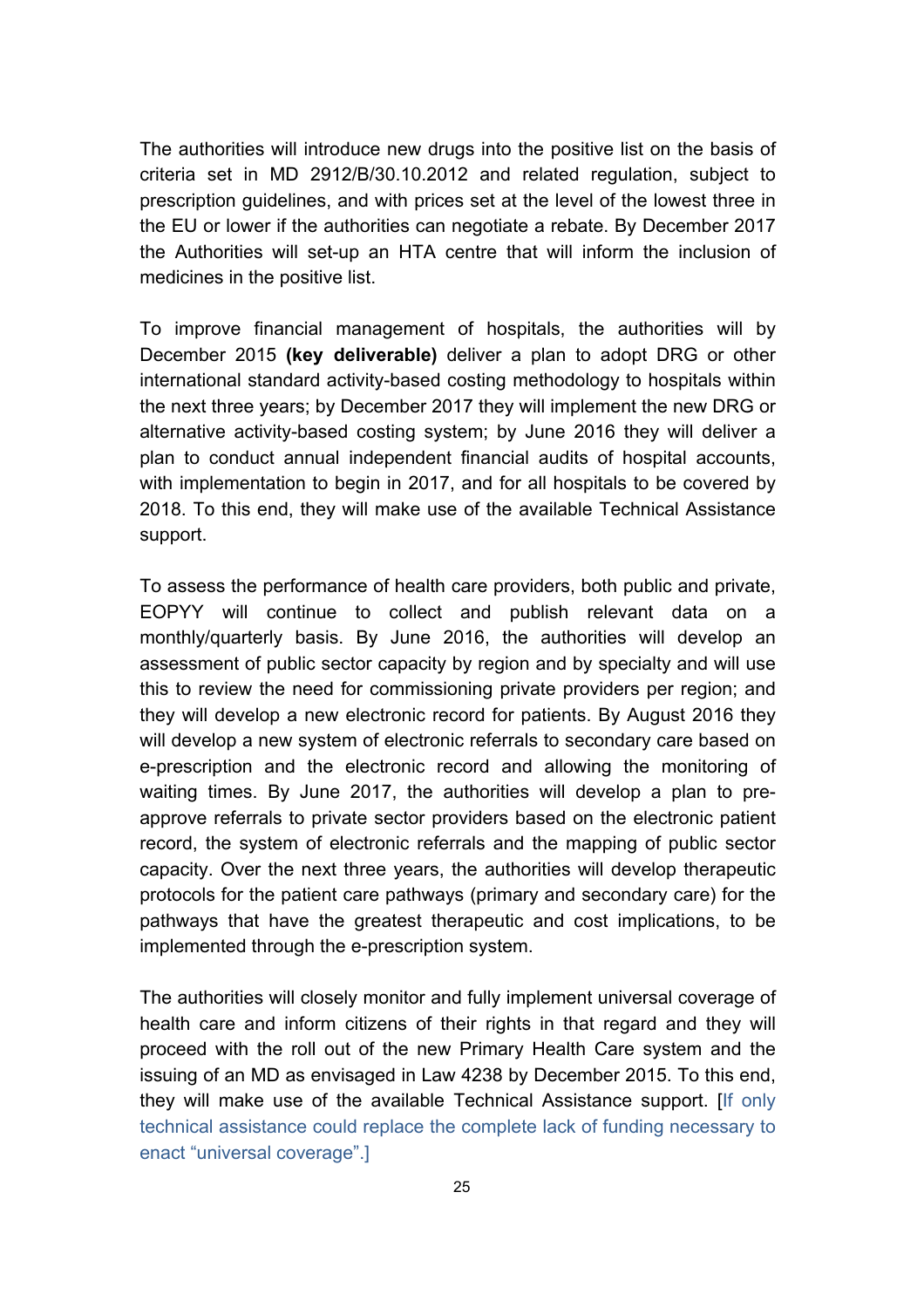#### *2.5.3 Social safety nets*

The economic crisis has had an unprecedented impact on social welfare. The most pressing priority for the government is to provide immediate support to the most vulnerable to help alleviate the impact of the renewed downturn. Already, a package of measures on food, housing and access to health care has been adopted and is being implemented [against the troika's direct order not to introduce such assistance!]. In order to get people back to work, the authorities, working closely with European partners, have taken measures to boost employment by providing short-term work opportunities to 50.000 people targeting the long-term unemployed. [Once more, where will the funding come from? Answer: From cutting benefits elsewhere in the government's budget – since no new monies are available for work experience schemes.]

The Government will adopt by March 2016 a further series of guaranteed employment support schemes covering 150,000 persons, including the long term unemployed (29+), young people (16-29), and disadvantaged groups (including inter alia GMI beneficiaries) with individualised active labour market measures for participants, using local partnerships, involving the private and social economy sectors and ensuring efficient and effective use of the resources available. [Again: No new monies are involved. The troika's pet projects, e.g. GMI, will be funded by depriving other welfare and job support programs of their funding.]

A fairer society will require that Greece improves the design of its welfare system, so that there is a genuine social safety net which targets scarce resources at those in most need. [A fairer society will not, however, emerge if the new plans are un-funded, however brilliant and fair they may be!] The authorities plan to benefit from available technical assistance for the social welfare review and for the GMI implementation from international organisations. [Once more, if all this "assistance" came with funding for more than just the foreign 'experts', decent outcomes might have resulted years ago!]

i. The government commits as a **prior action** to agree the terms of reference and launch a comprehensive Social Welfare Review, including both cash and in-kind benefits, tax benefits, social security and other social benefits, across the general government, with the assistance of the World Bank, with first operational results to be completed by December 2015, targeted to generate savings of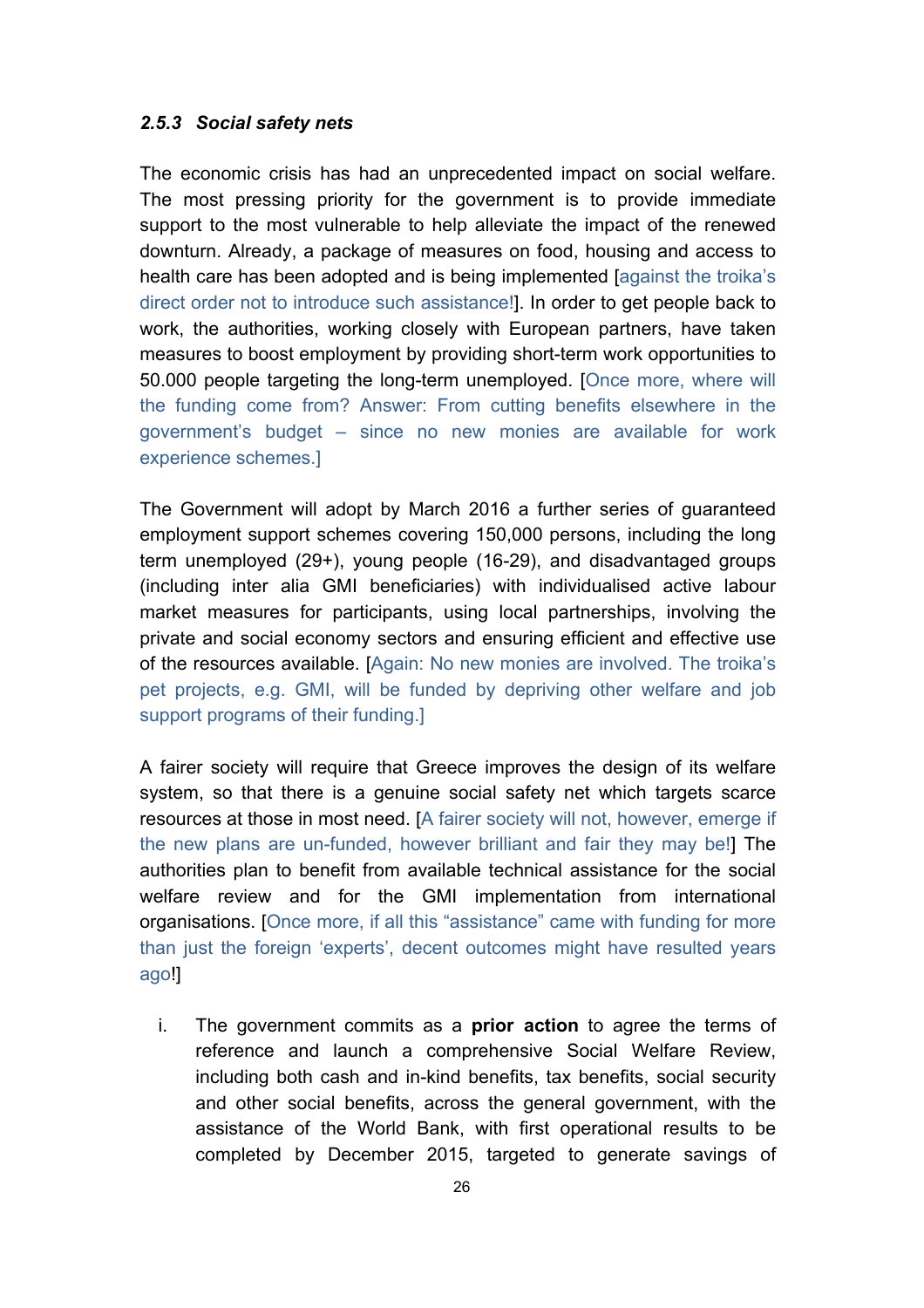½ percent of GDP annually which will serve as the basis for the redesign of a targeted welfare system, including the fiscally-neutral gradual national roll-out of the GMI. The overall design of the GMI will also be agreed with the institutions. [Where is the funding folks?]

- ii. The Authorities by September 2015 will set out their detailed preparations for a gradual nationwide roll-out [it will be so gradual, due to the lack of funding, that no one will ever notice!] of a Guaranteed Minimum Income (GMI) scheme from 1 April 2016, including for the set up of a benefits registry and a strategy to ensure the inclusion of vulnerable groups and to avoid fraud. Close linkages with municipalities and employment services will be established.
- iii. By January 2016, the authorities will propose and legislate reforms to welfare benefits and decide on the benefit rates of the initial GMI rollout in agreement with the institutions. [Message to poor Greeks: Do not count your blessings. There is no money for this rollout, unless other poor families are deprived of their benefits.] The design of the GMI will be closely based upon the parameters of the pilot schemes after the evaluation of the World Bank, with potential additional targeting of priority needs in the short-term in order to meet budgetary constraints. [Splendid, splendid. Sounds like a great opportunity for World Bank and Technical Assistance personnel to improve their CVs with no appreciable effect on Greece's poor.]
- iv. By September 2016, the authorities will establish an institutional benefits framework to manage, monitor and control the GMI and other benefits. [What benefits? A interesting assumption is embedded in this paragraph, namely that GMI will be funded.] An evaluation of the performance of the GMI scheme will take place, with the objective of a full national rollout **(key deliverable)** by the end 2016. [Immediately afterward pigs will perform aerial somersaults over the Acropolis.]

## **3. Safeguarding financial stability**

All necessary policy actions will be taken to safeguard financial stability and strengthen the viability of the banking system. [Bankers expect another big wad of money from Europe's taxpayers with no strings attached!] No unilateral fiscal or other policy actions will be taken by the authorities, which would undermine the liquidity, solvency or future viability of the banks. [Taxpayers expect no control over the bankers who will be receiving your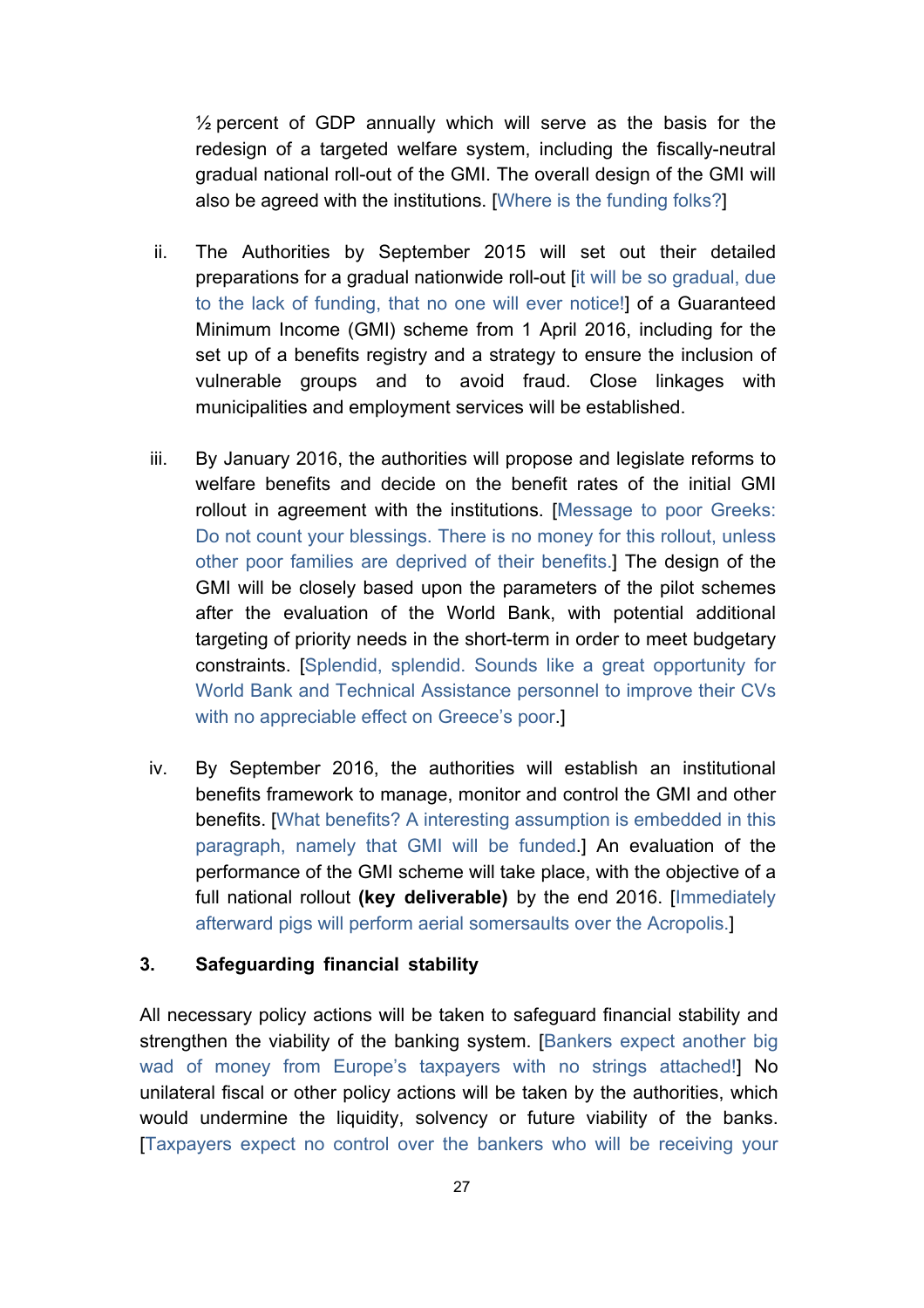money. Any attempt by the Greek government to hold bankers accountable has already been labelled "unilateral actions" and banned!] All measures, legislative or otherwise, taken during the programme period, which may have an impact on banks' operations, solvency, liquidity, asset quality etc. should be taken in close consultation with the EC/ECB/IMF and where relevant the ESM. [Here we go again: The Greek government commits not to legislate on anything without the creditors' express permission. Sovereignty suspended as long as the nation is in debt bondage. Simple enough.]

By end-August 2015, the authorities will finalise a comprehensive strategy for the financial system which has deteriorated markedly since end-2014. [This is a beauty: The troika that began the bank run, in association with New Democracy and PASOK to impede SYRIZA's rise to power, and which later on suffocated the state and closed down the banks, with detrimental effect on their capitalisation, are now implying that it was the SYRIZA government that caused the "deterioration". Victor's history, again.] The main focus of the strategy will be on restoring financial stability and improving bank viability by: (i) normalising liquidity and payment conditions and strengthening bank capital [i.e. mend the damage the troika caused in its bid to suffocate our government]; (ii) enhancing governance [by giving bankers more power!]; and (iii) addressing NPLs [only without the creation of an essential bad bank!]. This strategy will build on the strategy document from 2013 [which was the basis for the recapitalisation of Greece's banks, at a cost to the taxpayer of 40 billion, which failed to do anything about NPLs, the result being zero credit flows into potentially profitable businesses], taking into account the changed context and conditions of the financial system, will include plans regarding the foreign subsidiaries of the Greek banks according to their updated restructuring plans as being approved by the European Commission, and will aim to attract international strategic investment to the banks and return them to private ownership in the medium term [i.e. hand over the banks shares, currently owned by the state, to private speculators at a fraction of the price the taxpayers paid].

#### *Restoring liquidity and capital in the banking system*

The authorities are committed to preserving sufficient liquidity in the banking system *[i.e. reversing the liquidity squeeze with which the ECB suffocated* our government, implementing the very European coup which led to PM Tsipras' capitulation on 12<sup>th</sup> July.] in compliance with Eurosystem rules and to achieving a sustainable bank funding model for the medium term. In this context, banks will be required to submit quarterly funding plans to the Bank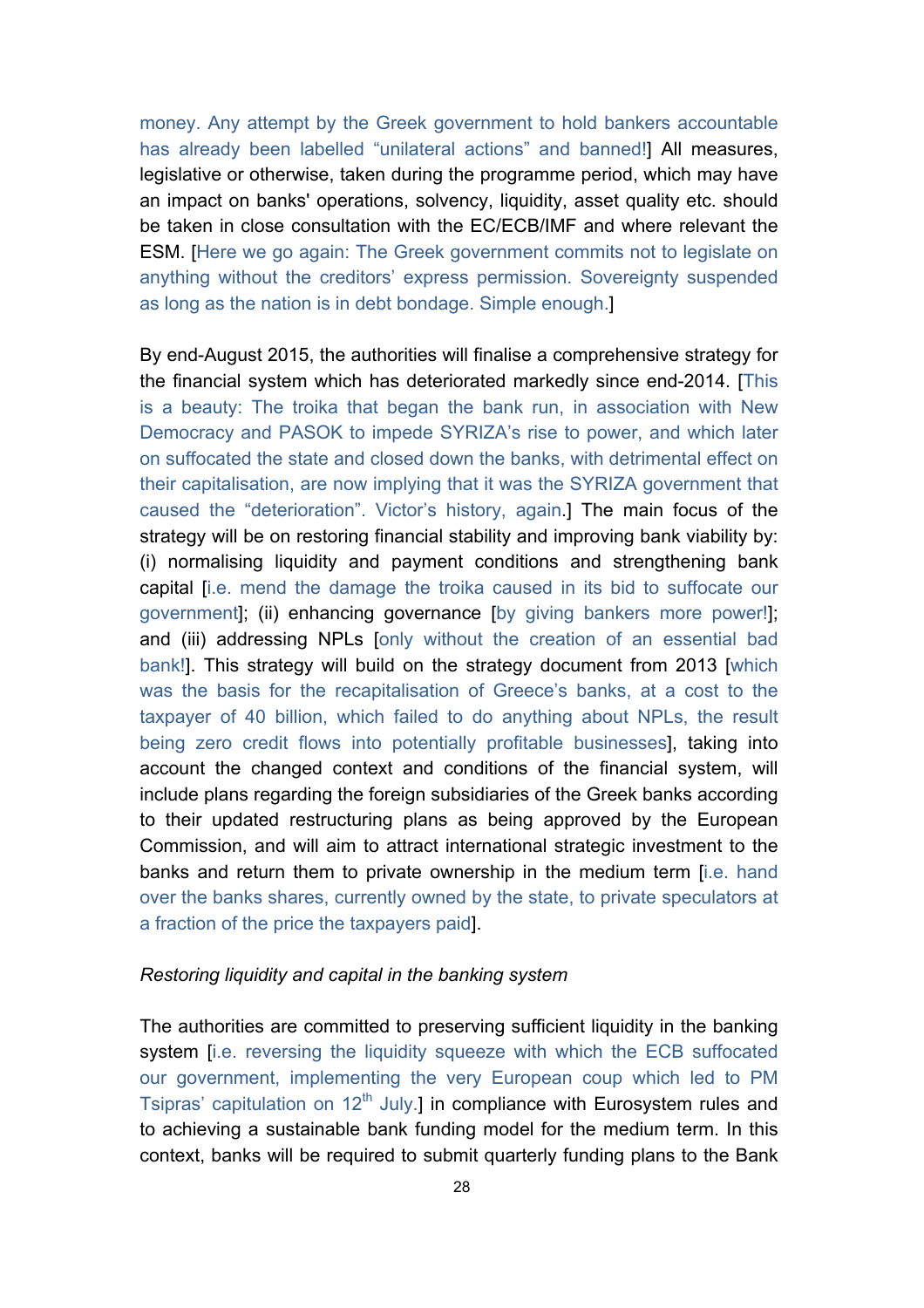of Greece (BoG) so as to ensure continuous monitoring and assessment of liquidity needs. The authorities will monitor and manage the process for the easing of capital controls taking account of liquidity conditions in the banking system while aiming to minimise the macroeconomic impact of the controls. [Troika-speak for: We messed up already stressed banks to get you to surrender and now we will take our time to recapitalise them with your money but ensure that we, the troika, controls the process fully.]

A buffer of up to  $\epsilon$ 25bn is envisaged under the Programme to address potential bank recapitalisation needs of viable banks and resolution costs of non-viable banks, in full compliance with EU competition and state aid rules. Following a forward-looking assessment of the four core banks' capital needs by the ECB and the submission of capital plans by the banks, any remaining identified capital shortfalls will be addressed fully by end-2015 at the latest. The Bank of Greece will assess the capital needs of other banks. The recapitalisation framework will be developed with a view to preserving private management of recapitalised banks and to facilitating private strategic investments. The law relating to government guarantees on deferred tax assets will be amended to minimise programme funding and limit the link between the banks and the state. [Prior to January 2015, the troika had earmarked 10.9 billion for further bank recapitalisations and kept it in the socalled HFSF waiting to uae it. In June 214 the IMF had estimated that the banks required up to another 20 billion, but the ECB and the Commission slammed the IMF down because it was politically problematic to admit that more than double was necessary to recapitalise them compared to the sum available at the HFSF. Once Syriza was in power and the troika triggered the bank run to overthrow our government, or to subdue it, the ECB began saying that more capital would be necessary, blaming it on the Syriza government. Now, with our government defeated, they admit that the banks need 25 billion, but blame this 'hike' totally on our audacity to want to challenge the troika for 5 months. Victor's history, once again.]

#### *Resolution of Non-Performing Loans (NPLs)*

While short-term actions to address the problem of high and rising NPL ratios will be specified below in this document, additional measures and actions may be needed in the future so as to resolve the NPLs of the banking sector. By end August 2015, the Bank of Greece will issue all necessary provisions to implement the Code of Conduct, after improvements in agreement with the institutions.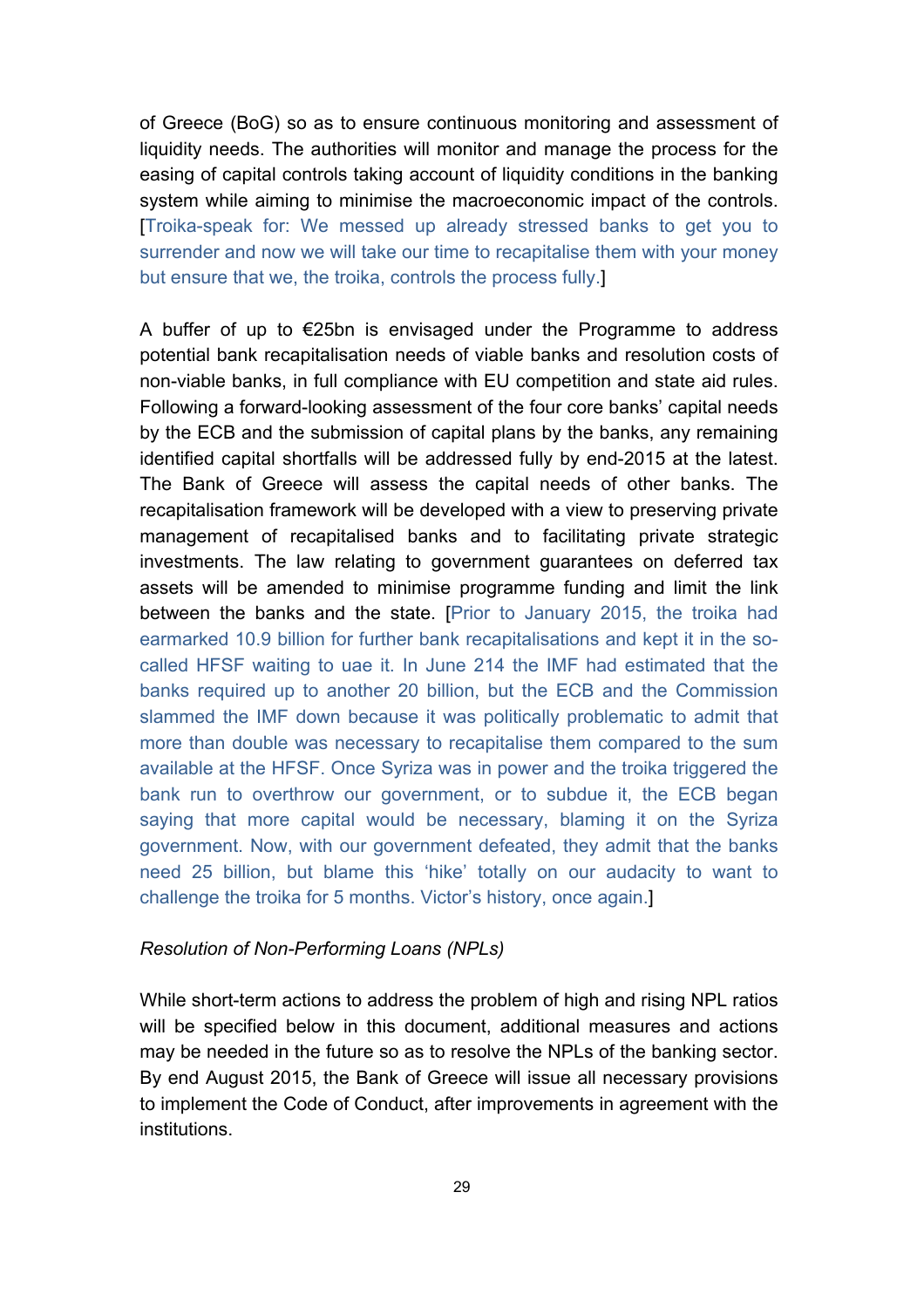As a **prior action,** the authorities will: a) develop a credible strategy for addressing the issue of non-performing loans that aims to minimize implementation time and the use of capital resources, and draws on the expertise of external consultant(s) for both strategy development and implementation; b) adopt the following short-term reforms: (i) amendments to the corporate insolvency law to cover all commercial debtors, bring the law in line with international best practice including changes to promote effective rehabilitation of viable debtors and a more efficient liquidation process for non-viable debtors and reducing the discharge period to 3 years for entrepreneurs in line with the 2014 EC Recommendation [that is, instead of creating a bad bank, the emphasis will be on massive liquidation of businesses]; (ii) amendments to the household insolvency law [i.e. foreclosures and auctions will be the instrument with which to reclaim some of the NPLs in an economy lacking…. buyers. Social deprivation and the conflict is a guaranteed repercussion] to introduce a time-bound stay on enforcement in line with cross country experience; establish a stricter screening process to deter strategic defaulters from filing under the law, include public creditor claims in the scope of the law providing eligible debtors with a fresh start, tighten the eligibility criteria for protection of the primary residence [that is, reduce the protections on primary residences], and introduce measures to address the large backlog of cases [i.e. speed up the process of evicting families and liquidating businesses] (e.g. increasing the number of judges and judicial staff, more frequent hearings, prioritization of high value cases, and short-form procedures for debtors with no assets and no income), (iii) improve the judicial framework for corporate and household insolvency matters by adopting appropriate legal instruments to establish specialized chambers both for household and corporate insolvency cases [i.e. find ways of denying weaker parties the right to be represented at court or the right to appeal]; (iv) adopt legislation to establish a regulated profession of insolvency administrators, not restricted to any specific profession and in line with good cross-country experience [i.e. enlist in the liquidation process accountants and privateers who will fast track liquidation and foreclosures]; (v) adopt provisions to re-activate of the Government Council of Private Debt, establishing of a Special Secretariat to support it.

By end-October 2015, **(key deliverables)**, drawing on the expertise of an external consultant, the Bank of Greece will deliver a report on segmentation of NPLs on banks' balance sheets and an assessment of banks' capacity to deal with each NPL segment. The HFSF in cooperation with BoG will provide an analysis to identify non-regulatory constraints and impediments (e.g. administrative, economic, legal etc.) to the development of a dynamic NPL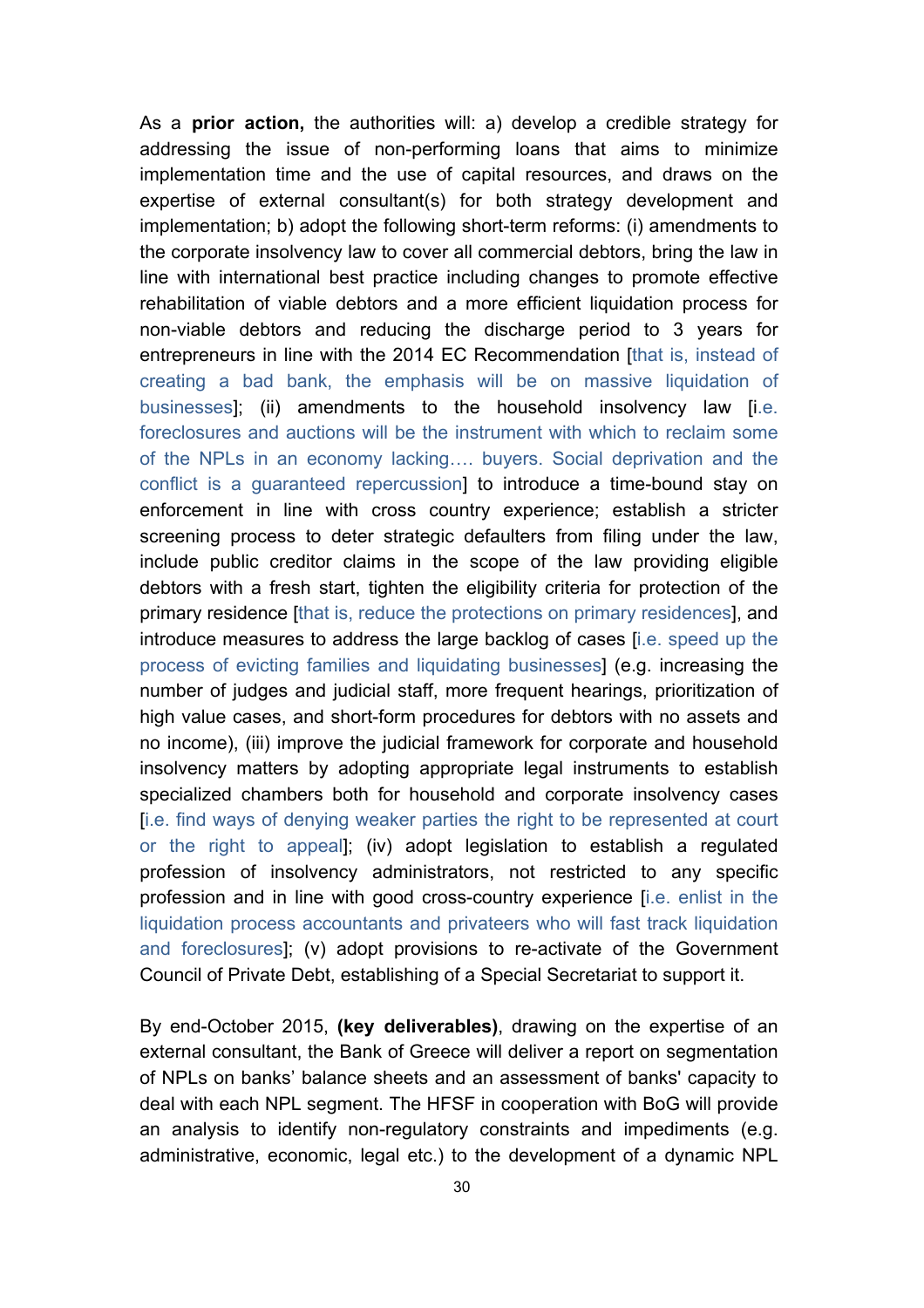market. [Nb. By restricting this to the HFSF and the Bank of Greece, the Ministry of Finance is sidelined – and Parliament loses any oversight in what will prove a major political issue over the next few years.] By the same date, a working group, drawing on independent expertise and cross-country experience, will examine and recommend specific actions to accelerate NPL resolution, including by removing any unnecessary legal or other impediments to NPL servicing and disposal while protecting vulnerable households consistent with the Code of Conduct established by the Bank of Greece [i.e. protection for the weak will fall in the purview of unelected Bank of Greece operatives, unaccountable to Parliament]. The authorities will establish by law a Debt Information network and Debt Information Centre, providing legal and economic debt advising [e.g. advice of the sort: "your home will be foreclosed upon, here are telephone numbers of various homeless shelters that you can try!]

By end-November 2015 **(key deliverable)**, the Government will strengthen the institutional framework to facilitate NPL resolution, including (i) appointing and training an adequate number of additional judges (based on targeted caseload) and judicial staff for both corporate and household insolvency cases; (ii) commencing implementation of the law establishing the insolvency administrator profession (by enabling effective accreditation as well as supervision and monitoring of insolvency administrators, and a fee structure that incentivizes sustainable rehabilitations of viable firms and rapid liquidation of non-viable firms) [i.e. while this MoU's macroeconomic impact will bring on massive new insolvencies, it has the audacity to claim that stressed firms will be rehabilitated by means of a fee structure that "incentivises" the new bailiff profession, with vulture funds hovering overhead.]; (iii) establishing of a Credit and Wealth Bureau as an Independent Authority that will identify lenders payment capabilities for the facilitation of banking institutions, (iv) amending the out-of-court workout law so as to encourage debtors to participate while ensuring fairness among private and public creditors; (v) fully operationalising the specialist chambers for corporate insolvency within courts. The Government will establish a permanent social safety net [with non-existent funds, since the recapitalisation kitty of 25 billion will not spare a penny for this safety net], including support measures for the most vulnerable debtors and differentiating between strategic defaulters and good-faith debtors. The HFSF in consultation with BoG will identify mechanisms and processes to accelerate NPL resolution [again leaving the Ministry of Finance out of the picture, and using only troika-controlled institutions, such as the BoG and HFSF]. The HFSF will nominate an executive board member and an internal team dedicated to the new objective of facilitating banks' NPL resolution. The Bank of Greece will engage a single special liquidator to ensure individual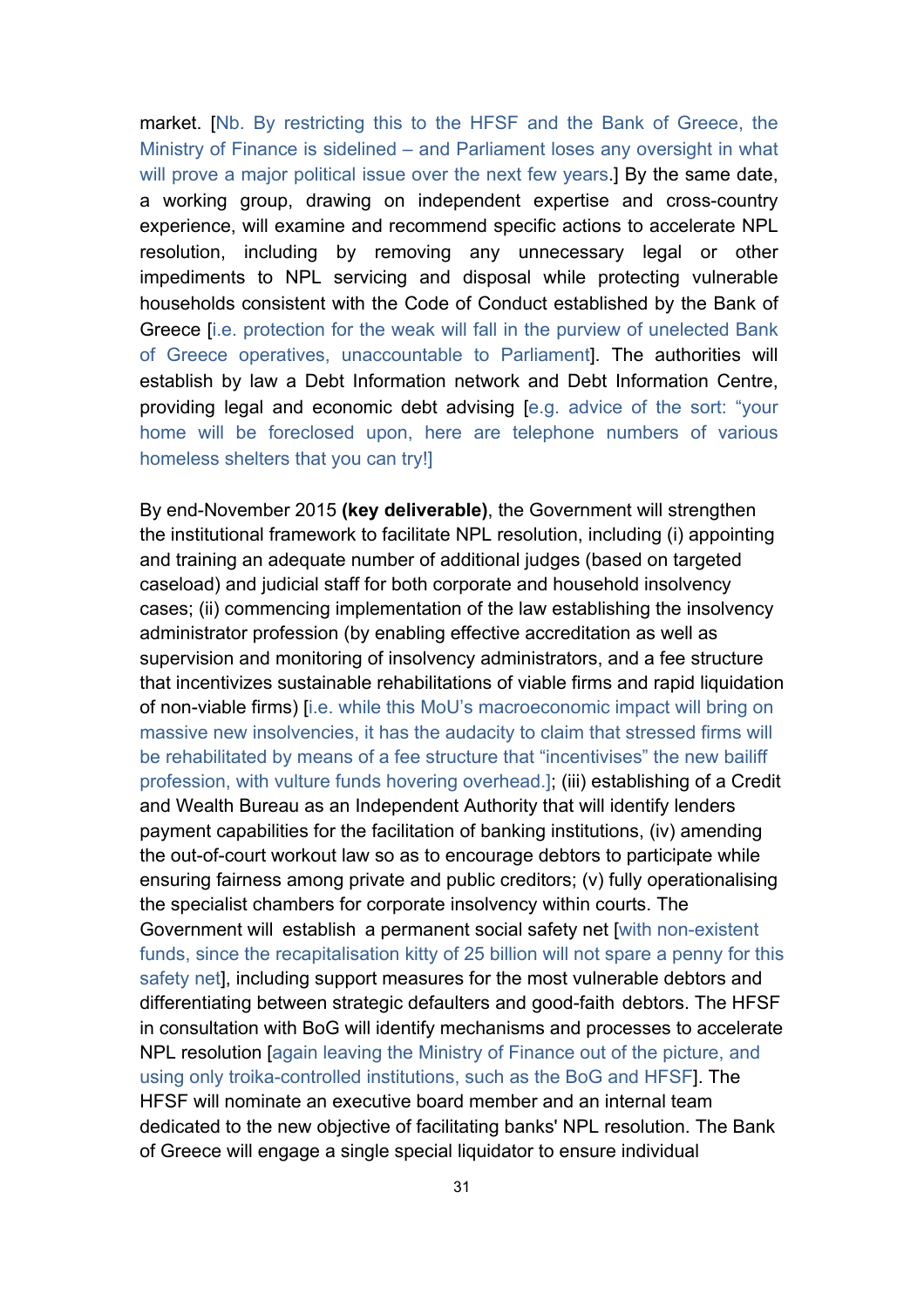liquidators are delivering effectively against operational targets. Performance based remuneration scheme will be introduced for all special liquidators in *consultation* with HFSF to maximise recovery. [Performance-based remuneration? How is 'performance' determined? Greater remuneration the more homes or businesses they help liquidate?]

By December 2015 (**key deliverable**) the authorities will introduce coordination mechanisms to deal with debtors with large public and private debts [i.e. those who have fled the country some time ago and whose ill gotten capital is safely resting in Switzerland, London or Frankfurt] firstly by segmenting commercial debtors with large public debts according to viability status and secondly by adopting legislation to facilitate fast-track liquidation of unviable entities by end-March 2016 and completion of the clean-up process by end-December 2016.

By end-February 2016 (**key deliverable**), upon receiving banks' proposals, the Bank of Greece will agree with banks on NPL resolution operational targets including for example loan restructuring, creation of joint ventures and banks will report quarterly from June 2016 to the BoG against key performance indicators. The HFSF will also apply NPL resolution performance criteria to banks' management against operational targets agreed between banks and the Bank of Greece. The HFSF will present and implement an NPL resolution action plan to enhance coordination among banks and accelerate the restructurings of the large corporates, and if needed jointly tackle entire economic sectors. [i.e. the absence of a public asset management company, a bad bank, will ensure that the banks are left in complete control of a publically funded process that they have an interest to skew in their interest and against the interests of the social economy at large.]

By end-March 2016, BoG will revise the Code of Conduct for debt restructuring guidelines to deal with groups of borrowers (e.g.: SMEs) on the basis of clear criteria to segment retail portfolios and introduce in coordination with the HFSF fast-track mechanisms including standardized assessment templates, restructuring contracts, and workout solutions.

By end-June 2016, the authorities commit to assess the effectiveness of the insolvency legal and institutional framework and introduce any necessary amendments [if any homes or businesses are left standing by then to be protected by the "necessary amendments"…].

*Governance of the HFSF*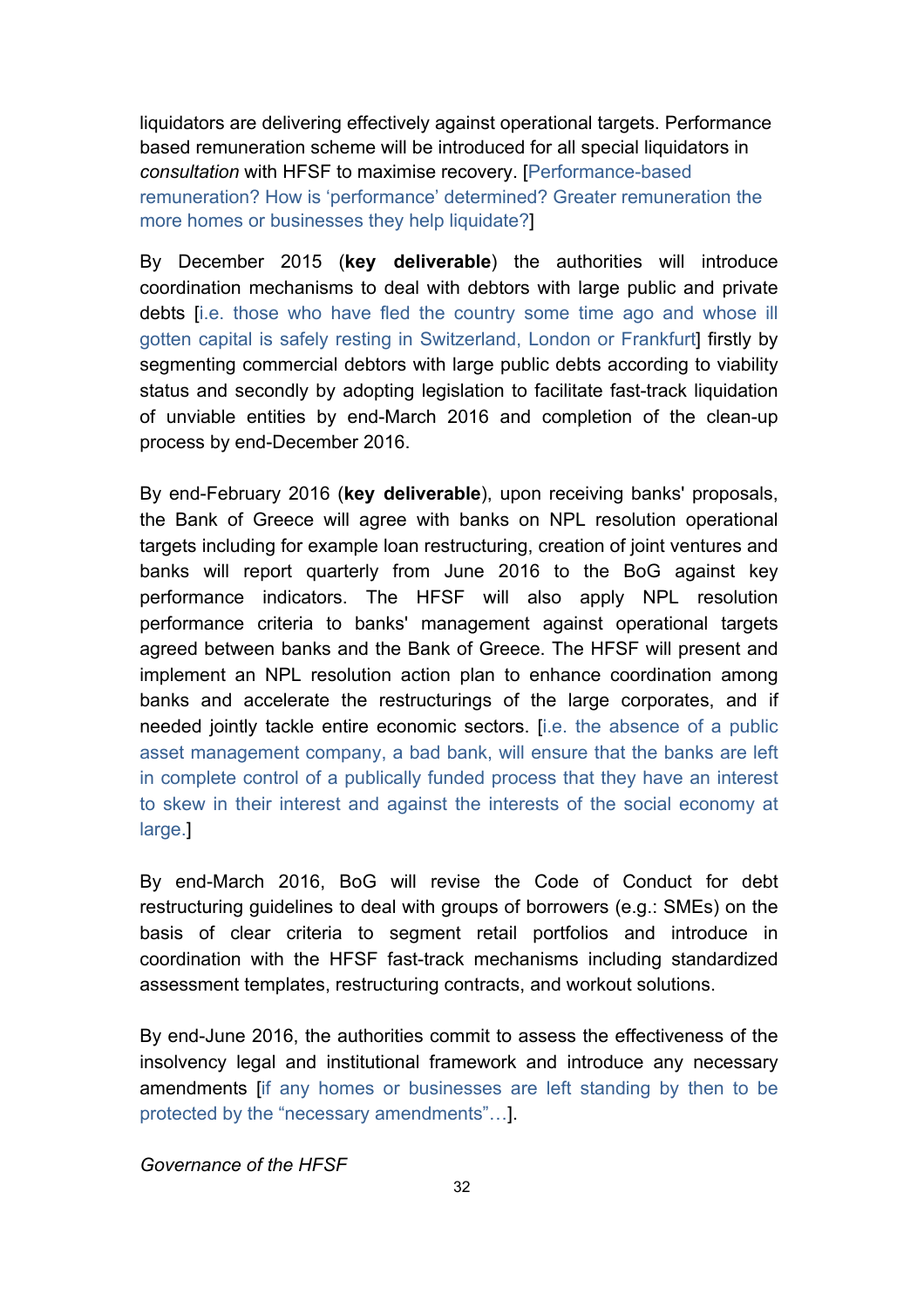The independence of the HFSF will be fully respected and its governance structure reinforced, with a view to preventing any political interference in its management or activities. [Troika-speak for: The troika will control the HFSF even more tightly than before and ensure that Greek elected representatives have no capacity to influence the HFSF. One example of what is meant is that the Minister of Finance will no longer have the capacity to do as I did a few months ago: decide to cut the exorbitant wages of HFSF management. The troika retains the right to reward richly its blue eyed boys and girls at the HFSF, using funds extracted from the suffering Greek taxpayers, while at the same time insisting on harsh austerity for everyone else. A splendid example of the colonial nature of this MoU.]

By mid-October 2015 **(key deliverable)**, the HFSF law will be amended so as to (i) bring the law into line with the BRRD transposition and the new recapitalization framework to be developed (ii) to reinforce the HFSF's governance arrangements in line with the Euro Summit statement especially by changing the selection and appointment process , in particular, (a) a new procedure for the selection and appointment of members in the Executive Board and General Council will be designed by end September 2015 which will imply a greater role for the Institutions than in the past [They are not even trying to hide it: A greater role for the troika than in the past! Which means that the already severely circumscribed role for Greece's elected officials will disappear altogether]; (b) a Selection Panel will be set up, composed of six independent [of the Greek government but selected by the troika] expert members, of which three appointed by the EU institutions - including the chairman with a casting vote in the event of a tie - , and three appointed by the authorities (two by the Ministry of Finance and one by the Bank of Greece). The Ministry of Finance, the Bank of Greece, the European Commission, the ECB and the ESM will each have an observer to the Selection Panel [The Greek government will have an... observer! How large of the troika to allow us to observe!]. The Selection Panel will be assisted by an international recruitment consultant selected by the Panel (c) the Minister of Finance will nominate from the candidates shortlisted by the Panel (d) the Panel will also define the remunerations and other conditions of employment including evaluation and dismissal process. The Law will also ensure that (i) remuneration and other conditions of employment are competitive so to attract high-quality international candidates for HFSF management positions [i.e. to ensure that their chosen people get paid obscenely high salaries in the context of a shrinking, suffering, recession-hit population] (ii) to include powers, criteria and procedures for the HFSF to review and change - if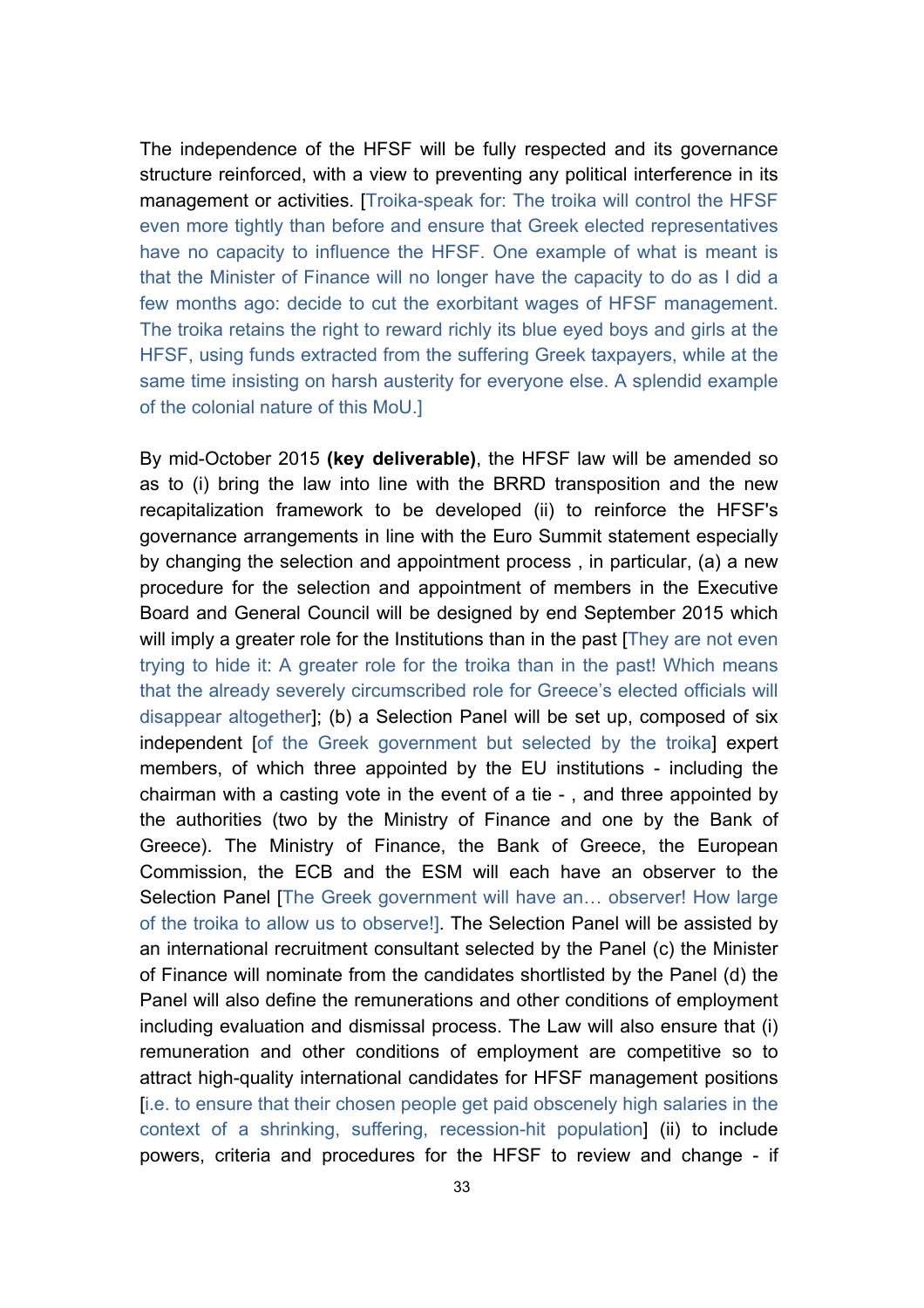needed – the boards and committees of banks under its control [i.e. the troika takes full control of banks without paying a euro toward their recapitalisation – to be funded through direct increases in Greece's public debt]; and (iii) to increase transparency and accountability of the HFSF through annual publication of strategies and semi-annual reporting of performance against key objectives (iv) include, among the HFSF objectives, the facilitation of banks' NPL management.

By end-March 2016, to increase HFSF transparency and accountability, they will publish an operational strategy annually and report on performance against this strategy semi-annually starting from June 2016.

#### *Governance of banks*

The Government will not intervene in the management, decision-making and commercial operations of banks, which will continue to operate strictly in accordance with market principles. [i.e. The troika will run them, in cahoots with the bankrupt bankers, using resources provided by the permanently 'generous' Greek taxpayer who will get no powers to control what the bankers are up to – even when their activities jeopardise the taxpayers' livelihood; e.g. foreclosures, liquidation.] The board members and senior management of the banks will be appointed without any interference by the Government [and under the direct control of the troika plus the bankrupt bankers]. These appointments will be made in line with EU legislation and best international practices, taking into account the specific rules in the HFSF law as regards the rights of the private shareholders who participated in the banks' capital increases under the existing framework [i.e. privateers who contributed a small percentage of new capital get all the power while the taxpayers that gave the bulk of the fresh capital get no power at all]. The HFSF ensures through the amended Relationship Framework Agreements that as of the financial year of 2016 the external auditors' contracts with the banks can be to a maximum of five consecutive years. [i.e. The big five usual suspects will take turns to audit the four systemic banks. It is as if 2008 never happened!]

By end-February 2016 **(key deliverable)**, the HFSF with the help of independent international consultant will introduce a program to review the boards of the banks in which the RFAs apply. This review will be in line with prudent international practices by applying criteria that go beyond supervisory fit and proper requirements. By end-June 2016, following the review by the HFSF of the board members along the process described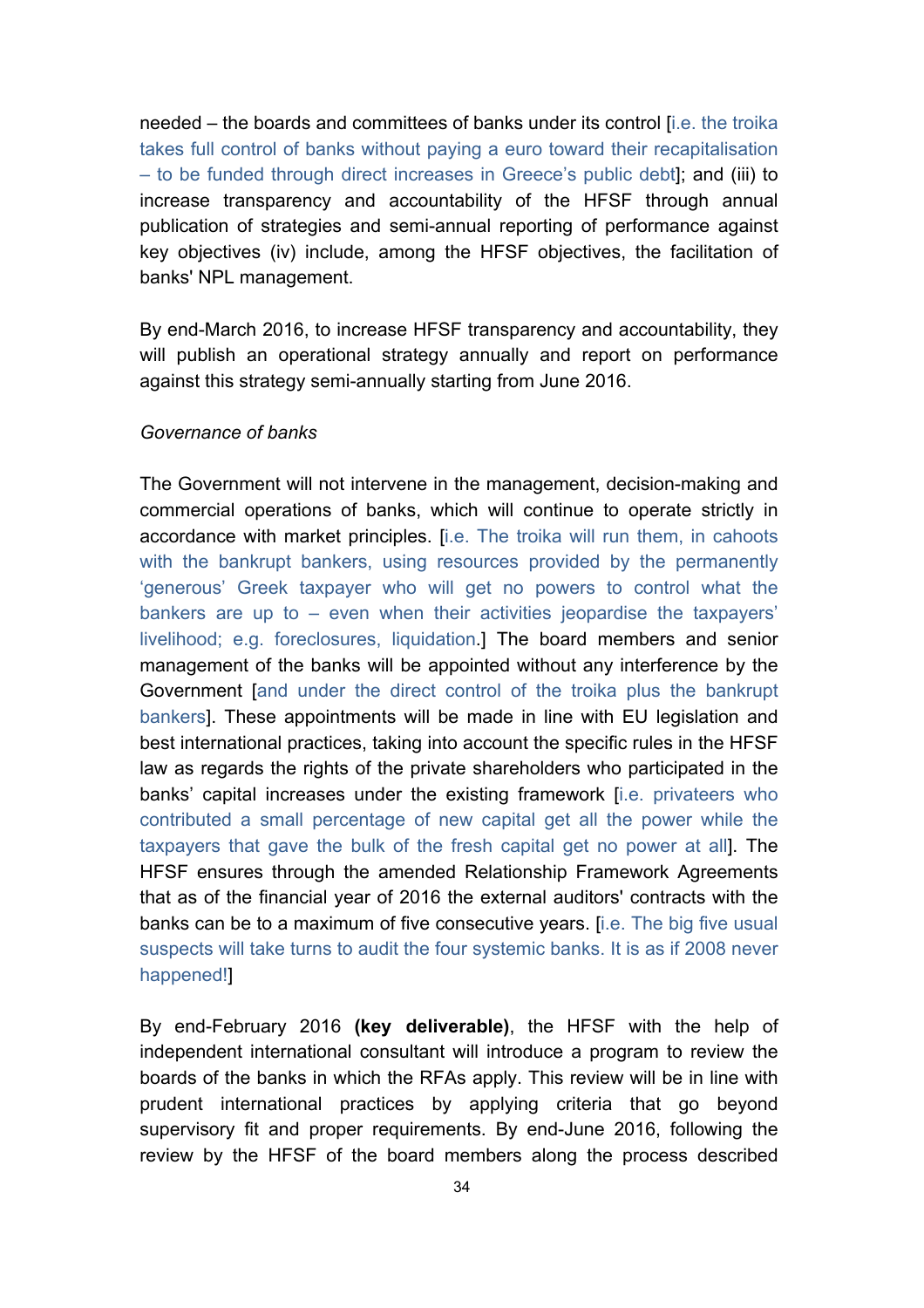above, members may be replaced in a manner that ensures banks' boards include at least three independent international experts with adequate knowledge and long-term experience in relevant banking and no affiliation over the previous ten years with Greek financial institutions; these experts will also chair all board committees. [This would be a welcome development if it were not for the fact that these "independent experts" will be appointed by the bankers themselves, together with their HFSF associated.]

By October 2015, the need for any measures, in addition to those indicated above, will be explored to ensure that bank governance is sufficiently strengthened to be fully independent and in line with international best practice. [Nb. "strengthened governance" and "fully independent" mean one thing in troika-speak: No say for the Greek government and no accountability to Greece's Parliament.]

#### **4. Structural policies to enhance competitiveness and growth**

### **4.1 Labour market and human capital**

In recent years, major changes have been made to Greek labour market institutions and wage bargaining systems to make the labour market more flexible. [Of course, the Greek labour market can hardly be made more flexible. Half a million Greeks have not been paid for 6 months, another 800 thousand work on zero hour contracts, an unspecified but very large number work on paper part time, for 300 euros, but in reality put in 40 hours of work per week for no extra money, let alone the undeclared labour that has dessimated the tax take and the pension funds. The last thing the Greek labour market needs is more… flexibility.] The Greek authorities are committed to achieve EU best practice across labour market institutions [French or Latvian?] and to foster constructive dialogue amongst social partners. The approach not only needs to balance flexibility and fairness for employees and employers, but also needs to consider the very high level of unemployment and the need to pursue sustainable and inclusive growth and social justice [something that requires the kind of collective bargaining the troika has been kicking and screaming against]. The government has committed as a **prior action** to reverse the legislation of the after-effect of agreements legislated in art 72 of 4331/2015 of 2 July 2015. [i.e. the government has capitulated on the one, small move it made toward restoring a modicum of labour market fairness.]

*Review of labour market institutions.* The Government will launch by October 2015 a consultation process led by a group of independent experts to review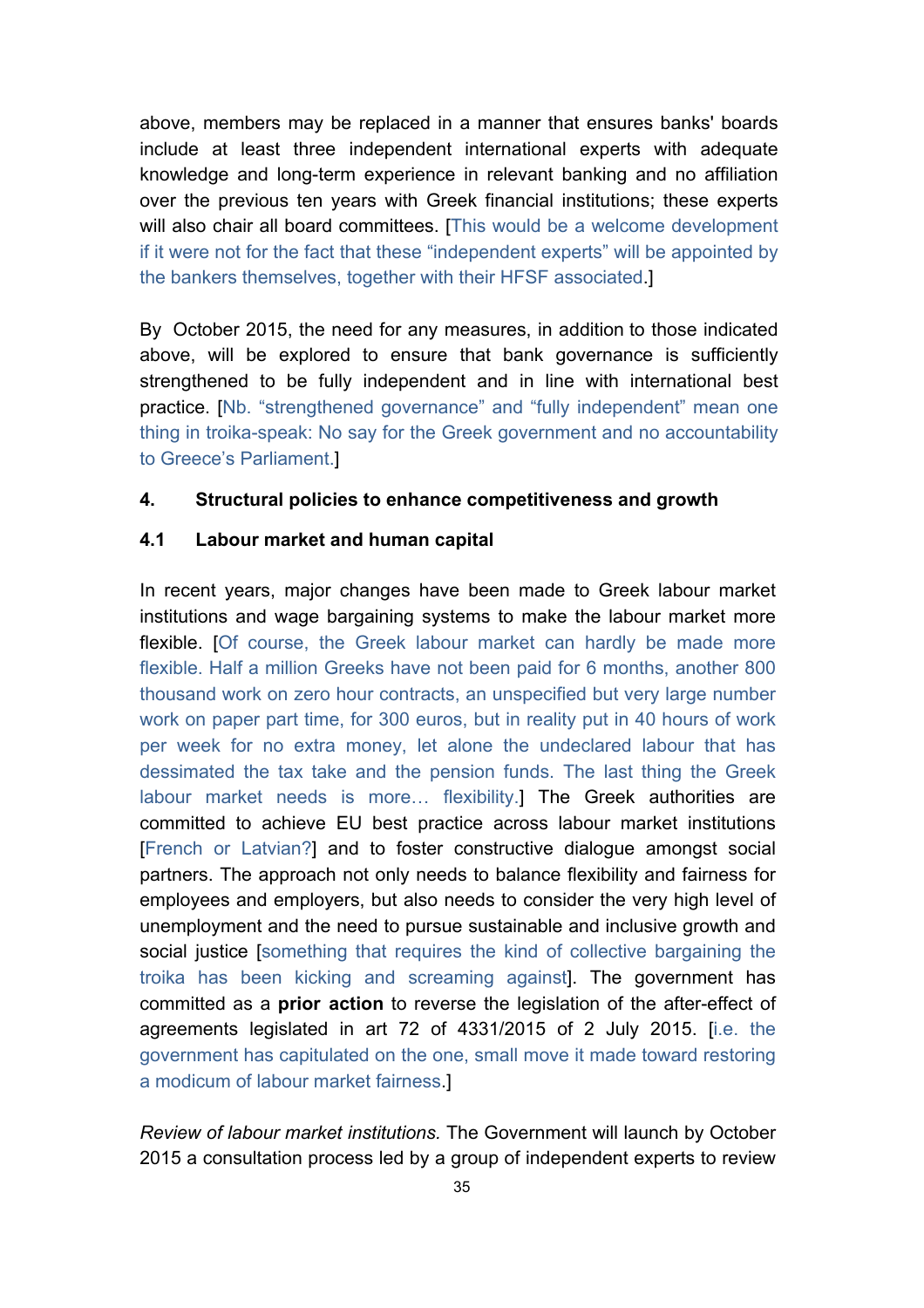a number of existing labour market frameworks, including collective dismissal [i.e. the troika is relentless in its pursuit of the right of bankers to fire overnight large numbers of employees], industrial action [which the troika wants effectively banned] and collective bargaining [which the troika has struggled to keep of the statutes once the previous government abolished it], taking into account best practices internationally and in Europe [again: France or Latvia?]. Further input to the consultation process described above will be provided by international organisations, including the ILO. The organization, terms of reference and timelines shall be agreed with the institutions [Aha! So, the troika is the final decision maker on labour market legislation – just in case there was any doubt!]. Following the conclusion of the review process, the authorities will bring the collective dismissal and industrial action frameworks and collective bargaining in line with best practice in the EU [France or Latvia? Can someone answer this simple question?]. No changes to the current collective bargaining framework will be made before the review has been completed [i.e. the Greek government commits to ditch its firm commitment to return to workers the right to bargain collectively]. Changes to labour market policies should not involve a return to past policy settings which are not compatible with the goals of promoting sustainable and inclusive growth. [i.e. French trades unions beware: Policy settings that allow for worker protection along the lines of collectively bargained contracts are deemed inconsistent with growth. If this is accepted in the case of Greece, against all evidence (since it is clear that the demise of collective bargaining has worsened employment and growth prospects), there will be spill over effects in other member-states, France in particular.]

*Undeclared work.* By December 2015, the authorities will adopt an integrated action plan **(key deliverable)** to fight undeclared and under-declared work in order to strengthen the competitiveness of legal companies and protect workers as well as raise tax and social security revenues. This will include improved governance of the labour inspectorate and specify technical assistance. As a first step, the authorities will link the tax, ERGANI and social security fund reporting framework to detect undeclared work. [Can't wait to see this action plan! Given that the labour inspectorate has, and will acquire, no new resources, it is hard to see how undeclared labour will be diminished without collective bargaining and in an economic environment further weakened by the new tax increases]

*Vocational training.* Furthermore, consistent with the 2016 budget and to deliver the modernisation and expansion of vocational education and training (VET), and on the basis of the reform adopted in 2013 (Law 4186/2013), the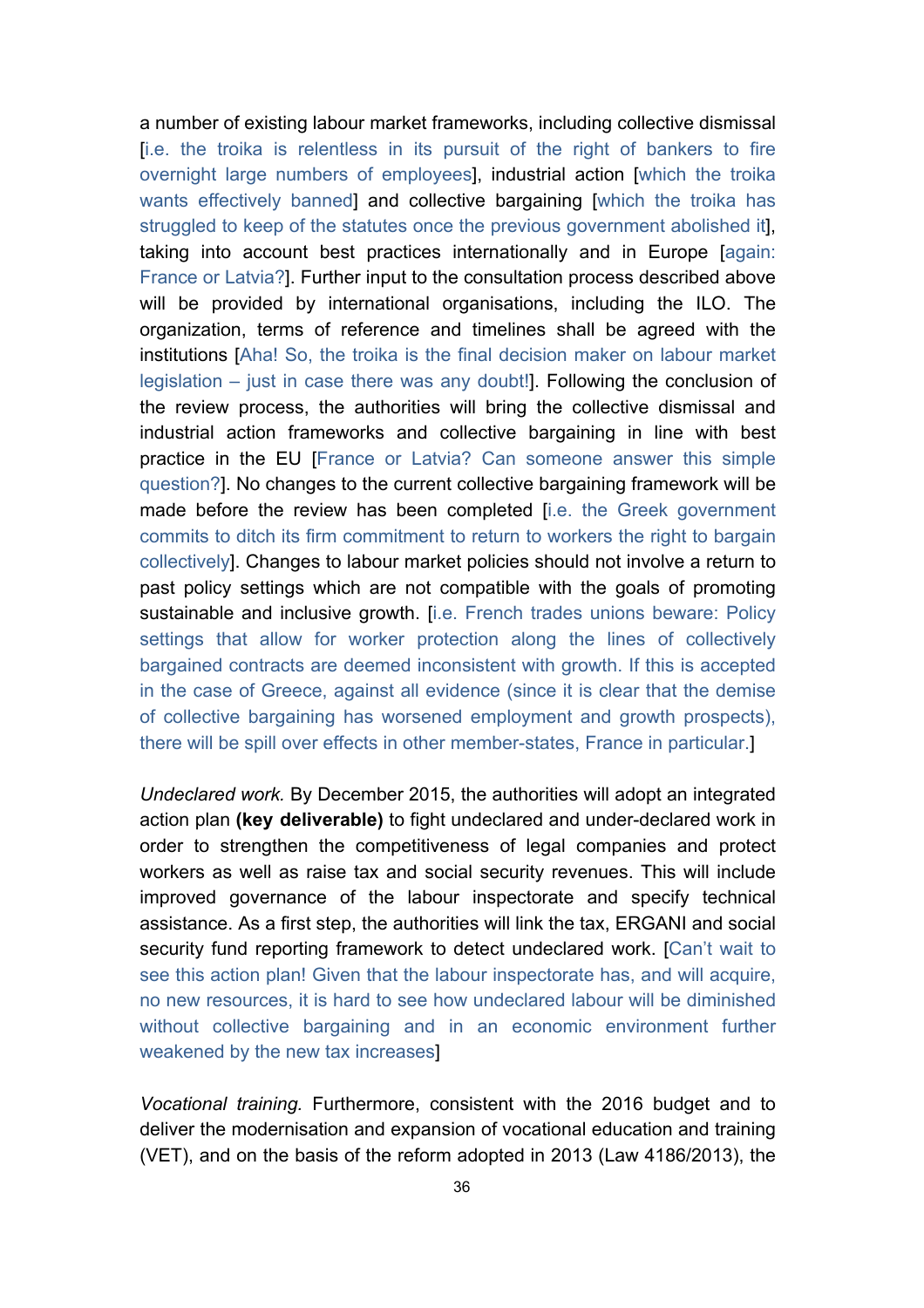Government will by December 2015 **(key deliverable)**: (i) legislate a modern quality framework for VET/Apprenticeships, (ii) set up a system to identify skills needs and a process for upgrading programs and accreditation, (iii) launch pilots of partnerships with regional authorities and employers in 2015- 16 and (iv) provide an integrated implementation plan from the Ministry of Labour, the Ministry of Education, and OAED to provide the required number of apprenticeships for all vocational education (EPAS and IEK) students by 2016 and at least 33% of all technical secondary education (EPAL) students by 2016-2017; (v) ensure a closer involvement of employers and a greater use of private financing. Regional public-private partnerships will be run during the academic year 2015-16. [Straight out of the manifesta of neoliberal training programs, which train workers for non-existent jobs in order to take them off the unemployment register for a few months.]

*Capacity building.* Over the medium term, the capacity of the Ministry of Labour will be strengthened in terms of policy formulation, implementation and monitoring in order to increase the its ability to deliver welfare reforms, active labour market policies, and achieve the front-loading of the Structural Funds. This will include improving the public employment services through the completion of the re-engineering of OAED. Existing labour laws will be streamlined and rationalised through the codification into a Labour law Code by end 2016 **(key deliverable).** [A touching belief in the capacity of a "strengthened" bureaucracy to make amends for a broken labour market in the midst of a debt-deflationary cycle…]

*Technical assistance.* for the effective implementation of the reform agenda, including labour market reform, VET and capacity building of the Ministry of Labour, the authorities will use technical assistance, benefiting *inter alia* from expertise of international organisations such as the OECD and the ILO. [More technical assistance in the absence of essential funding…]

*Education.* The authorities will ensure further modernization of the education sector in line with the best EU practices, and this will feed the planned wider Growth Strategy. The authorities with the OECD and independent experts will by April 2016 prepare an update of the OECD's 2011 assessment of the Greek education system. This review will cover all levels of education, including linkages between research and education and the collaboration between universities, research institutions and businesses to enhance innovation and entrepreneurship (see also section 4.2). *Inter alia*, the review will assess the implementation of the 'new school' reform, the scope for further rationalisation (of classes, schools and universities), functioning and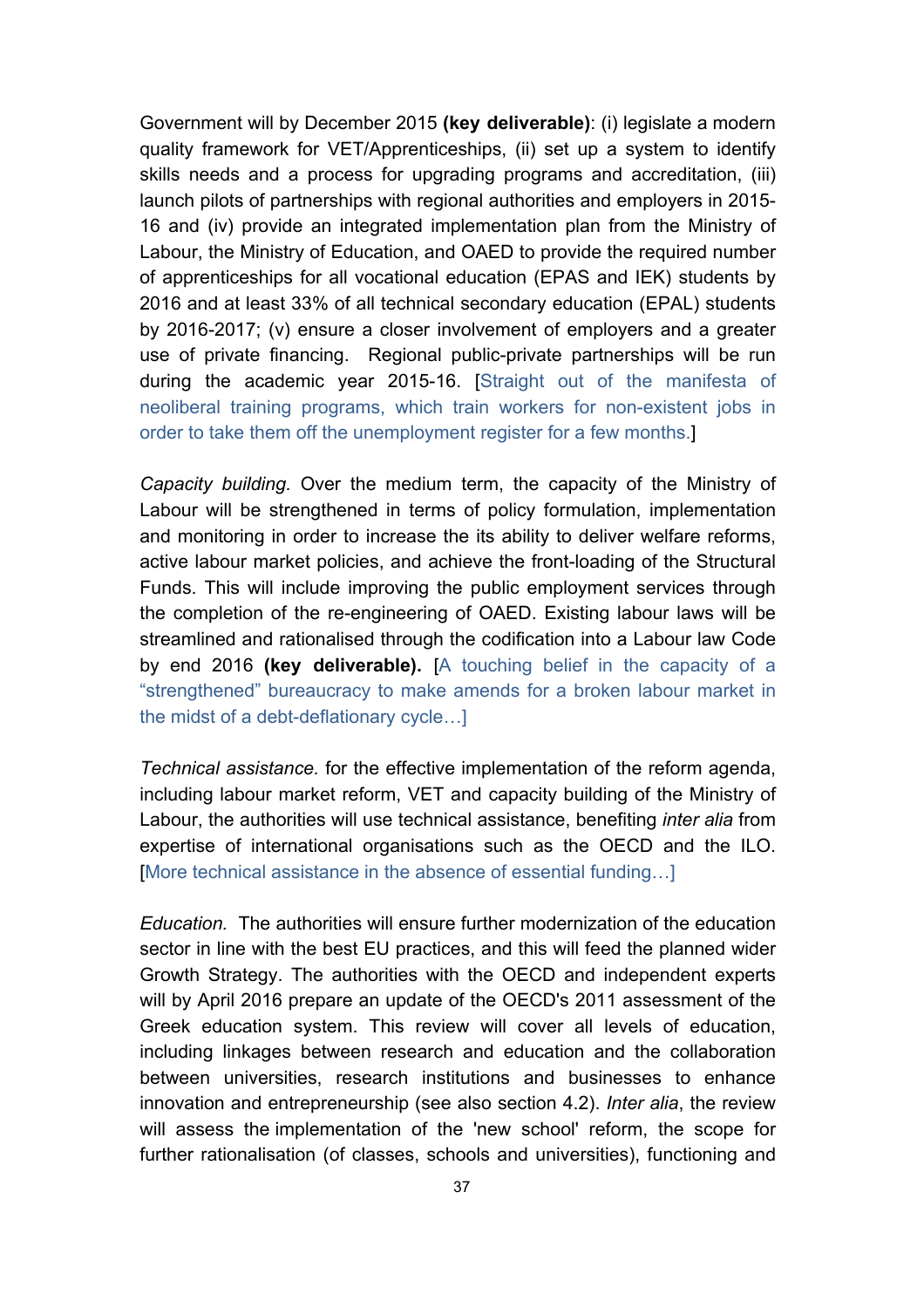the governance of higher education institutions, the efficiency and autonomy of public educational units, and the evaluation and transparency at all levels. The review shall propose recommendations in line with best practices in OECD countries. [Without a single fresh euro spent on education, of course.]

Based on the recommendations of the review, the authorities will prepare an updated Education Action Plan and present proposals for actions no later than May 2016 to be adopted by July 2016, and where possible measures should enter into force in time for 2016/2017 academic year. In particular, the authorities commit to align the number of teaching hours per staff member [i.e. make demoralized, underpaid teachers teach longer hours], and the ratios of students per class and pupils per teacher to the best practices of OECD countries to be achieved at the latest by June 2018. The evaluation of teachers and school units will be consistent with the general evaluation system of public administration. The authorities will ensure a fair treatment of all the education providers, including privately owned institutions by setting minimum standards [i.e. give privileges to private schools and shift the burden of education onto parents].

### **4.2 Product markets and business environment**

More open markets are essential to create economic opportunities and improve social fairness, by curtailing rent-seeking and monopolistic behaviour, which has translated into higher prices and lower living standards. In line with their growth strategy, the authorities will intensify their efforts to bring key initiatives and reform proposals to fruition as well as enrich the agenda with further ambitious reforms that will support the country's return to sustainable growth, attract investments and create jobs.

The authorities will legislate as **prior actions** to:

i. implement all pending recommendations of the OECD competition toolkit I, except OTC pharmaceutical products, Sunday trade, building material and one provision on foodstuff; and a significant number of the OECD toolkit II recommendations on beverages and petroleum products; [i.e. the troika insists on the implementation of a OECD 'toolkit' which the OECD has already denounced. While Minister of Finance, I agreed with the SG of the OECD, Mr Angel Gurria, to ditch Toolkits 1&2 in favour of a new reform program that the Greek government and the OECD would design, implement and monitor together. The troika was livid! They lashed out at the OECD for daring "interfere" in its attempt to impose ridiculous product market reforms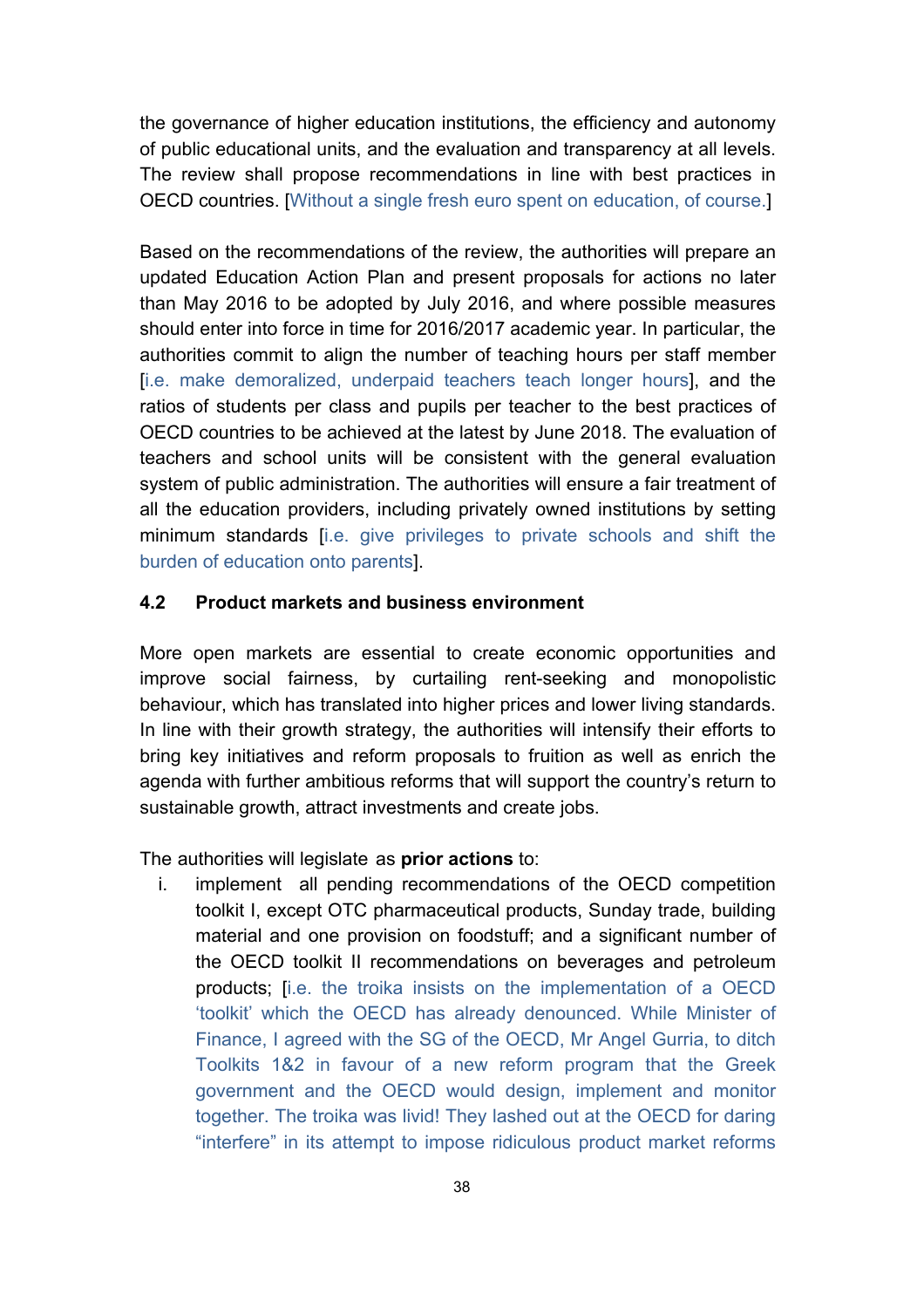on Greece. Angel Gurria and I met in Paris to seal our agreement. But when our government capitulated to the troika, the troika took their revenge by including in this MoU the OECD toolkits that the OECD has declared null and void. Why did the troika do this? Is it because they have reason to believe that toolkits 1&2 are appropriate for Greece? Of course not. The troika reinstated them to demonstrate who is boss!]

- ii. open the restricted professions of notaries, actuaries, and bailiffs and liberalize the market for tourist rentals; [Now that bailiffs will have a field day I suppose it makes sense to 'liberalise' them!]
- iii. eliminate non-reciprocal nuisance charges and align the reciprocal nuisance charges to the services provided; [As mentioned above, let's see if they abolish the most significant nuisance charge: the aggeliosimo that benefits media owners hugely, at the expense of advertisers, as it allows them not to make any contributions to the journalists' pension fund. Something tells me that this particular nuisance charge will prove too much of a… nuisance to abolish!]
- iv. reduce red tape, including on horizontal licensing requirements of investments and on low-risk activities as recommended by the World Bank, and administrative burden of companies based on the OECD recommendations, and establish a committee for the inter-ministerial preparation of legislation.

On *competition*, the authorities will by October 2015 implement remaining recommendations of the OECD toolkit I on foodstuff and of the OECD toolkit II [here we go again on the troika's obsession with Toolkits 1&2] on beverages and petroleum products and launch a new OECD competition assessment in wholesale trade, construction, e-commerce, media and rest of manufacturing. By June 2016, the Government will adopt legislation to address all identified issues in such assessment **(key deliverable).** By December 2015, the authorities will legislate the OECD competition toolkit I recommendation on OTC pharmaceutical products with effectiveness as of June 2016 **(key deliverable)**. By June 2016, the authorities will fully adopt the pending OECD toolkit 1 recommendation on building material. The authorities will liberalise Sunday trade following the forthcoming State Council ruling. The authorities commit to continue with regular competition assessments in additional sectors over the next three years. The advocacy unit of the Hellenic Competition Commission will be strengthened by twelve additional posts and a review will be conducted with the support of the Commission and international expertise to ensure that the Competition law is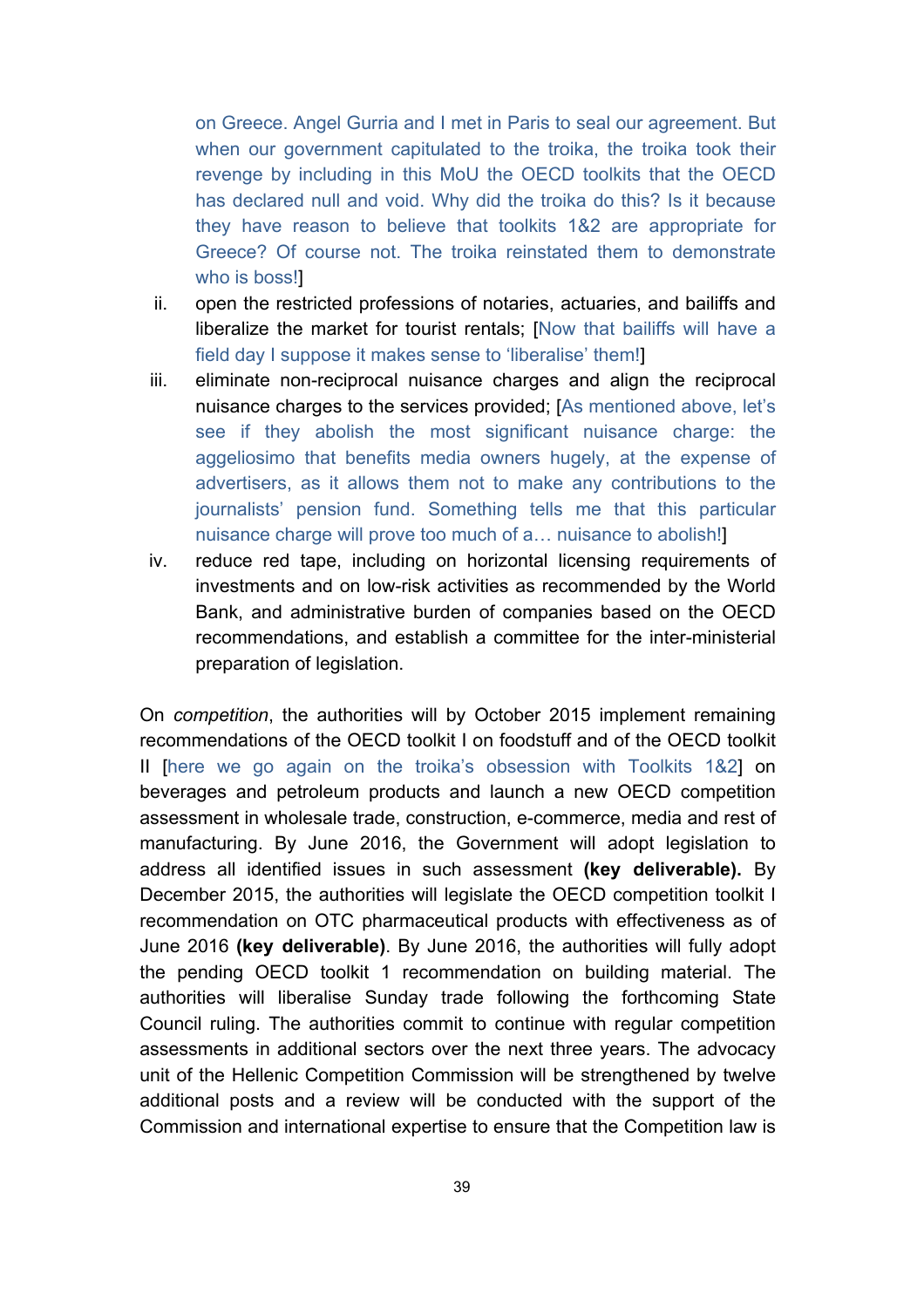in line with EU best practice. [More staff for the Competition Commission is a good thing. But will they get more powers to tackle the oligarchs?]

On *investment licensing*, by September 2015, the Government will adopt a roadmap for the investment licensing reform, including prioritization. The authorities will adopt secondary legislation according to this prioritization by June 2016 **(key deliverable)**, and proceed with other reforms in line with the roadmap.

On *administrative burden*, by November 2015, the Government will adopt the pending OECD recommendations on environment and fuel trader licenses. In addition, by June 2016, the authorities will further reduce administrative burden, including through one-stop shops for business **(key deliverable)**. By June 2016, the Government will fully implement the law on better regulation. [Meaning? Regulation that regulates the small, family owned firms opening up the road, again, for their take over by chain stores that then corner the market and use transfer pricing to defraud the tax office, depress wages and push price-cost margins up via oligopolistic practices write large?]

On *competition, investment licensing and administrative burden* the Government will by October 2015 launch an ex-post impact assessment of selected reforms and their implementation and identify by June 2016 the remaining measures needed for their full implementation **(key deliverable)**.

On *regulated professions*, in order to remove unjustified and disproportionate restrictions, the Government will submit by October 2015 the Presidential Decree on reserved activities of civil engineers and related professions (**key deliverable**), and will adopt the recommendations of an external advisor by December 2015 **(key deliverable)** and the recommendations of the interministerial committee, based on other recent reports, by February 2016.

On *trade facilitation*, the Government will streamline pre-customs procedures by December 2015. In addition, with the participation of public and private stakeholders, the authorities will update the trade facilitation action plan for the national single window and adopt an export promotion action plan by December 2015 and proceed subsequently with their implementation. The Government will make institutional changes for post-clearance audits and restructure the risk analysis department in line with WCO recommendations by March 2016, and complete the customs reorganisation by September 2016 **(key deliverable)**. On anti-smuggling, the authorities will establish three mobile enforcement teams by September 2015, adopt a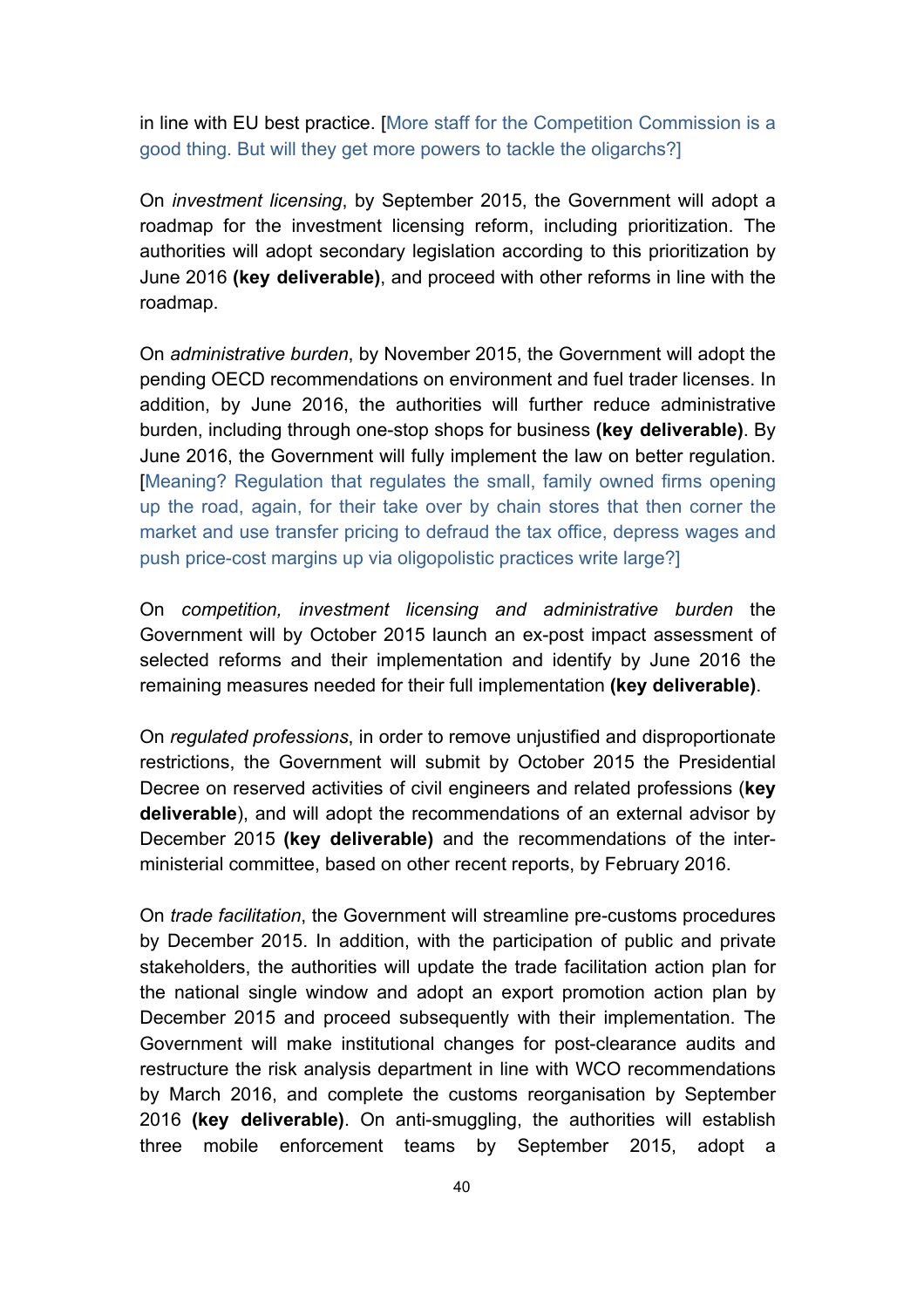comprehensive strategy to tackle fuel and cigarette smuggling based on an effective interagency cooperation by December 2015, and fully install the inflow-outflow system in the tax and customs warehouses tanks by June 2016, and will fully equip with scanners the three main international ports by December 2016, **(key deliverable)**, ensuring that each of these ports has at least one scanner by March 2016. [These recommendations have been in place since 2011. They were never implemented because fuel smugglers happen to be high up in the food chain and because the state could not afford the necessary equipment. What will change now?]

On *land use*, by September 2015, the Government will reconvene the interministerial spatial planning committee, with participation of the independent experts. Based on its advice and in agreement with the institutions, the Government will propose in October 2015 a time-bound roadmap for selected improvements of the spatial planning law, including on parts of the land use categories, and for the full adoption of secondary legislation by June 2016 in order to ensure that the legislation effectively facilitates investment, and streamlines and shortens planning processes while allowing for the necessary safeguards. If there is no agreement on the necessary changes, the 2014 spatial planning law will be fully implemented (**key deliverable**). The authorities will adopt the Presidential Decree on forestry definitions by December 2015 and fully implement the forestry law by July 2016. In addition, the authorities will by February 2016 adopt the legal framework for nationwide cadastral offices on the basis of the business plan, the experience of the two pilot offices and recent technical assistance advice and ensure adequate financial independence and administrative capacity of the cadastral agency (**key deliverable**). [The Green Movement should take note here. While it is true that land use must be regulated better in Greece, these 'moves' are pregnant with the danger that forests will be privatised, developed and destroyed. In conjunction with constant threat of privatising our shores, the measures in this technical paragraph will require constant vigilance.]

On the link between *education and research and development*, the Greek authorities are committed to launch a comprehensive consultation process following the review of linkages between education and R&D (see under Section 4.1 'Education') with a view to implement recommended best practices. The organization and the timeline for the consultation shall be drawn up by [October 2015]. [Tokenism, tokenism, tokenism. Where will the funding for research, let along education, come from? Our universities are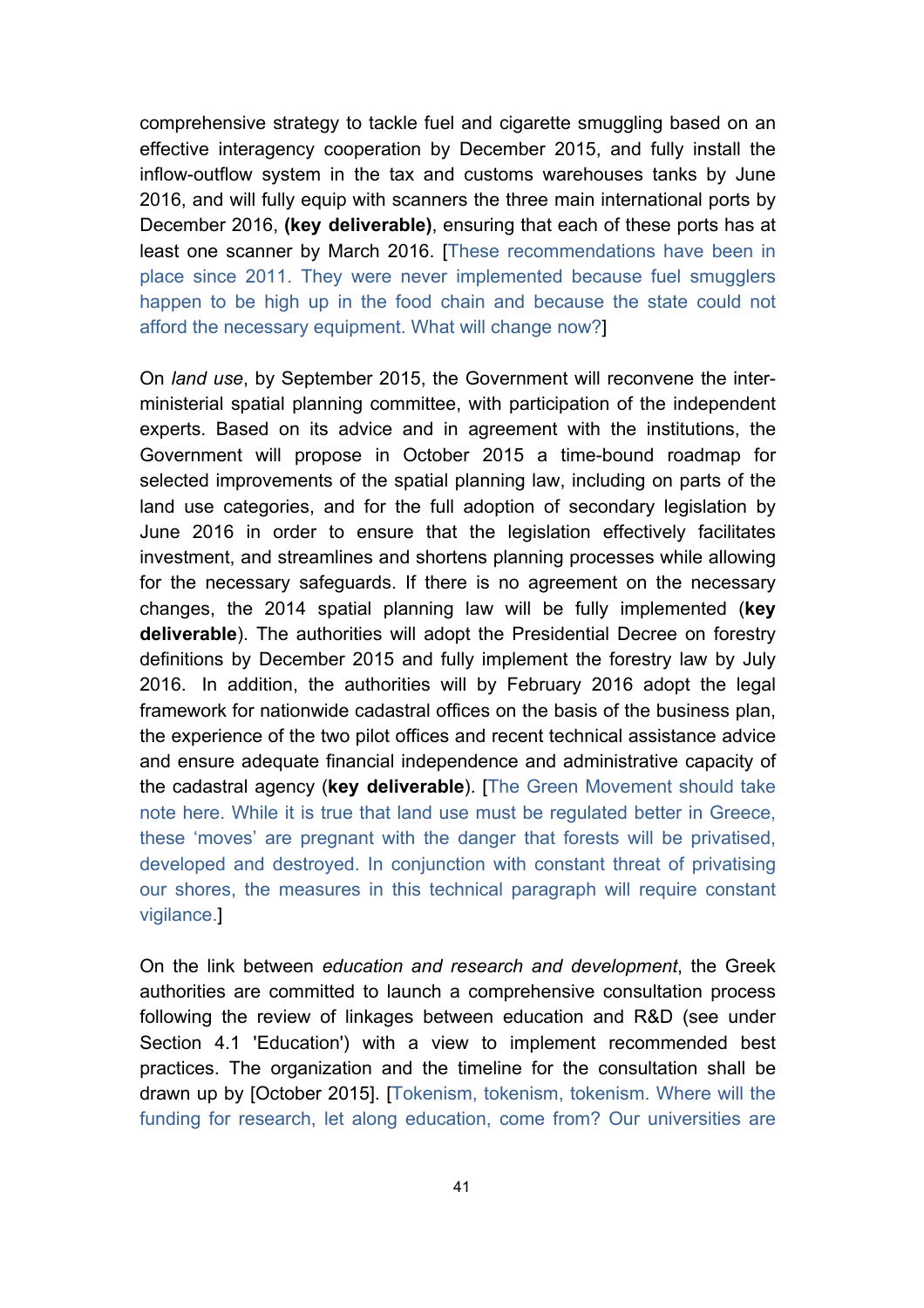bankrupt and business is living a hand to mouth existence. Fine, empty words.]

On *agriculture*, the authorities will adopt a competitiveness strategy by December 2015.

This will include: a) the improvements in the EU funds absorption; b) improvements in the measures aiming at improving the marketing of agricultural products marketing, including the immediate reform of market permits andto improve consumer access to farm products, the establishment of a Greek foods initiative for exports;to promote and manage export distribution networks, and c) structural reforms introducing a new framework for agricultural co-operatives, encouraging structural reforms that favour young and active farmers and introduce a new framework for agricultural cooperatives, greater aggregation of agricultural exploitation, and a programme to improve resource efficiency improvements in the use of in energy and use, water resource management and good agricultural practices financed through EU funds. [All good. Let's wait and see how any of this will be implemented.]

On *structural funds*, the authorities will by October 2015 implement in full Law 4314/2014 on European Structural and Investment Funds, adopt all delegated acts indispensable for the activation of the available funds and put in place all ex-ante conditionality.

On *technical assistance*, the authorities intend to launch immediately a request for support in three critical areas: a competition assessment in wholesale trade, construction, e-commerce, media and rest of manufacturing with support of the OECD; the investment licensing reform with support of the World Bank; and a new round of administrative burden reduction. As a next step, with support of technical assistance, the authorities intend to assess the implementation of the reforms in the areas of competition, administrative burden and investment licensing. Furthermore, in order to ensure an effective reform implementation, the authorities will use technical assistance in other areas as needed, including through Commission services, Member State experts, international organisations, and independent consultants. This includes regulated professions, trade facilitation, export promotion, land use, education and R&D, agriculture and structural funds. [There is clearly a great deal of troika interest to secure jobs for their boys and girls, to send them to Greece for job experience purposes as technical advisers. May they be welcome – despite their cost to the Greek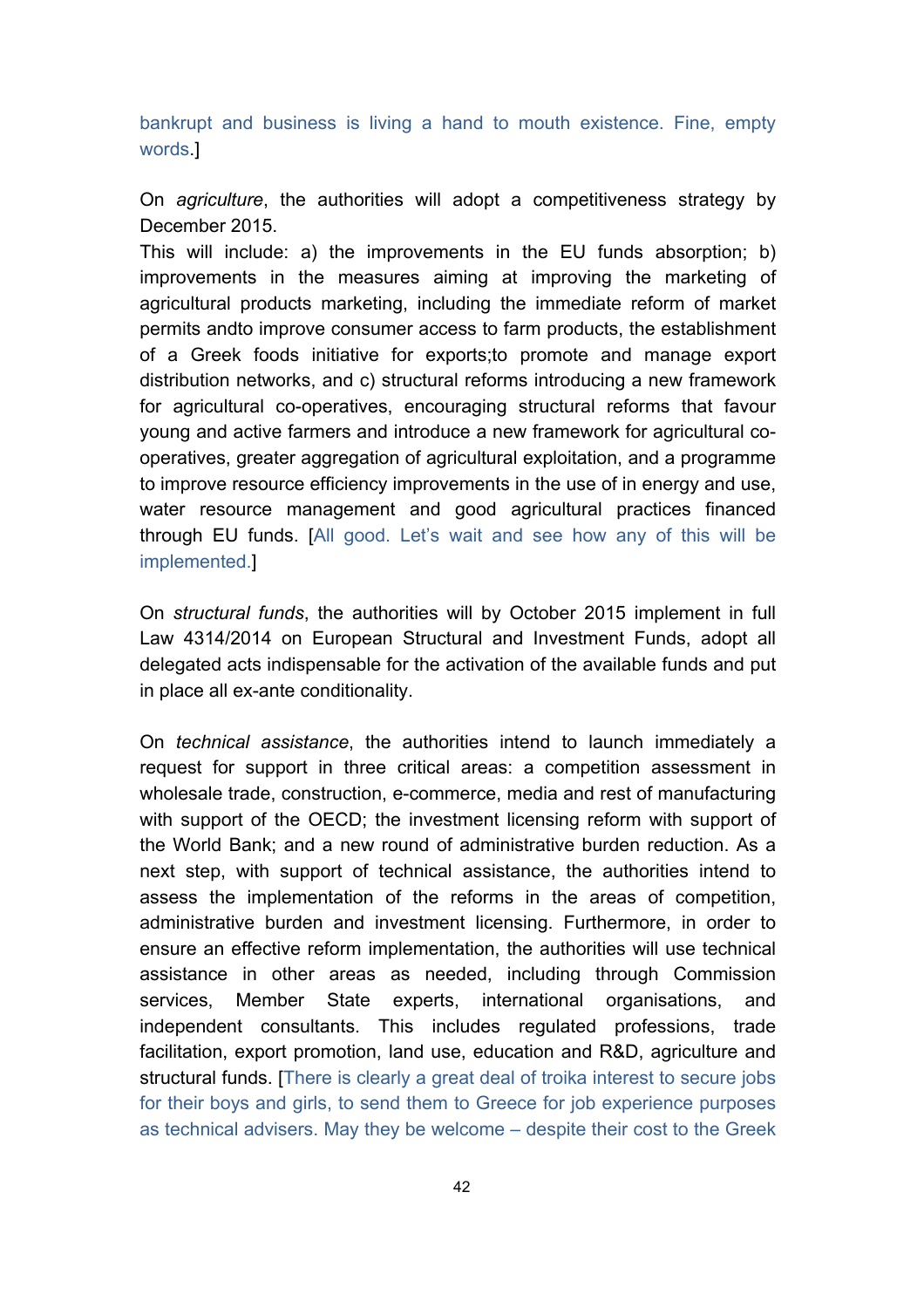and European taxpayer - and prove more helpful than their predecessors were over the past five years.]

# **4.3. Regulated Network Industries (Energy, Transport, Water)**

## *Energy*

The Greek energy markets need wide-ranging reforms to bring them in line with EU legislation and policies, make them more modern and competitive, reduce monopolistic rents and inefficiencies, promote innovation, favour a wider adoption of renewables and gas, and ensure the transfer of benefits of all these changes to consumers.

As **prior actions,** the authorities will adopt the reform of the gas market and its specific roadmap, leading *inter alia* to full eligibility to switch supplier for all customers by 2018, and notify the reformed capacity payments system (including a temporary and a permanent mechanism) and NOME products to the European Commission. [i.e. introduce competition in a thin gas market in which no real competition can be had, given its size and economies of scale. Still, some business interest will be helped here, no names mentioned.]

By September 2015, the authorities will implement the a full scheme for the temporary and permanent capacity payment system; modify electricity market rules to avoid that any plant is forced to operate below their variable cost, and to regulate according to the final decision of the Council of State on the netting of the arrears between PPC and the market operator; begin implementation of the gas market reform according to the agreed timeline, whilst prioritising distribution tariffs; implement interruptible contracts as approved by the European Commission; revise PPC tariffs based on costs, including replacement of the 20% discount for energy-intensive users with tariffs based on marginal generation costs, taking into account consumption characteristics of customers that affect costs **(key deliverable)**.

In September 2015, the authorities will discuss with the European Commission the design of the NOME system of auctions, with the objective of lowering by 25% the retail and wholesale market shares of PPC, and to bring them below 50% by 2020, while having reserve prices that capture generation costs and being fully compliant with EU rules. In case it is not possible to reach an agreement on NOME by the end of October 2015, the authorities will agree with the institutions structural measures to be immediately adopted leading to the same results mentioned above in terms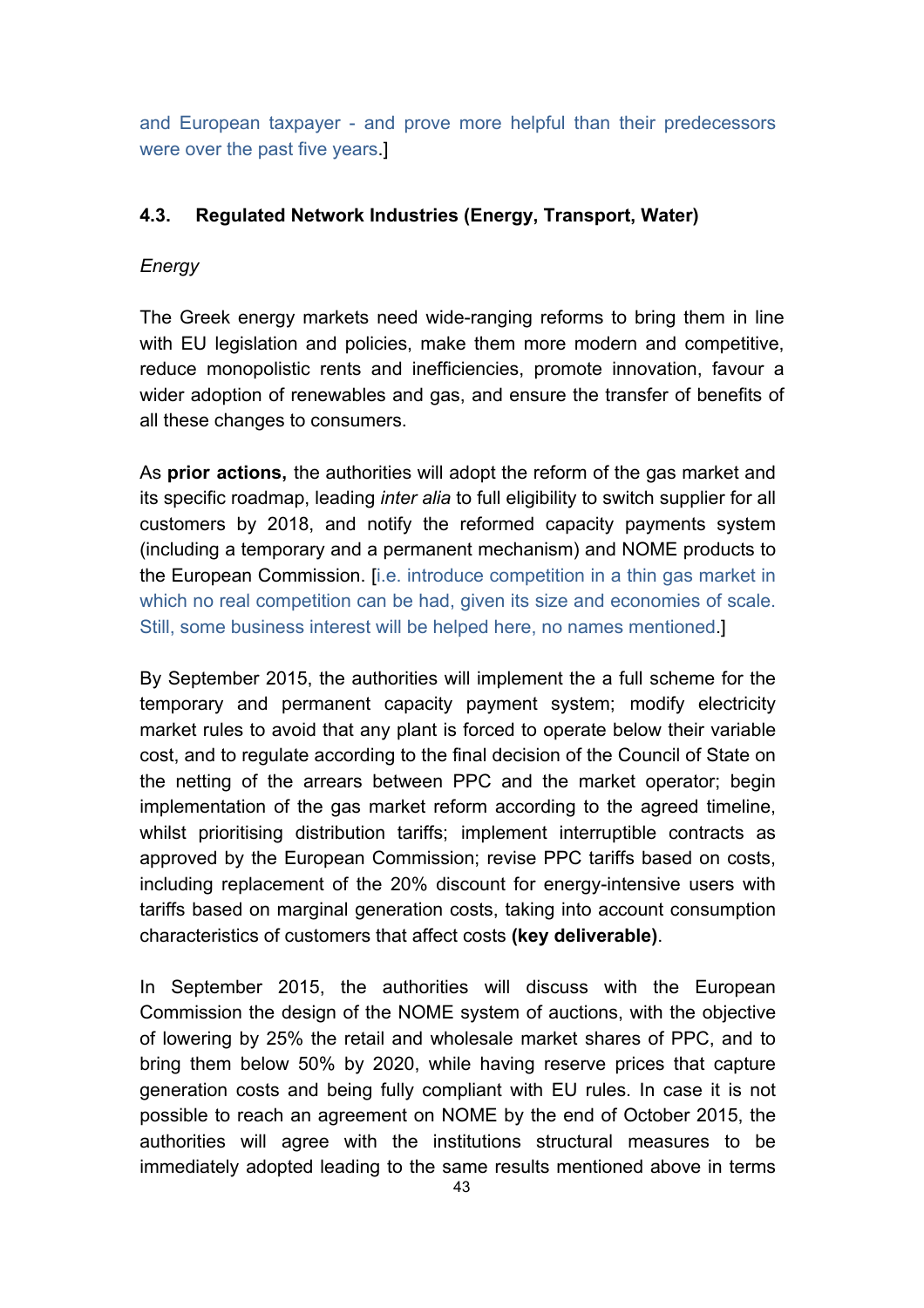of market shares and timelines **(key deliverable)**. In any case, by 2020 no subject will be able to produce or import, directly or indirectly, more than 50% of total electricity produced and imported in Greece **(**legislation to be adopted as **prior action)**. [i.e. No planning for turning to green energy, away from Greece's lethal reliance on lignite. Instead, a touching belief in the powers of competition/privatisation to succeed in the Greek electricity industry when it failed so spectacularly everywhere else – see Britain, California etc.]

By October 2015, the authorities will: a) take irreversible steps (including announcement of date for submission of binding offers) to privatize the electricity transmission company, ADMIE, unless an alternative scheme is provided, with equivalent results in terms of competition and prospects for investment, in line with the best European practices and agreed with the institutions to provide full ownership unbundling from PPC **(key deliverable)**. [This is crucial. The Greek government has opposed privatisation. It has now committed to it, with a fig leaf (behind which to hide for a few months) that allows it to claim that it is in the business of finding an alternative to privatisation that delivers the same 'outcome', conditional on the troika's approval that this 'alternative' is as good as privatisation; an approval that will never come, thus guaranteeing privatisation.] To this end, the authorities have sent the first proposal to the institutions in August 2015; b) review energy taxation; c) strengthen the electricity regulator's financial and operational independence; d) transpose Directive 27/2012 on energy efficiency adopting the legislation already submitted to Parliament.

By December 2015, the authorities will approve a new framework for the support of renewable energies, while preserving financial sustainability, and for improving energy efficiency, making best use of EU funds, international official financing and private funding, and introduce a new plan for the upgrade of the electricity grids in order to improve performance, enhance interoperability and reduce costs for consumers. The authorities will start the implementation of the roadmap for the implementation of the EU target model for the electricity market, to be completed by December 2017 **(key deliverable)**; in this context, the balancing market will be completed by June 2017 **(key deliverable)**. [A paragraph empty of content, as there is no serious planning for renewables and the EU funding available is piecemeal and, judging by the past four years of experience, hopelessly ineffective in the absence of a comprehensive green energy plan.]

The authorities will make use of technical assistance for designing the new framework on renewable energies and energy efficiency. [Excellent! More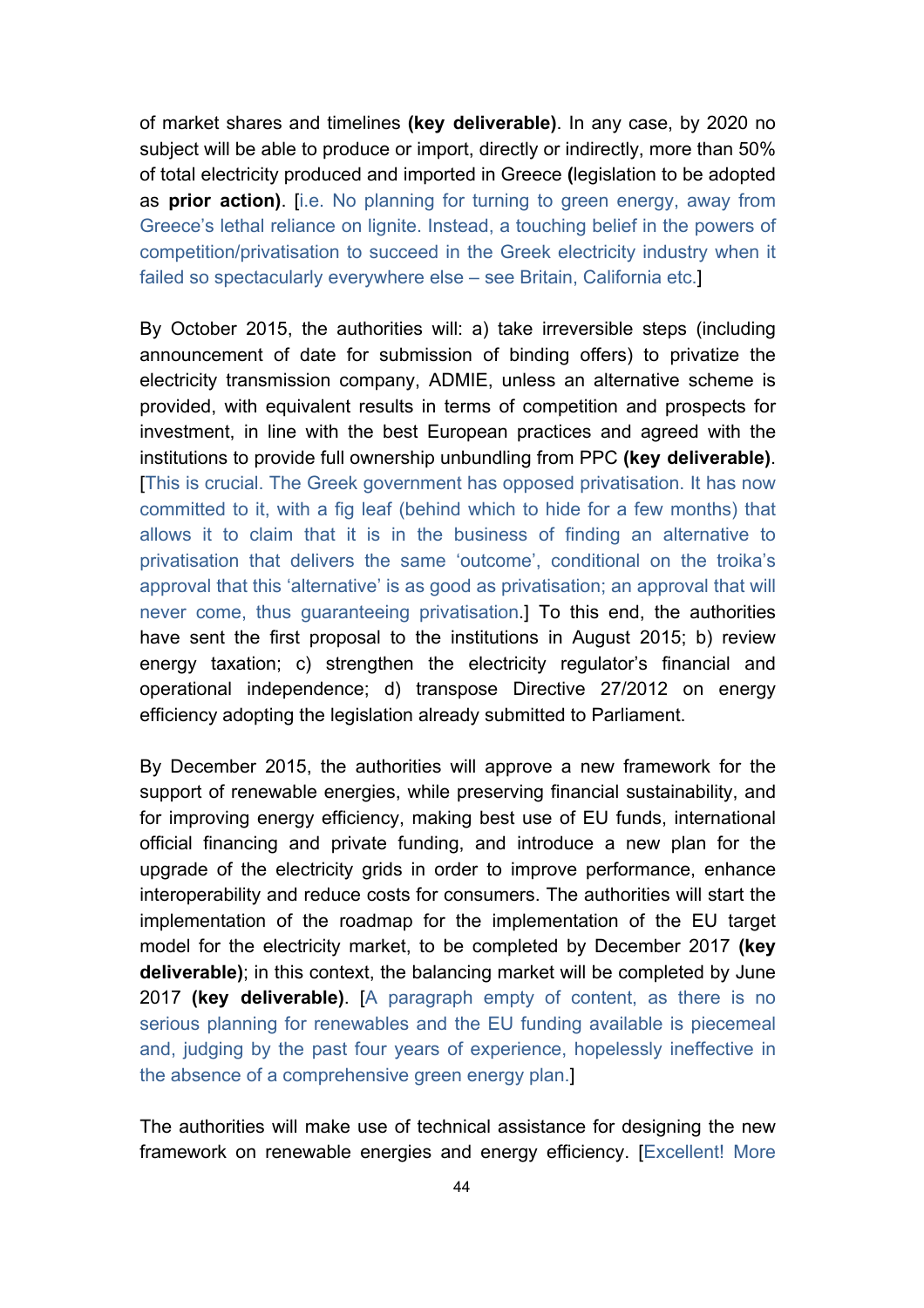technical assistance.] Other important areas where assistance will be used, both for legislation and for regulation, are the implementation of the gas market reform and the transition to the EU target model for the electricity market [whatever that means!].

#### *Water utilities*

A stable regulatory regime is key for allowing much needed investment in the water networks and to protect consumers in terms of pricing policies. [Greece has very cheap water utilities. Any tampering with them along the lines of a neoliberal approach will produce price hikes and offer speculators a new vista of pleasure that they do not deserve and the country cannot afford. Still, the troika is determined to bring them in.] The Government will, with assistance from EU technical assistance [Great!], launch by December 2015 the actions needed to implement fully the regulatory framework for water utilities based on the methodology completed by the Special Secretariat of Water in 2014 taking into account the current legal framework; it will also aim to enhance and strengthen further the water regulator in order to enable it to take needed independent regulatory decisions (June 2016, **key deliverable)**.

#### *Transport and logistics*

On transport and logistics, the authorities will by June 2016 adopt a general transport and logistics master plan for Greece covering all transport modes (road, railways, maritime, air and multi-modal) and a time-bound action plan for the logistics strategy, as well as implementing legislation of the logistics law **(key deliverable)**. On maritime transport, by [October 2015], the Government will align the manning [how about "personnel", instead if "manning"? Sexism rules OK in the troika corridors] requirements for domestic services with the one for international lines, while respecting bestpractice safe manning principles, and adopt the legislative changes.

The Port regulator will become fully operational by June 2016. The Government will adopt the Presidential Decree setting out the operational structures of the regulator by [October 2015] **(key deliverable)**. The Government will seek technical assistance to define the tasks of the port regulator, the role of the port authorities, and to prepare its internal regulations and needed laws to be adopted by March 2016 in order to ensure its full functionality. [Greece has had perfectly functioning ports since antiquity. It is offensive to impose upon the Greek authorities "technical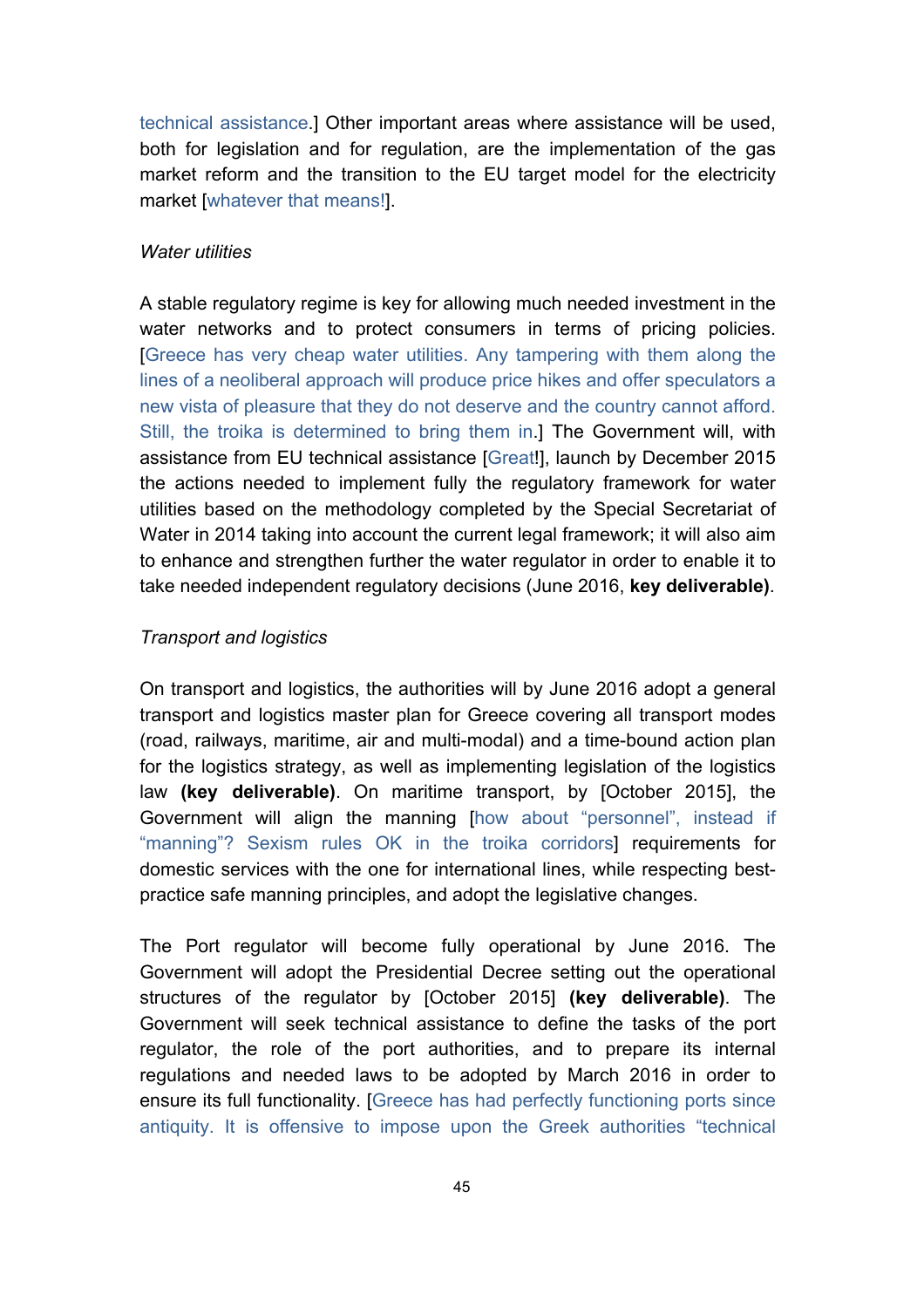assistance" on this matter. But then again, the troika takes pleasure in giving offence to the Greek authorities. So be it…]

In support of this reform agenda on network industries, the authorities intend to use technical assistance as needed, including on the strengthening of regulators and on logistics. [More technical assistance. Just what the doctor ordered!]

## **4.4 Privatisation**

Privatisation can help to make the economy more efficient and to reduce public debt. While the privatisation process has come to a standstill since the beginning of the year, the Government has now committed to proceed with an ambitious privatisation program and to explore all possibilities to reduce the financing envelope, through an alternative fiscal path or higher privatisation proceeds.

To preserve the on-going privatisation process [which has proven a major disaster in every conceivable way – from the prices fetched to the rate at which the privatisations that occurred were overturned by the European competition commission and the Greek Council of State] and maintain investor interest in key tenders, the Hellenic Republic commits to proceed with the on-going privatisation programme. The Board of Directors of the HRADF has already approved its Asset Development Plan (ADP) which includes for privatisation assets under HRDAF as of 31/12/2014. [This puts paid to the widely publicised view that the government has managed to change the troika's privatisation agenda. Clearly, the agenda active on 31<sup>st</sup> December 2014, prior to our election, has been adopted by this government. Period.]

The implementation of this programme aims to generate annual proceeds (excluding bank shares) for 2015, 2016 and 2017 of EUR 1.4bn, EUR 3.7bn and EUR 1.3bn, respectively.

As **prior action**, and to re-launch the privatisation programme the Government will adopt these measures:

- i. The authorities will endorse the Asset Development plan approved by HRADF on 30/7/2015. The ADP is attached to this Memorandum as annex and constitutes an integral part of this agreement. The ADP will be updated on a semi-annual basis and approved by HRADF; and the Cabinet or KYSOIP will endorse the plan.
- ii. The Government and HRADF will announce binding bid dates for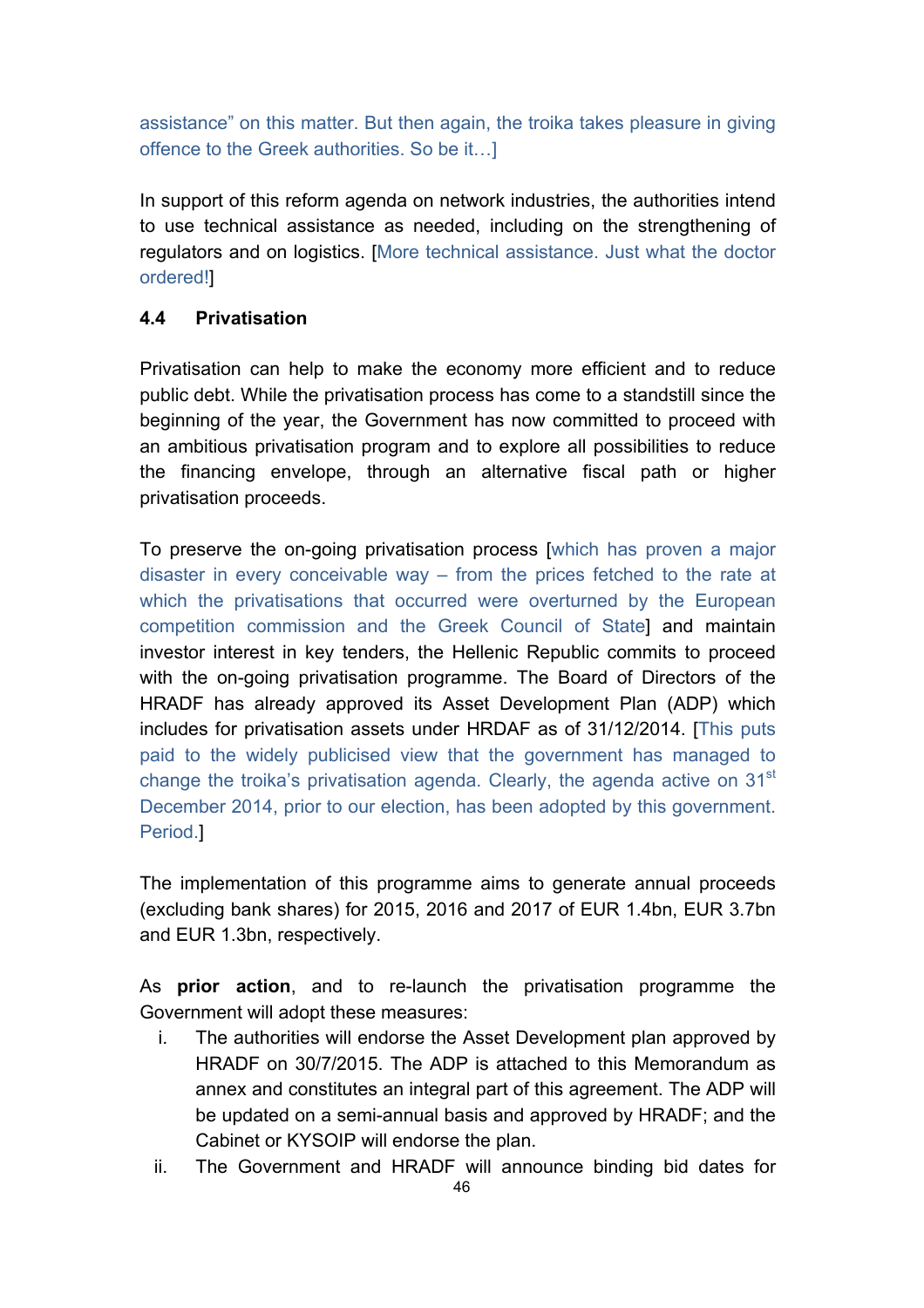Piraeus and Thessaloniki ports of no later than end-October 2015, and for TRAINOSE ROSCO, with no material changes in the terms of the tenders;

- iii. The authorities will take irreversible steps for the sale of the regional airports at the current terms with the winning bidder already selected;
- iv. The authorities will conclude around 20 selected pending actions identified.

[In other words, the SYRIZA government will eat its words, and criticism of the previous privatisation (or, more precisely, fire sale) agenda and commit to its full and immediate implementation. See blow]

The Government commits to facilitate the privatization process and complete all needed Government actions to allow tenders to be successfully executed. In this respect it will complete all actions needed as agreed on a [quarterly] basis between HRADF, the institutions and the Government. The List of Government Pending Actions has been approved by the Board of Directors of the Hellenic Republic Asset Development Fund and is attached to this Memorandum as an Annex and constitutes an integral part of this agreement.

In line with the statement of the Euro Summit of 12 July 2015, a new independent fund (the "Fund") will be established and have in its possession valuable Greek assets. The overarching objective of the Fund is to manage valuable Greek assets; and to protect, create and ultimately maximize their value which it will monetize through privatisations and other means. [This is important. For it puts Greece's public assets out of the hands of Greece's elected officials, denying Greek governments any instrument for utilising public assets in order to generate home-grown investment funding and/or implementing socio-economic policies outside the neoliberal framework.]

The Fund would be established in Greece and be managed by the Greek authorities under the supervision of the relevant European Institutions. [i.e. the troika has consented to basing the Fund in Athens as long as it maintains full control of it, precisely as it maintains full control of the HFSF, the Bank of Greece, the General Secretariat of Publid Revenues and ELSTAT.] The Fund is expected to fulfill its objective by adhering to international best practices in terms of governance, oversight and transparency of reporting standards, and compliance.

By October 2015 the authorities shall appoint an independent Task Force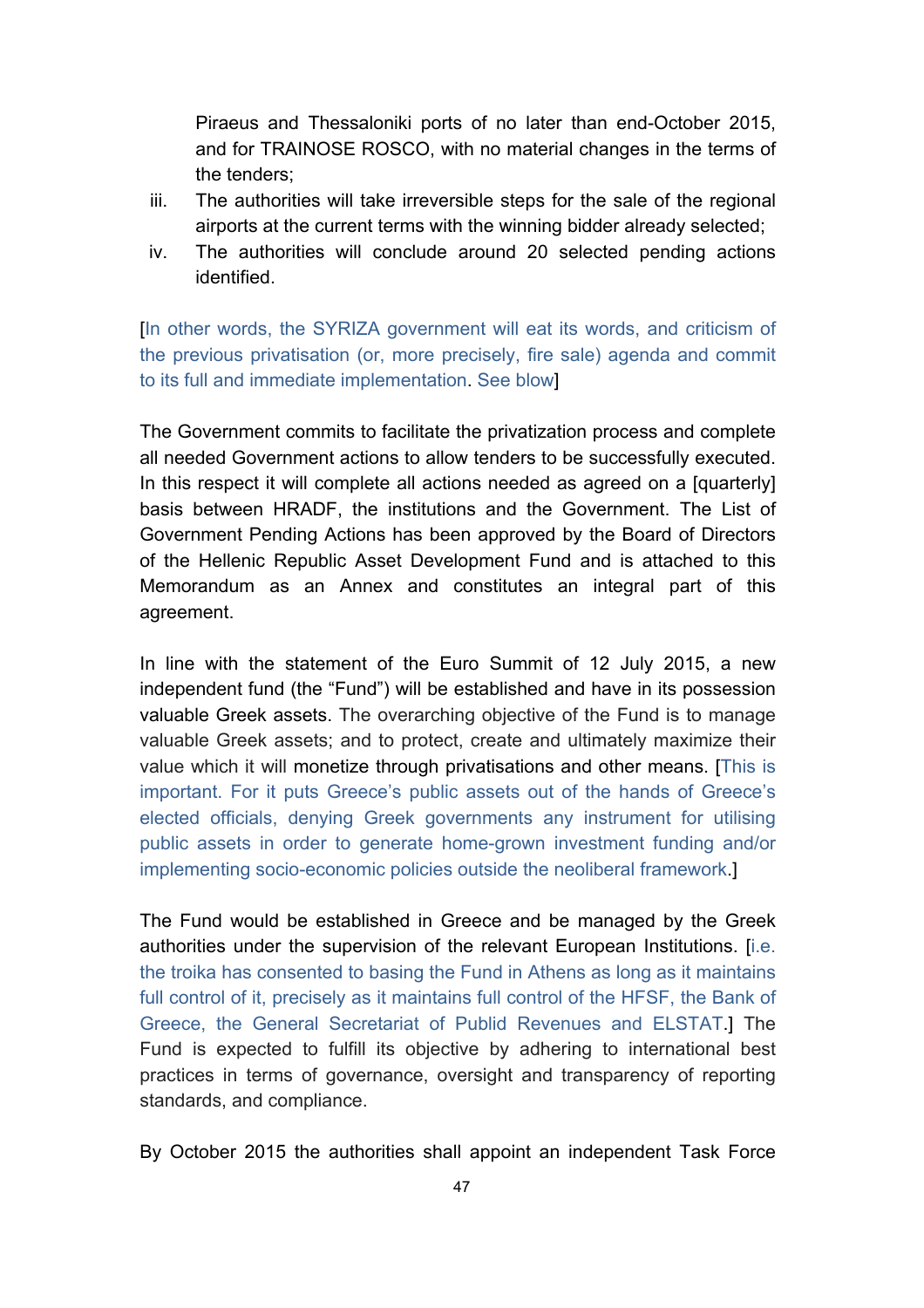[i.e. independent of the government and fully dependent on the troika] to identify options and prepare recommendations on the operational goals, structure and governance of the Fund to be created. The Task Force would report by December 2015, and the government, in agreement with the institutions, will take steps to implement the recommendations by March 2016 (**key deliverable**). The mandate and composition of the Task Force would be drawn up by the authorities, in agreement with the European Institutions and in consultation with the Eurogroup. The authorities may request technical assistance on this matter. The mandate of the Task Force will include:

- 1. Identifying the possible assets which could be part of a new Fund and the best options for their monetization: particular attention would be paid to extracting value from the real estate assets of the Hellenic Republic including those already held by ETAD.
- 2. Identifying appropriate governance arrangements of the new Fund, including whether there should be specific sub-entities for different types of assets within the Fund drawing upon, where relevant, the experiences of entities such as Hellenic Republic Asset Development Fund (HRADF) and ETAD; whether such existing entities would be reformed and maintained separate to the Fund, terminated upon conclusion of their mandate, or absorbed into the new Fund.
- 3. Putting forward a proposal for the transition to the new Fund to ensure continuity from the previous arrangements, including the possible transfer of assets within the Asset Development Plan.
- 4. According to the Euro Summit Statement the monetization of the assets will be one source to make the scheduled repayment of the new loan of ESM and generate over the life of the new loan a targeted total of EUR 50bn of which EUR 25bn will be used or the repayment of the recapitalization of banks and other assets and 50% of every remaining euro (i.e. 50% of EUR 25bn) will be used for decreasing the debt to GDP ratio and the remaining 50% will be used for investments. The Task Force will identify options and make recommendations on how this will be operationalized.

[This is tragic. This Fund will never, ever generate 25 billion euros, especially after the current spates of privatisations are completed and these valuable public assets are dispensed with in a fire sale. (Even if by some miracle it generates more than 25 billion, the next 12.5 billion will be paid to Greece's creditors. Only after that will the state get some pennies to invest in growth.) Which means that the Fund's income will be all used up to repay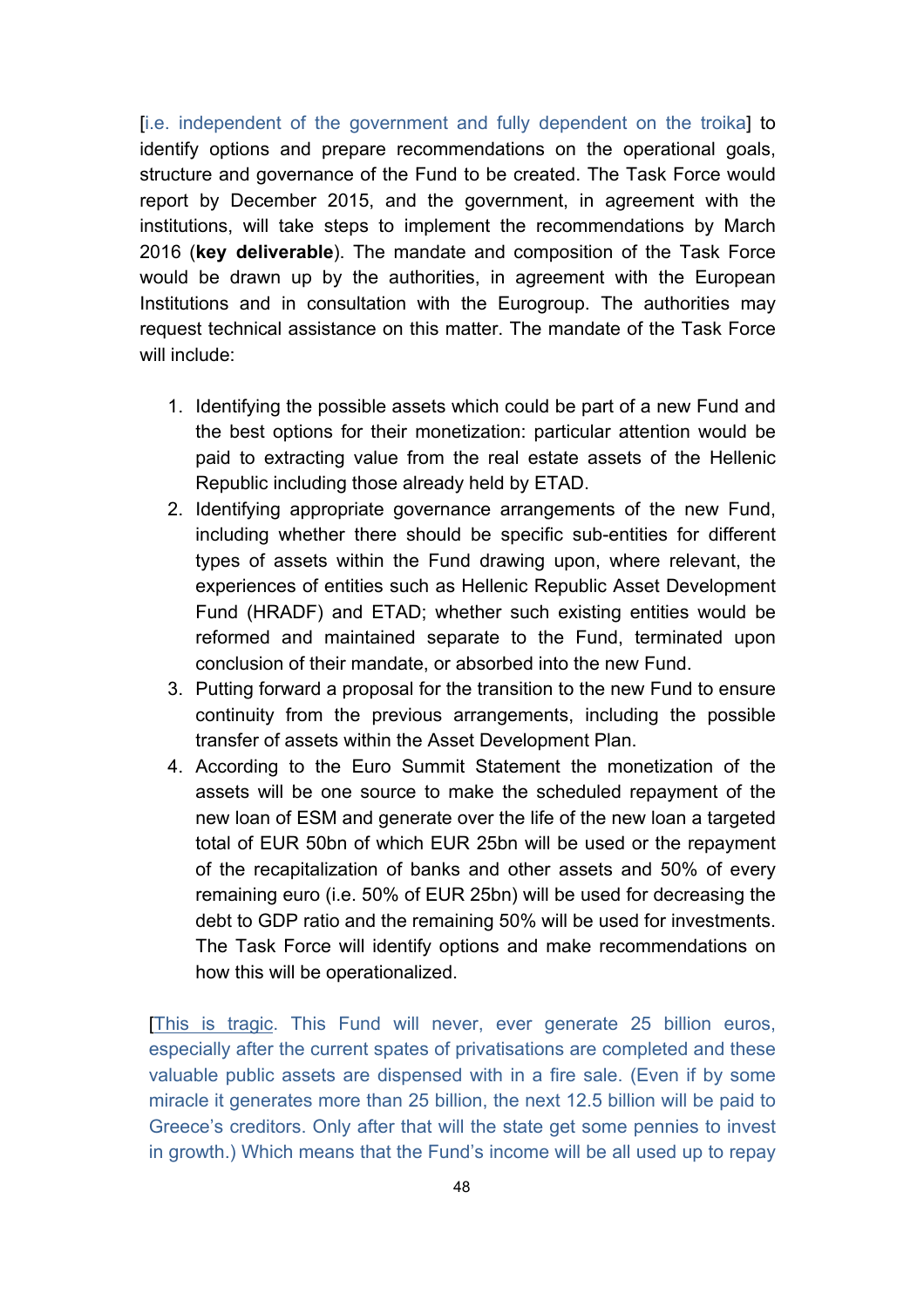the new state debt on behalf of bankers. So, this is what will happen: Take the case of a public asset that the Fund sells or leases for X euros. These euros will be used to repay part of the recapitalisation of some bank, say Pireus. In essence, Greek taxpayers will have liquidated an asset of their for X euros to give to Pireus bank in exchange for shares that will end up in the HFSF (the Hellenic Financial Stability Fund). Only these shares have no voting rights, which means that the private shareholders of Pireus will not see their power over the bank diluted even by one euro. Additionally, following the troika-imposed "strengthening of the HFSF's governance", the Greek government has committed to never changing the legal framework governing the HFSF and, thus, to never regaining the right to give voting rights to the shares the taxpayers paid for through the liquidation of the Fund's asset. Lastly, note the complete loss of national sovereignty involved in this "public asset monetisation": It will be handled by a Fund and end up in shares owned by the HFSF both of which (Fund and HFSF) are totally under the thumb of the troika. Never before has a state been taken over so fully with the consent of its Parliament!

Could things be different? See Appendix 1 for the proposal I had put to our European partners prior to our government's capitulation. See also here for a relevant article.]

- 5. Options for a legislative framework that would be adopted to ensure transparent procedures and adequate asset sale pricing, according to OECD principles and standards on the management of State Owned Enterprises (SOEs) and best international practices. Particular attention will be paid to maximising the value generation of the Fund's assets and to avoid circumstances of asset sales below their fair value. [The 'fair' value to be decided, of course, by troika-led committees in tune with the interests not of Greece but of its creditors …]
- 6. Based on international best practises, assess possible strategies to be designed and executed to monetise the assets through privatisation and other means; and examine options for the professional management of the assets.
- 7. Examine statistical classification of the new entity in terms of general government classification and in particular the implications for the issuance of debt or guarantees to ensure that these would not burden gross Greek debt or create contingent liabilities for Greek taxpayers.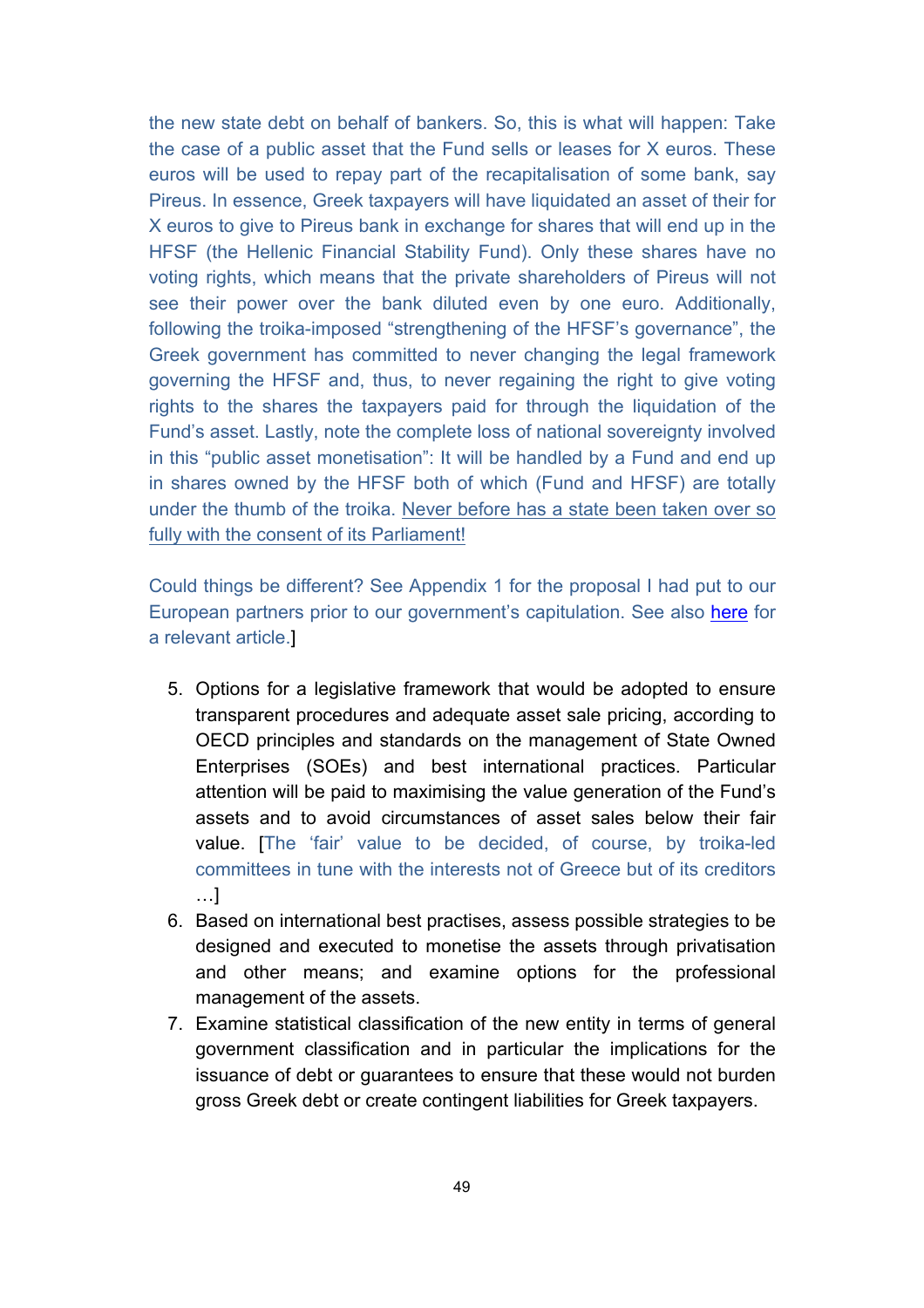## **5. A modern State and Public Administration**

## **5.1. Public administration**

The authorities intend to modernise and significantly strengthen the Greek administration, and to put in place a programme, in close collaboration with the European Commission, for capacity-building and de-politicizing the Greek administration. [Key word: "de-politicising". It is one thing to work toward taking party politics out of public administration. And quite another to de-politicise what is a fundamentally political process. "De-politicisation" is a favourite Brussels' strategy for denying member-states sovereignty, shifting political power to a Brussels' based technocracy and thus produce particularly toxic politics.]

To this extent, building on the letter sent on July  $20<sup>th</sup>$  by the authorities to the European Commission, a comprehensive three-year strategy for reform will be defined by December 2015 **(key deliverable)** in agreement with the European Commission, and making the best use of all available technical assistance. [Thank goodness for that!] The main elements of this strategy will be the reorganisation of administrative structures; rationalisation of administrative processes; optimisation of human resources; strengthening transparency and accountability; e-government; and a communication strategy. Key deliverables will be stronger coordination of policies, better recruitment processes for managers, HR planning to timely assess and fulfil the hiring needs; a fiscally-neutral reform of the wage grid, a modern performance assessment system; strengthening of policy units in key sectors; a substantial upgrade of the role of local government at both tiers with a view to reinforcing local autonomy and rationalising the administrative structures of local authorities; rationalisation of SOEs and locally-owned enterprises; and modernization of recruitment procedures; improved mobility in the public sector to promote better use of resources.

As **prior actions,** the authorities will align non-wage benefits such as per diems, travel allowances and perks, with best practices in the EU, effective 1 January 2016. [If it does, it will increase costs substantially in view of the fact that, currently, state employees are often offered next to no assistance when they travel from one part of the country to another on official business.] By September 2015, the authorities will adopt through legislation the restructuring plan for 'OASA - Transport for Athens' agreed with the institutions **(key deliverable)**. [OASA, the public transport utility of Athens has always been a troika target. The troika intensely dislikes the relatively low fees and the thick network of buses and other means of transport that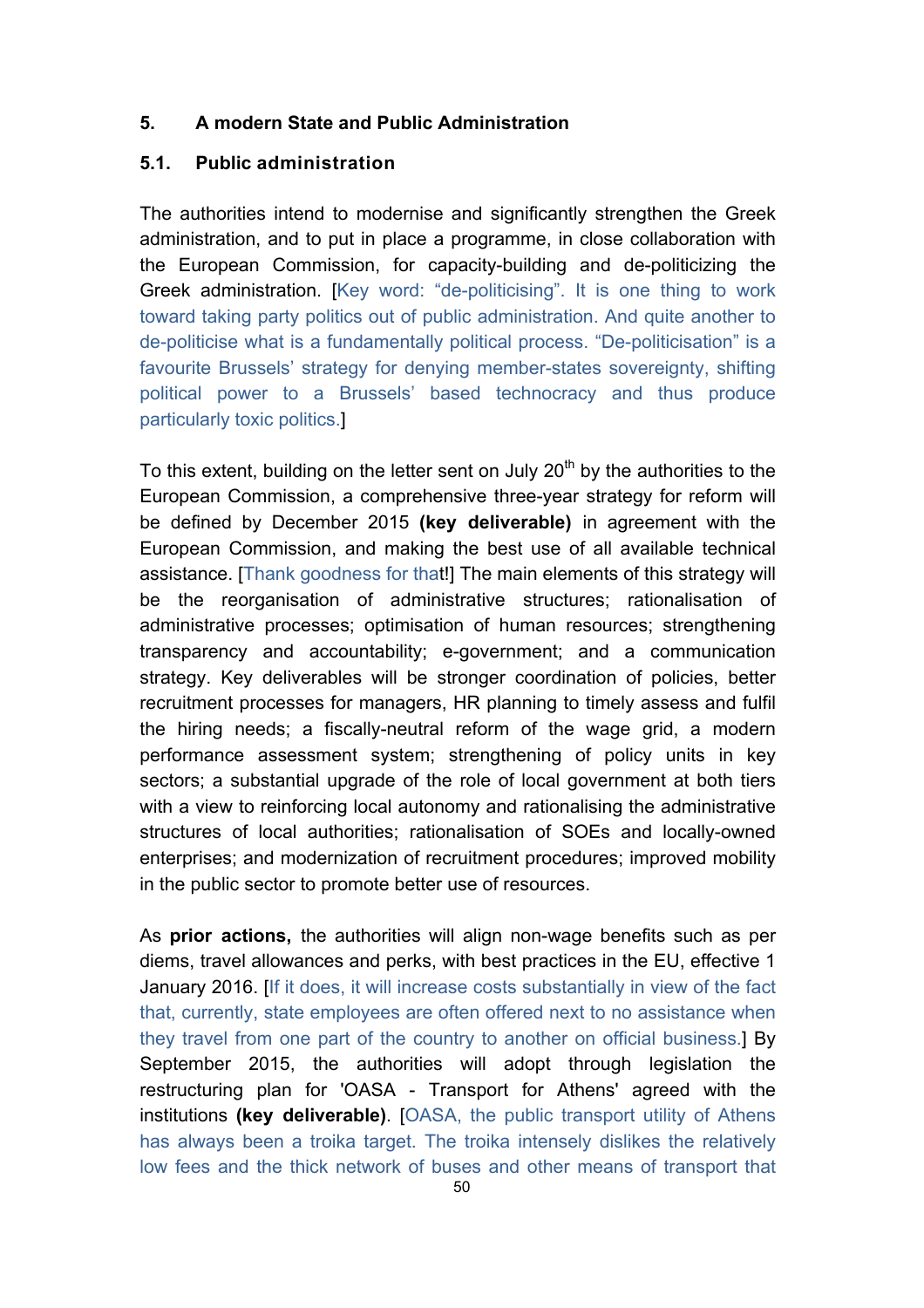have helped Athenians overcome chronic market failures. Breaking it up, privatising, and generally reducing its accounting cost – at huge social cost – is part of the planning here.]

By October 2015, the authorities will reform the unified wage grid, effective 1 January 2016, setting the key parameters in a fiscally neutral manner and consistent with the agreed wage bill targets and with comprehensive application across the public sector, including decompressing the wage distribution across the wage spectrum in connection with the skill, performance, responsibility and position of staff **(key deliverable)**; and align leave arrangements with best practices in the EU. [This is an announcement that the state's lowest wages will be cut further. This is the only logical conclusion of the combination of wage "decompression" and fiscal neutrality.] By 2018 the current "klados" system will be reformed to have a better articulation of job descriptions that will be reflected in the wage grid. The authorities will adopt legislation by November 2015 to issue all secondary legislation to implement the wage grid reform and by June 2016 to rationalise the specialised wage grids with effect in 2017.

Drawing on international expert advice coordinated by the European Commission, the authorities will: i) by (October 2015), review and start implementation of legislation for selecting managers **(key deliverable)**. The selection of new managers will be completed by the end of 2016, with Directors General to be selected by December 2015 and Directors by May 2016. The reform will base recruitment of managers on merit and competence, de-linking technical implementation from political decision, and will also modify the statutes of Secretaries General and other top-tier levels in public entities, including SOEs, in order to provide for de-politicization and better institutional memory, while ensuring effectiveness and appropriate delegation of powers; ii) by November 2015, legislate the new framework for assessing performance of all employees, to build a results-oriented culture.

By October 2015, the authorities will establish, within the new MTFS, ceilings for the wage bill and the level of public employment consistent with achieving the fiscal targets and ensuring a declining path of the wage bill relative to GDP during the period 2016-2019 **(key deliverable)**. [The crudity of it all! This commitment ensures that fiscal neutrality becomes a holy cow without any consideration of the impact of hirings on output/results. For example, no account is taken of the fact that hiring more tax inspectors may boost tax revenues. Or of the effect of hiring more archaeologists on the the speed of generating construction licences, and hence state revenue.] To this end, the authorities commit to continue the attrition rule in 2016 while the ratio for the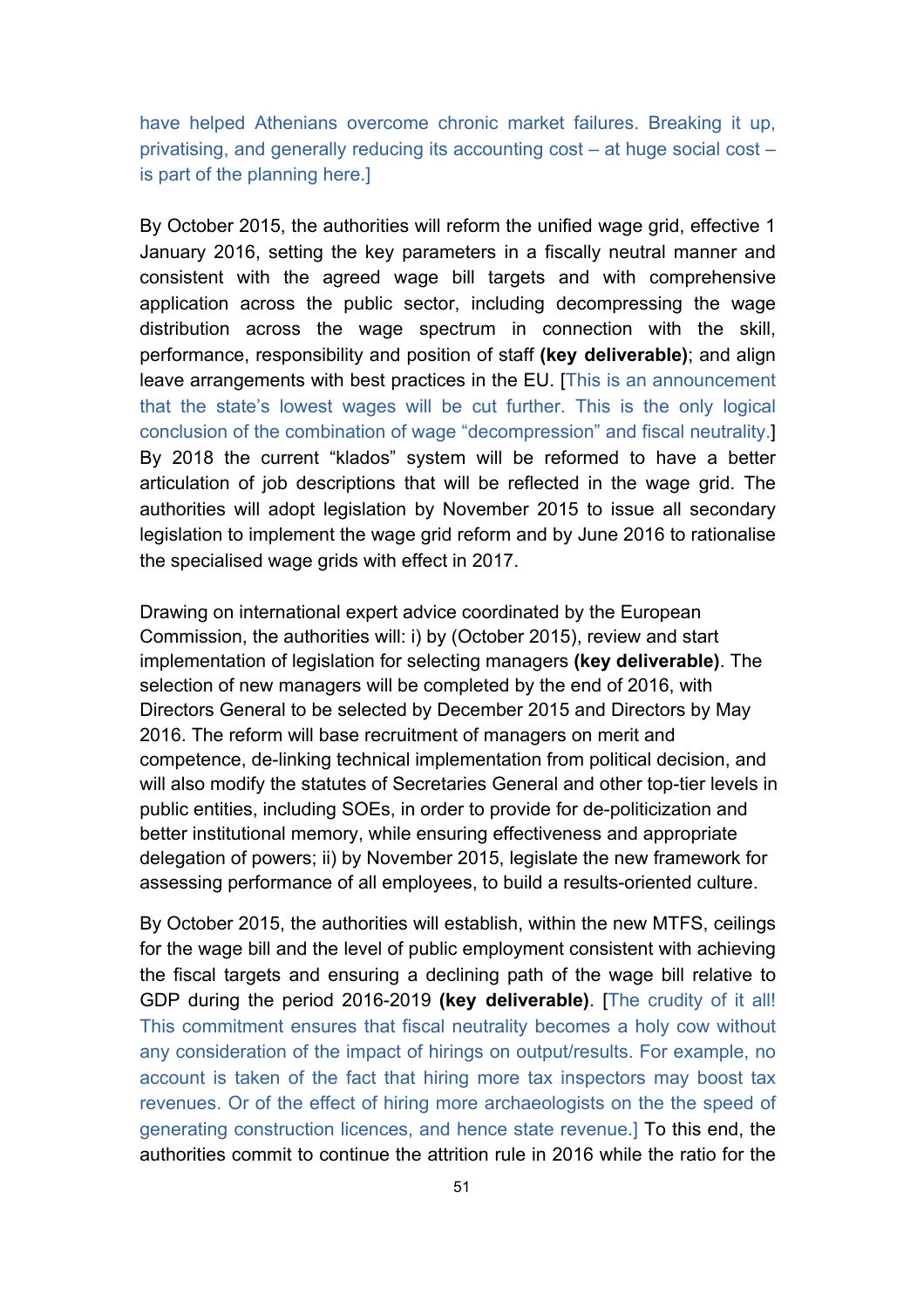years 2017-2019 will be set in the MTFS adopted in October 2015. For following exercises, the attrition rule will be subject to annual revision in the context of the MTFS exercise, for the years following the next (t+2).

By November 2015, the existing Secretariat General for Coordination will be strengthened to ensure effective planning and coordination of governmental work, of legislative initiatives, of monitoring of implementation of reforms, and of arbitrage functions on all policies.

By December 2015, the authorities will introduce a new permanent mobility scheme. [This will restore the hated scheme by which state employees were selected, by shoddy criteria, for sidelining, with a major pay cut, awaiting their re-assignment.] The scheme will promote the use of job description and will be linked with an online database that will include all current vacancies. Final decision on employee mobility will be taken by each service concerned. This will rationalize the allocation of resources as well as the staffing across the General Government.

The authorities will continue to identify illegal hires and temporary injunctions, as well as disciplinary cases, and take appropriate enforcement action.

The authorities will engage, with the help of technical assistance, in a programme to improve access to law by the citizen. This includes a long term plan of codification of the main legislations which will be proposed by March 2016 and fully implemented by June 2018. The programme also includes the creation of an electronic portal giving access to legislation, both in the form published in the Gazette (FEK form) and in the consolidated version of the various provisions by December 2016.

## **5.2 Justice**

The authorities have adopted on 22 July 2015 the new Code of Civil Procedure, which will become effective as of 1/1/2016. The authorities will implement the revised Code of Civil Procedure, in accordance with the requirements set out in the transitional provisions of Article 1 (Ninth Article) of Law 4335/2015 and the roadmap for the implementation of the revised Code of Civil Procedure to be finalized by September 2015.

The authorities will rationalise and introduce a selective increase of court fees, as well as increase transparency in this regard (October 2015). The authorities will propose measures to ensure access to justice by vulnerable persons (December 2015). [Given the wholesale immiseration of Greek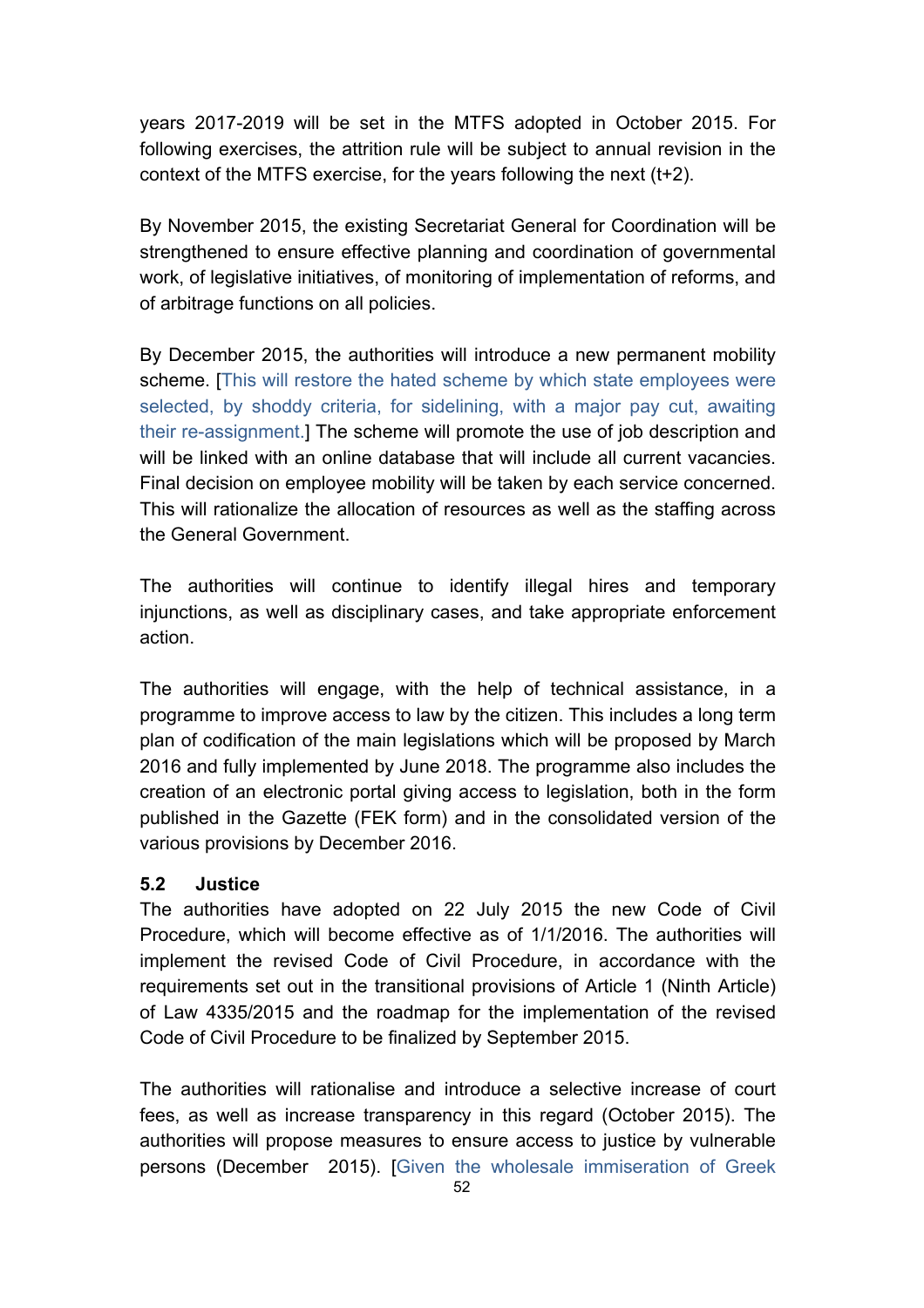society this means that either the higher court fees will be waived for most or that access to justice will be restricted to the few.]

The authorities will propose measures to reduce the backlog of cases in administrative courts by [September 2015] and in civil courts by [October 2015]; they will agree on an action plan with European institutions including technical assistance on e-justice, mediation and judicial statistics (October 2015).

The authorities will propose by [November 2015] and subsequently implement a three years strategic plan for the improvement of the functioning of the justice system. The plan should encompass key actions aimed at enhancing judicial efficiency, speeding up judicial proceedings and addressing shortcomings in the functioning of courts such as, but not limited to, collecting information on the situation of the courts, computerization, developing alternative means for dispute resolution, such as mediation, rationalizing the cost of litigation and improving in court functioning and court management.

#### **5.3 Anti-corruption**

The authorities will as a **prior action** update and publish a revised Strategic Plan against corruption; and they will implement it according to its timeline.

The authorities will adopt by October 2015 legislation insulating financial crime and corruption investigations from political intervention in individual cases in particular by amending the provisions of article 12 of the law 4320/2015 and by setting up a system to ensure proper coordination, prioritization of investigations and sharing of information between investigation bodies through a Coordinating Body Chaired by Finance and Corruption Prosecutors.

The authorities will amend and implement the legal framework for the declaration of assets (October 2015) and the financing of the political parties on key weaknesses such as the composition of the committee common to both legislation, the anonymous donations, limitation on seizures and transferability of public financing and absence of definition of tax deductibility rates (November 2015); the authorities will conduct an assessment of the reduction of penalties for financial crimes provided by law 4312/2014, and amend it if needed (November 2015); they will adopt a draft code of conduct for members of Parliament (March 2016).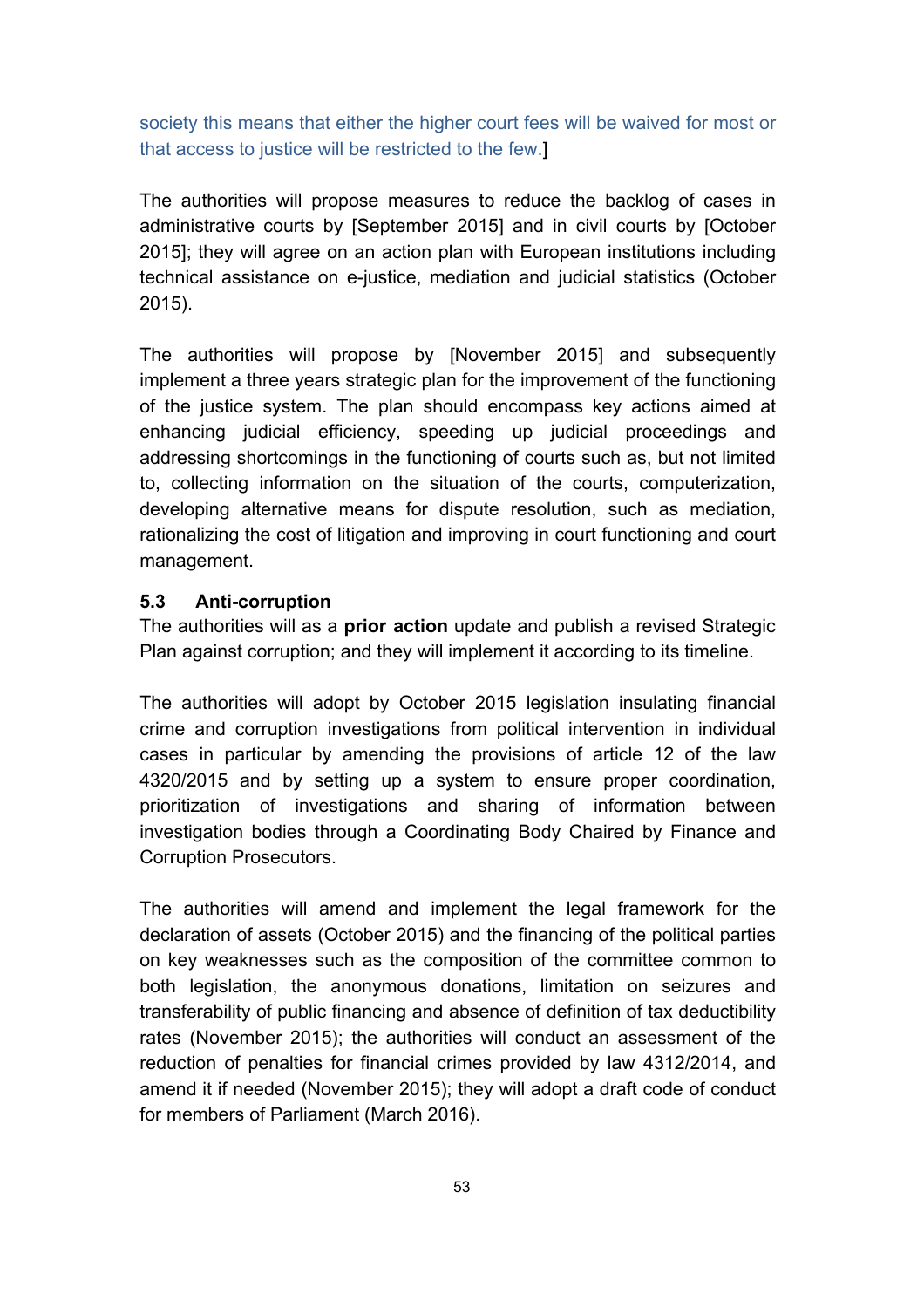The Government commits to implementing fully and timely the GRECO recommendations.

The authorities will continue to pursue technical assistance with the European Commission SRSS in the fields of anti-corruption where it was already provided.

[Corruption is rampant in Greece. It comes in two forms. Micro-corruption and macro-corruption. The former concerns small sums and involves individuated officials, small business proprietors etc. Macro-corruption centres upon the Triangle of Sin: Banking, Procurement and the Media. For five years the troika has not targeted Macro-corruption while the key players involved in Macro-corruption were cheerleaders of the troika program. Indeed, they have been central in assisting the troika, from within Greece, to defeat out government. Only by a miracle will the troika now turn against Macro-corruption!]

## **5.4 Statistics**

The Government will fully honour the Commitment on Confidence in Statistics signed in March 2012 by implementing all envisaged actions, including respecting international statistical standards; guaranteeing, defending and publicly promoting the professional independence of ELSTAT; and supporting ELSTAT in upholding confidence in Greek statistics and defending them against any efforts to undermine their credibility, as well as reporting annually to the Hellenic Parliament and to the European **Commission** 

Government fully respects the independence of ELSTAT in carrying its tasks and providing high quality statistics. In this regard it respects the financial independence of ELSTAT, and provides all the necessary resources in a timely manner, as approved in the annual budget of ELSTAT, for the agency to complete uninterrupted its tasks.

The Government will ensure that by September 2015 ELSTAT has access to administrative data sources in line with the Law (specify 2014 law) and Memorandum of Understanding signed on [specify data and protocol] between ELSTAT, the Ministry of Finance (GSIS), the Secretary General for Public Revenues and the Ministry of Labour.

The Government as a **prior action** will launch the process for appointing a President of ELSTAT in line with law […].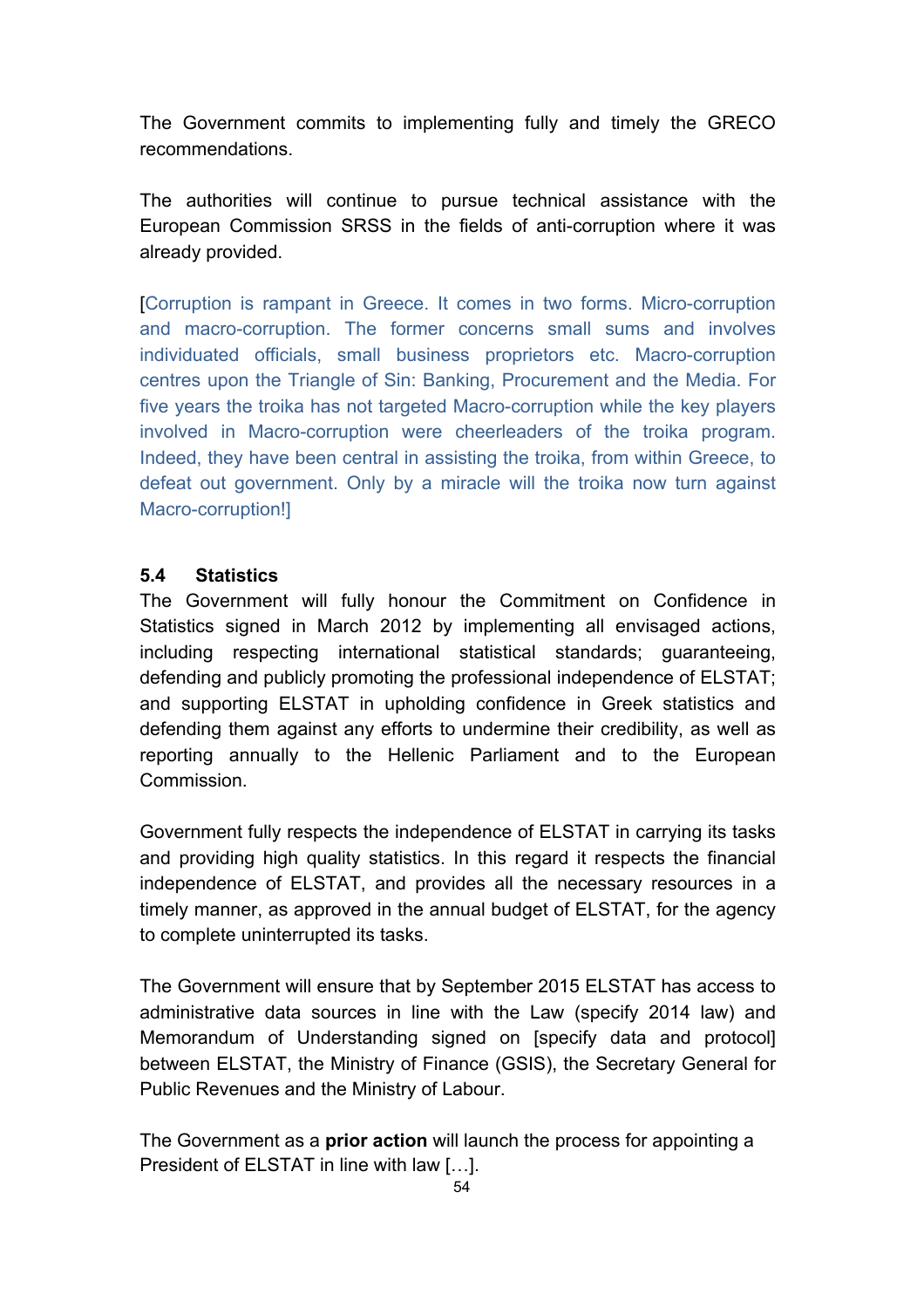[Note that nothing is said here about the ownership of the data provided to ELSTAT. Generic data should be owned by issuing organisations and only provided to ELSTAT for processing. Tax and expenditure data, in particular, should always remain the property of the Ministry of Finance, even after the creation of an independent tax authority. Another crucial, missing point concerns the capacity of ELSTAT to tighten austerity and influence fiscal policy. For instance, any amendment of the primary surplus number, as things currently stand, immediately compel the government, in order to stay within this MoU's terms, to raise taxes or reduce spending. Control over ELSTAT suddenly becomes control over the degree of imposed austerity. This is why the troika is ever so keen to retain full control of the process by which the President and staff of ELSTAT are appointed. As an example, consider this: During the January to June 2015 negotiations, ELSTAT changed the method by which it computed defence expenditures, giving the troika the right to demand even higher tax increases.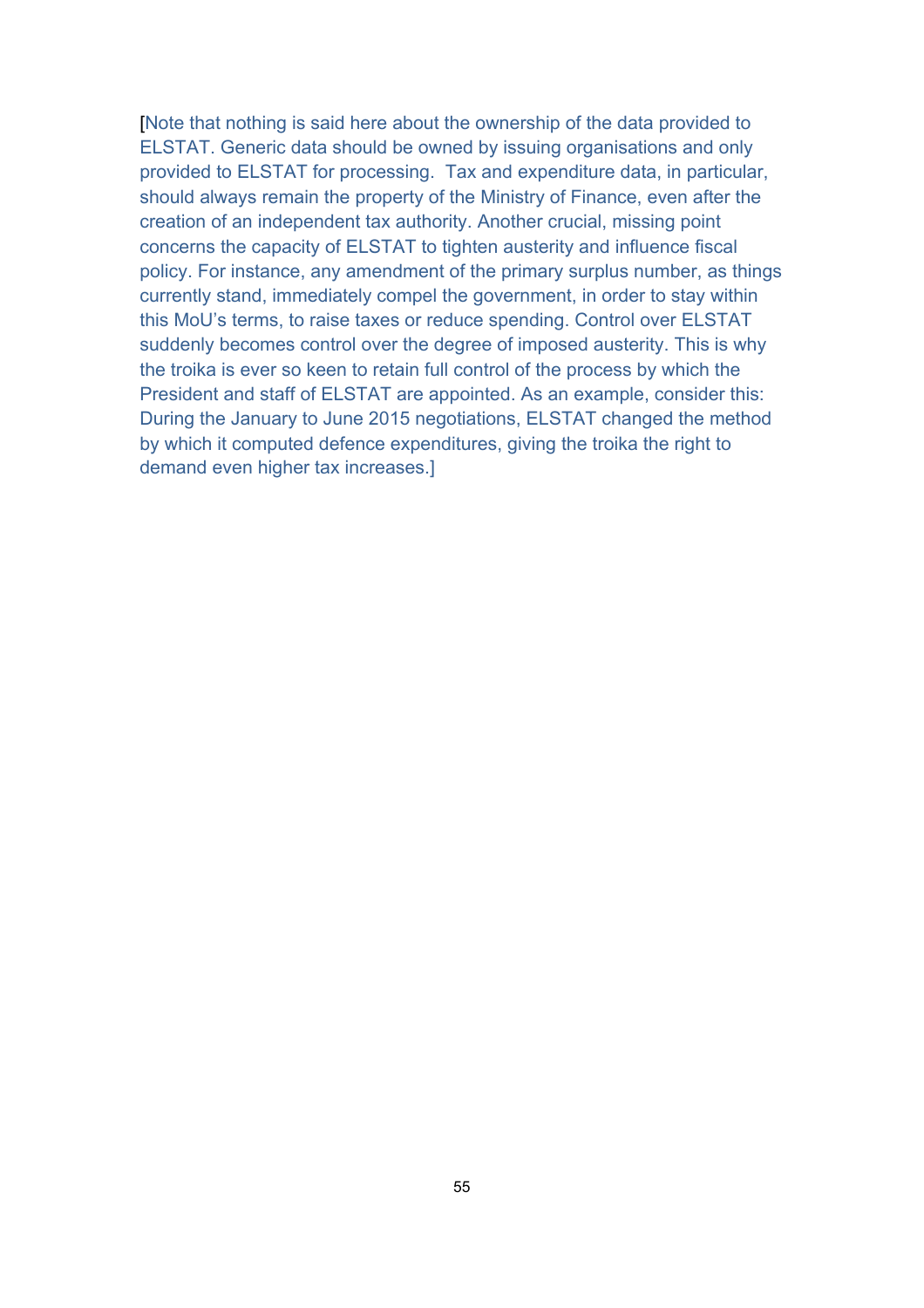# APPENDIX 1: How public assets ought to be utilised – Our (shunned by the troika) proposals of May 2015

#### Homegrown, Investment-led Growth

Greece's economy needs to be kick-started. While reforms are essential, and long-term recovery will need to be financed privately, getting the flow of investment funding going will require an initial boost. It will also require a vehicle for dealing efficiently with the voluminous non-performing loans that currently block the credit system.

Central to the Greek government's thinking is that the nation needs to help itself before it seeks the help of others. To this effect, Policy 1 below is designed to make use of Greek public assets as seed-capital that crowds in public and private investment from abroad:

**POLICY 1: LEVERAGING UP STATE OWNED ASSETS TO FUND INVESTMENT-LED RECOVERY & GROWTH:** The Greek government is determined to break the debt-deflationary cycle (driven by and leading to greater austerity) while achieving fiscal sustainability. To do so it will attempt to utilise optimally existing public assets.

Investment spending is the key to restoring growth as:

- It modernises the industrial and infrastructural base, creating secondary effects of productivity gains and growth
- It closes the output gap and generates demand-driven growth<br>• It crowds in additional investment spending from public and pri
- It crowds in additional investment spending from public and private sources e.g. the EIB (see Policy 2 below), the Juncker plan, EBRD and the structural adjustment programs

By designing an investment program that turns on leveraging existing state owned assets we has two additional advantages:

- Greece demonstrates to its partners its willingness to assume the main burden of the investment program funding by contributing most of its state owned assets
- By focusing the investments into efforts to modernise and restructure the assets owned by the state, any future privatisation is substantially boosted, contributing more towards fiscal consolidation.

The proposed state asset based investment and growth program will involve: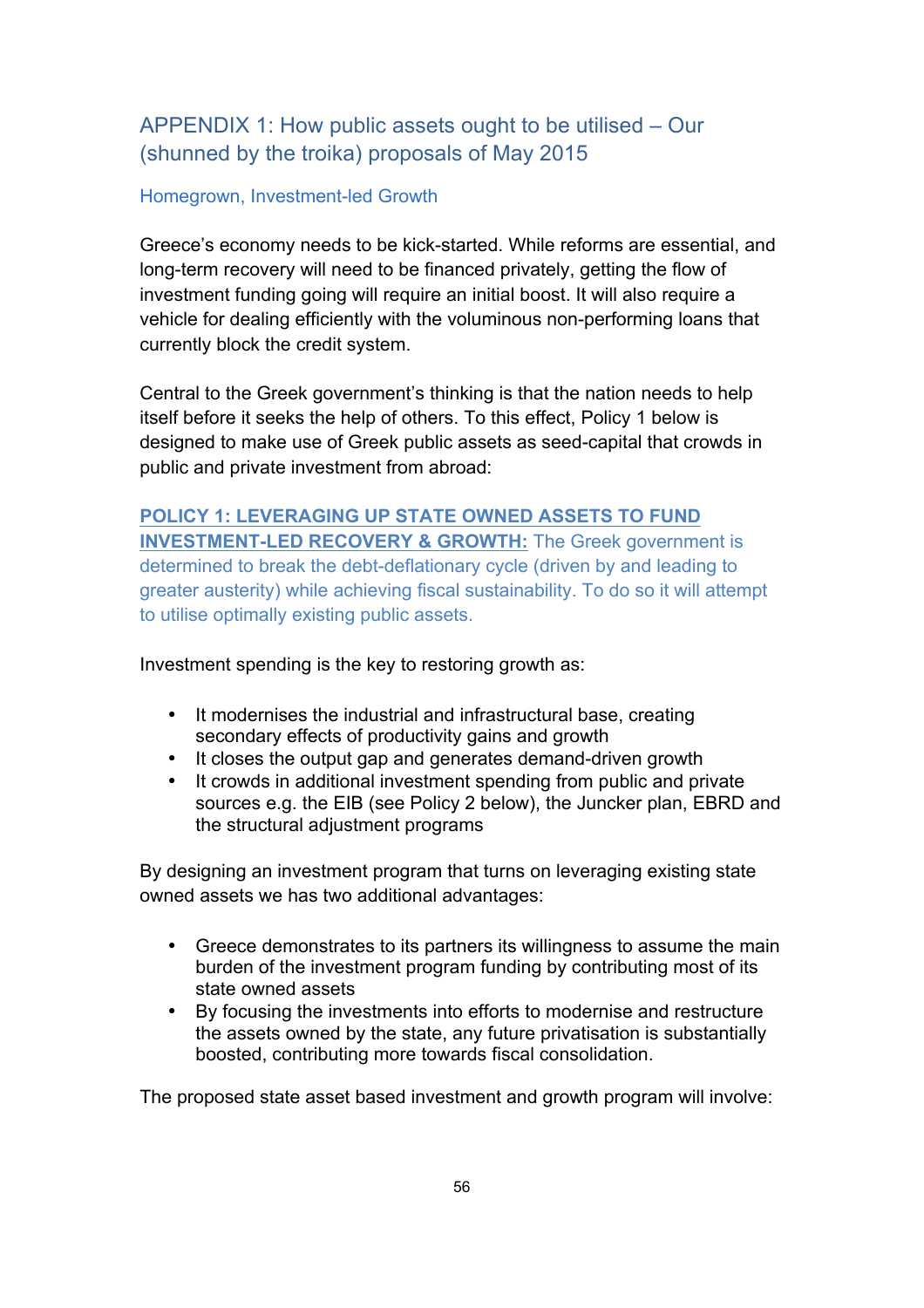- Bundling of assets that can be potentially envisaged as non-public into a central holding company to be separated from the government administration and to be managed as a private enterprise entity with the goal of maximising the value of its underlying assets. The Greek state will be the sole shareholder, but will not guarantee its liabilities or debt.
- Assets will include: ports, airports, land, real estate, energy assets, utilities assets e.g. water, gas, electricity grid, traffic infrastructure, licenses, offshore and onshore mining rights (gas, oil, and metals etc.), state owned companies and all other assets which can potentially be put to private management. Exceptions from this list would be only those assets relevant for the country's security, public amenities, and its cultural heritage sites.
- The total value of these assets is currently estimated to be in excess of 70 billion euros – taking into account the depressed nature of all asset prices in Greece due to the ongoing crisis/negotiation.
- This holding company will issue a fully collateralised bond on the international capital markets with a volume of between 30 and 40 billion euros which will be invested into modernising and restructuring the assets under its management.
- The investment program will run over 3 to 4 years and thus will result in additional spending of 5% of GDP per annum. Under the current macroeconomic conditions it is expected that the investment program will have a positive growth multiplier above 1.5. This in turn should boost nominal GDP growth to a level of above 5% for several years inducing proportional increases in tax revenues and contributing to fiscal sustainability, while enabling the Greek government to exercise spending discipline without further shrinking the social economy. Under such growth prospects, the primary surplus will achieve 'escape velocity' magnitudes in absolute as well as percentage terms over time.
- Within a year or two, the holding company will be granted a banking license, thus turning itself into a fully fledged development bank capable of crowding in private investment to Greece.

The program will have a deeper impact on debt reduction by boosting privatization returns through a number of levers:

- The asset value should increase by more than the actual amount spent on modernisation and restructuring. This can best be achieved by designing the program as a portfolio of public-private partnerships whose value is boosted according to the probability of future privatisation.
- The assets will be privatised later, but in an environment of strong economic growth which in itself has a large impact on the asset valuation.
- The proposed timeline allows for the selection of the appropriate buyer, from the perspective of transparency and propriety, eliminating the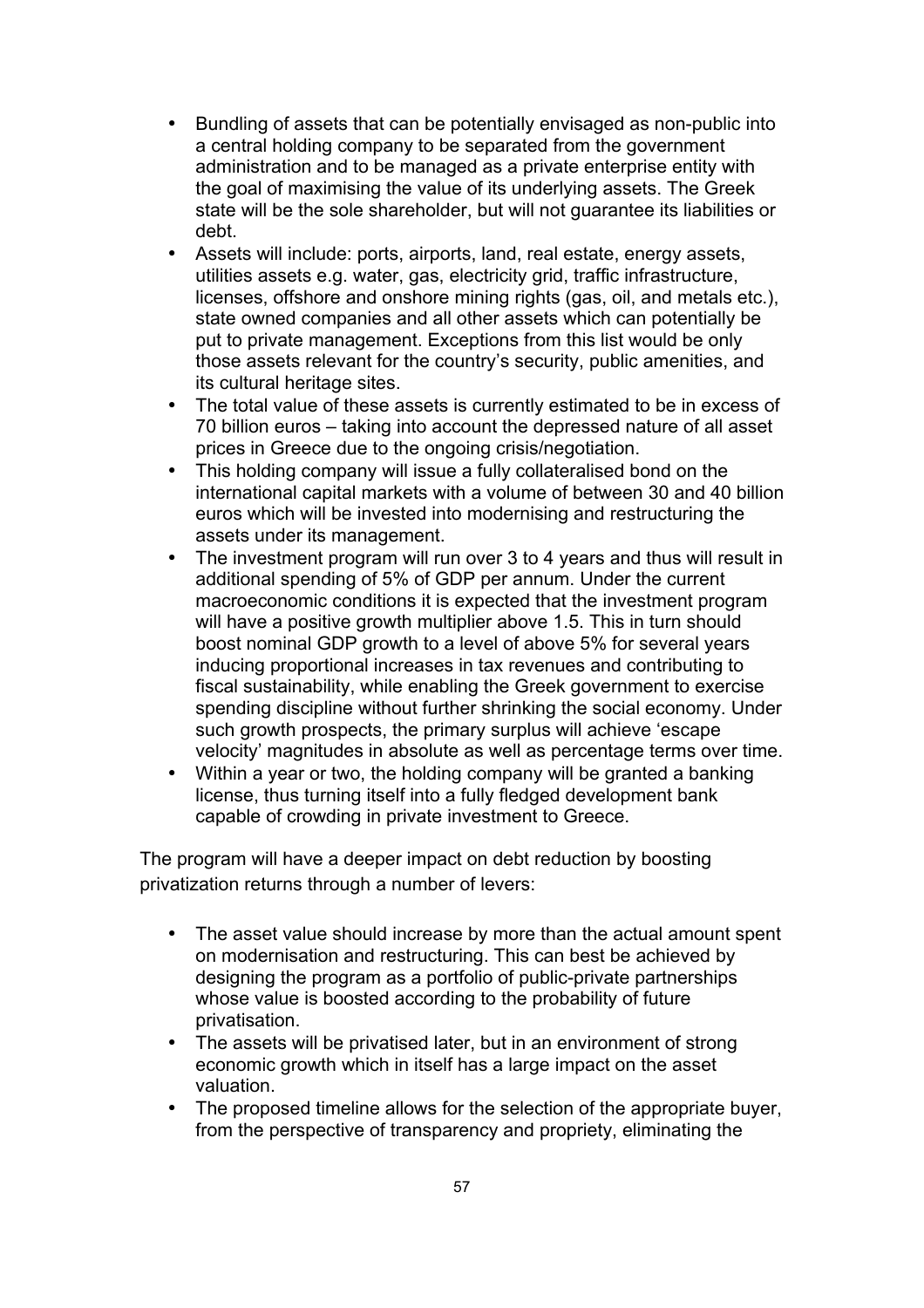pressure to effect a quick sale. Thus future revenues will also be boosted.

Under fairly general assumptions, simulations demonstrate that, even under adverse scenario, the combination of investment-led growth plus accrued future private revenues has the potential to bring Greece's deficit and debt ratios well within the Maastricht criteria within a short period of time. Thus the program substantially improves fiscal sustainability and reduces credit risk for our partners in the Euro group, the IMF and the ECB. Combined with the debt management proposal in PART C, Policy 1 has the potential to end, once and for all, Greece's debt crisis.

#### **POLICY 2: SPECIAL EUROPEAN INVESTMENT BANK (EIB) PROGRAM**

**FOR GREECE:** The Greek authorities are already in discussions with the EIB to spearhead an EIB special investment package for Greece. The Greek government envisages that the European Council gives the 'green light' to the European Investment Bank to embark upon such a *Special Investment Program for Greece* that is fully funded by a special issue of EIB bonds (waiving the requirement of national co-funding), with the ECB providing secondary market coverage for the latter (in the context of its QE program) – to be administered by the EIB and the EIF in cooperation with a new holding company described in Policy 1 above, in collaboration with EFSI, the Hellenic Investment Fund, the EBRD, KfW and other European investment vehicles, and in conjunction with new privatisations (e.g. ports, railways) Cost of Policy 2: No cost to taxpayers or for Greece's creditors. EIB operates on purely banking criteria and, on this occasion, stands to benefit from Greece's rapid economic growth and rise in asset prices.

Benefits of Policy 2: The 'announcement effect' of Policy 2 (even before any investment funding is provided), especially when combined with the other policies, will be to crowd in substantial investments and, inevitably, to investment-led growth.

Areas where EIB funding can be channelled profitably, in conjunction with the homegrown investment funding described in Policy 1 above, include:

- Specialised tourism, including tours tied to educational, cultural and agrarian projects
- Innovative pharmaceutical industries, taking advantage of Greece's location, EU membership and human capital
- Logistics benefitting from an integrated approach to investment on ports, rail, road and industrial park developments
- Green energy
- Banking services for the Balkans, the Near East and the Black Sea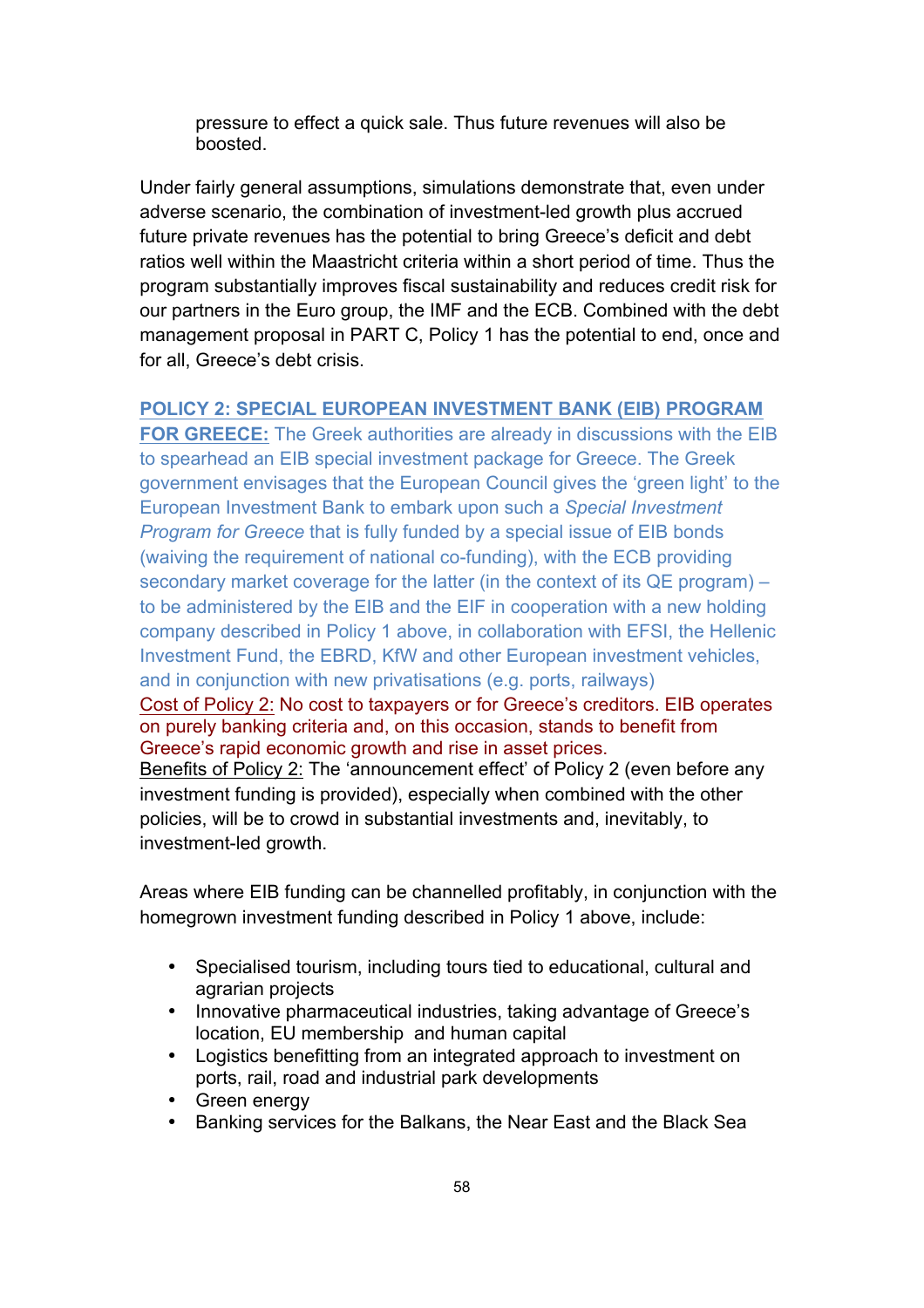**POLICY 3: BANKING ASSET MANAGEMENT VEHICLE:** Set up a vehicle to manage efficiently the banking sector's voluminous non-performing loans.

Cost of Policy 3: It will depend on which tranches of the banks' nonperforming loans are swapped with the new vehicle's assets. The Greek government envisages that the seed capital will be provided from the HFSF's remaining funds.

Benefits of Policy 3: First, the state's equity in the banks stands to appreciate sharply. Secondly, credit will begin to flow again, adding to the recovery brought about by Policies 1,2 and 4.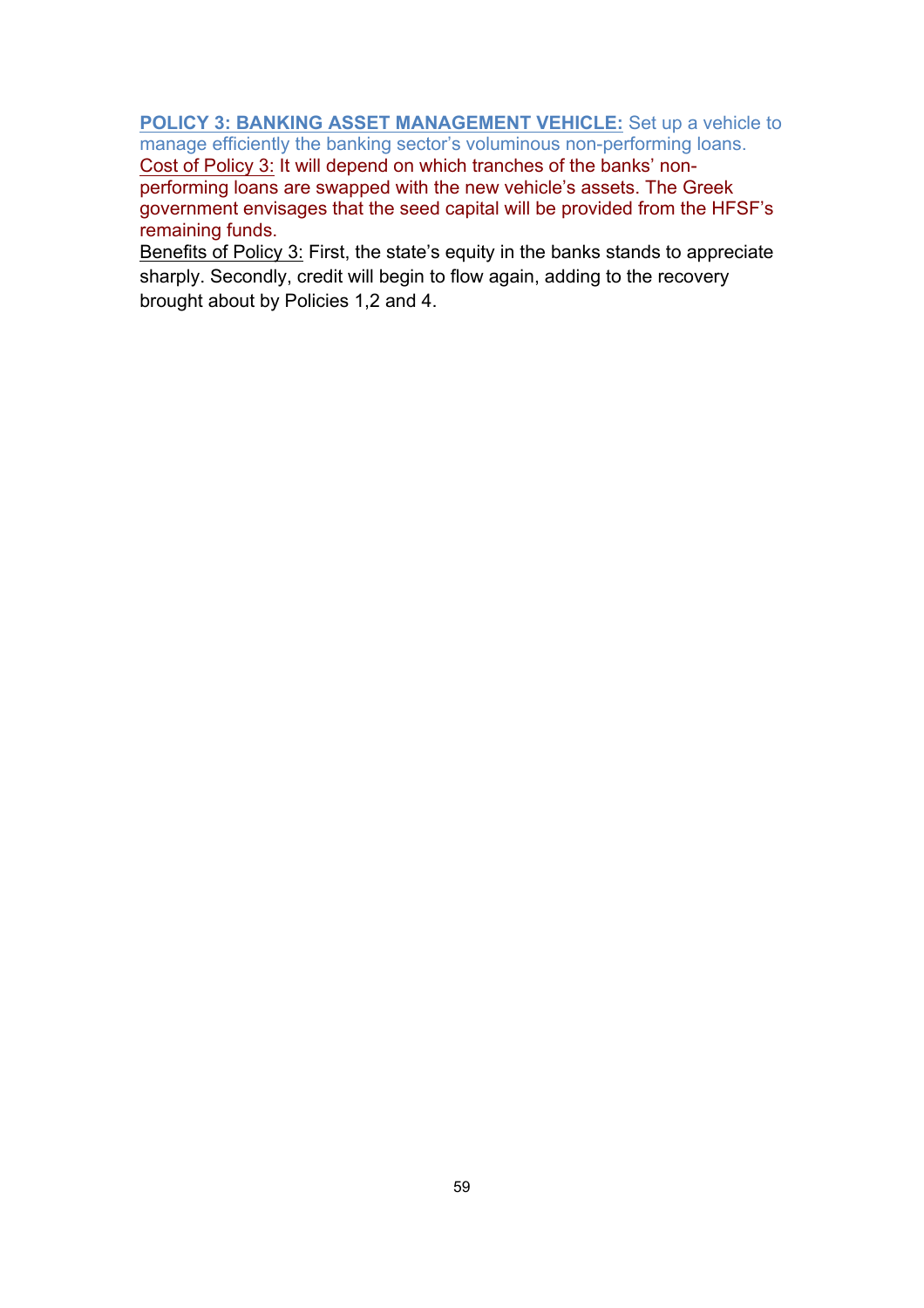APPENDIX 2: Our proposals (April 2015) for a truly independent, but accountable to Parliament, tax and customs authority

A proposal for an independent Hellenic Customs and Taxes Service (HECS)

Purpose: To create an IRS-like, self-governing Hellenic Customs and Taxes Service (HECS) to replace the General Secretariat of Public Revenues currently quasi-autonomous within the Finance Ministry

**a. Current situation:** According to the provisions of law No. 4093/2012, some minimum conditions of autonomy of GSPR were set in 2012. After that, there were various legislative changes and functions' transfers as well as delegation of powers from the Minister and the Deputy Minister of Finance. The main problem with the current structure is that greater autonomy of GSPR would lead to the indefensible situation where the Minister has next to no authority over the actions of GSPR but retain political responsibility over it. To overcome this unacceptable combination of the Minister's responsibility-*sans*authority, the government is proposing the creation of a fully self-governing and independent Hellenic Customs and Taxes Service (HECS) answerable directly to the Hellenic Republic's Parliament.

**b. Proposed measures:** The following administrative structure and procedures are proposed:

## *The Permanent Parliamentary Committee responsible for HECS – PPC-HECS*

- Establishment of a Permanent Parliamentary Committee responsible of HECS - (PPC-HECS) that makes all decisions on the basis of enhanced majority (e.g. 2/3 of its members)
- PPC-HECS appoints HECS's Board of Governors, including the Governor General, as well as an Audit Advisory Committee (see below)
- At an annual open hearing members of PPC-HECS have an opportunity to interrogate the Governor General on any matter pertinent to her or his duties and to HECS's overall function.

*Board of Governors and Governor General* 

• After an open and transparent professional recruitment process, PPC-HECS appoints, by 2/3 majority of its members, the Governor General of HECS who is given responsibility for appointing another four members of the Board of Governors. Members of the Board of Governors serve fixed, non-renewable terms.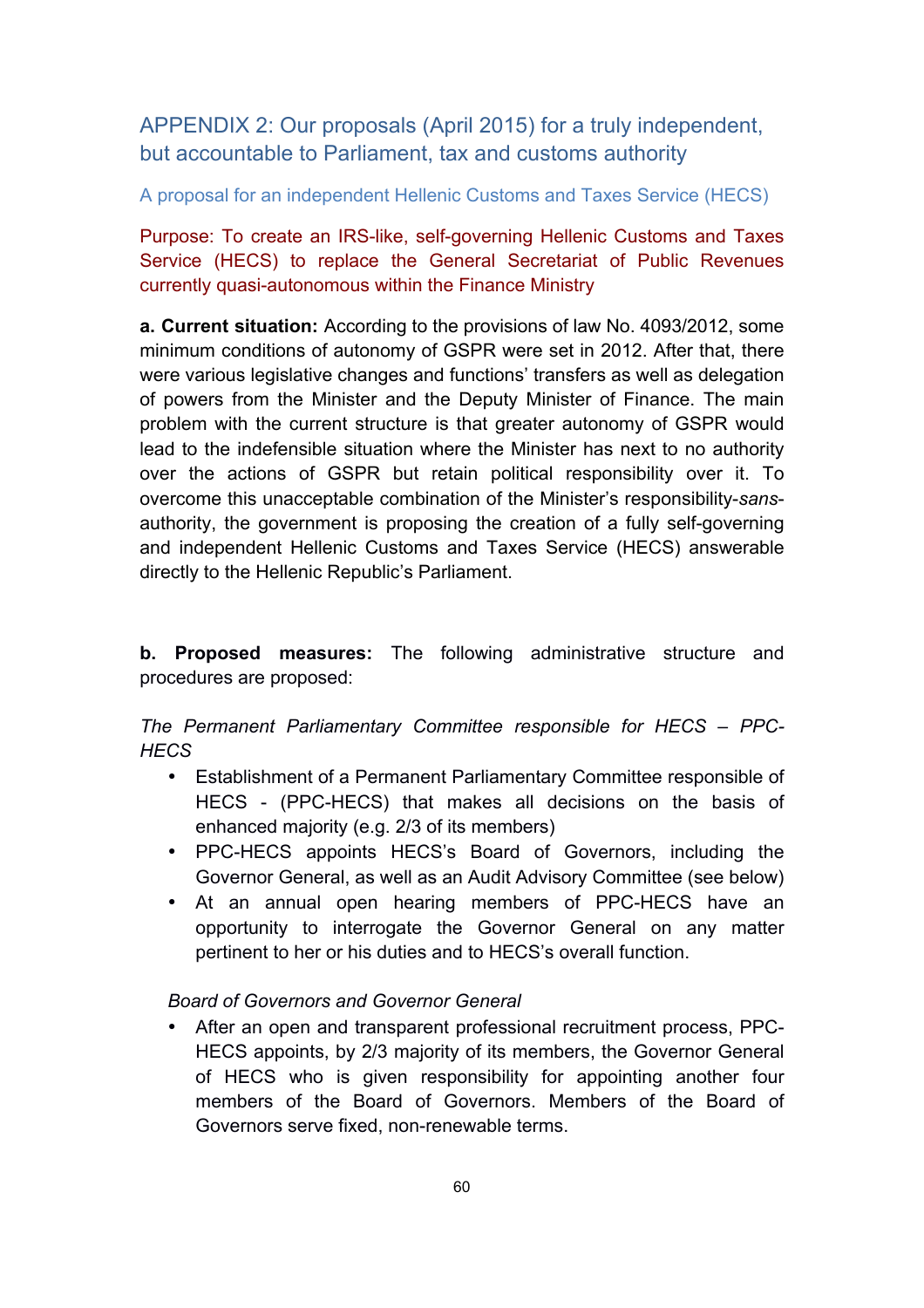- The Governor General and the Board of Governors are responsible for the administration of HECS, are answerable to PPC-HECS, report annually to Parliament and are subject to permanent audits, supervision and advisory circulars from the Audit Advisory Committee
- HECS's Board of Governors can draw upon Greek and foreign experts, including representatives of the European Commission and other member-states that have offered Greece help in revamping its tax collection mechanism.
- HECS has its stand alone budget as well as a capacity to retain a portion of tax revenues to be determined by Parliament following PPC-HESC's recommendations
- The Governor General and members of the Board of Governors shall be protected by the law for their acts during the exercise of his competences and be prosecuted in the cases that it is proven they have act inappropriately. This legislative protection should be similar to that which currently applies for the protection of Ministers, Board Chairpersons of Public Law Entities, etc. There will also be a provision for legal aid of the Board of Governors in case of litigation by taxpayers from actions committed in the line of Board's duties.

### *Audit Advisory Committee*

- PPC-HESC also appoints a three member Audit Advisory Committee (AAC) whose remit is to subject the HECS's Board of Governors to professional scrutiny and to report regularly to PPC-HESC regarding propriety and efficiency issues related to the HECS's functioning
- AAC reports quarterly to PPC-HECS on all matters relating to the functioning of HECS
- AAC provides advice for the decision making as well as for monitoring or supervision topics (currently provided by the central entities of the government), human resources, the implementation of strategic and operational plans, performance of administration, organizational changes, and the implementation of the HECS's budget.
- It will monitor and report on the performance contract of the Governor General, and will submit final reports on her/his performance at the end of her/his contract.

#### *Personnel*

- All personnel are public servants, recruited and promoted through the normal channels of the Greek public service (e.g. ASEP, service councils). Special training courses and processes are the responsibility of the Board of Governors and their appointed committees
- The Board of Governors is responsible for setting up committees that select personnel from the pool of public sector employees and place